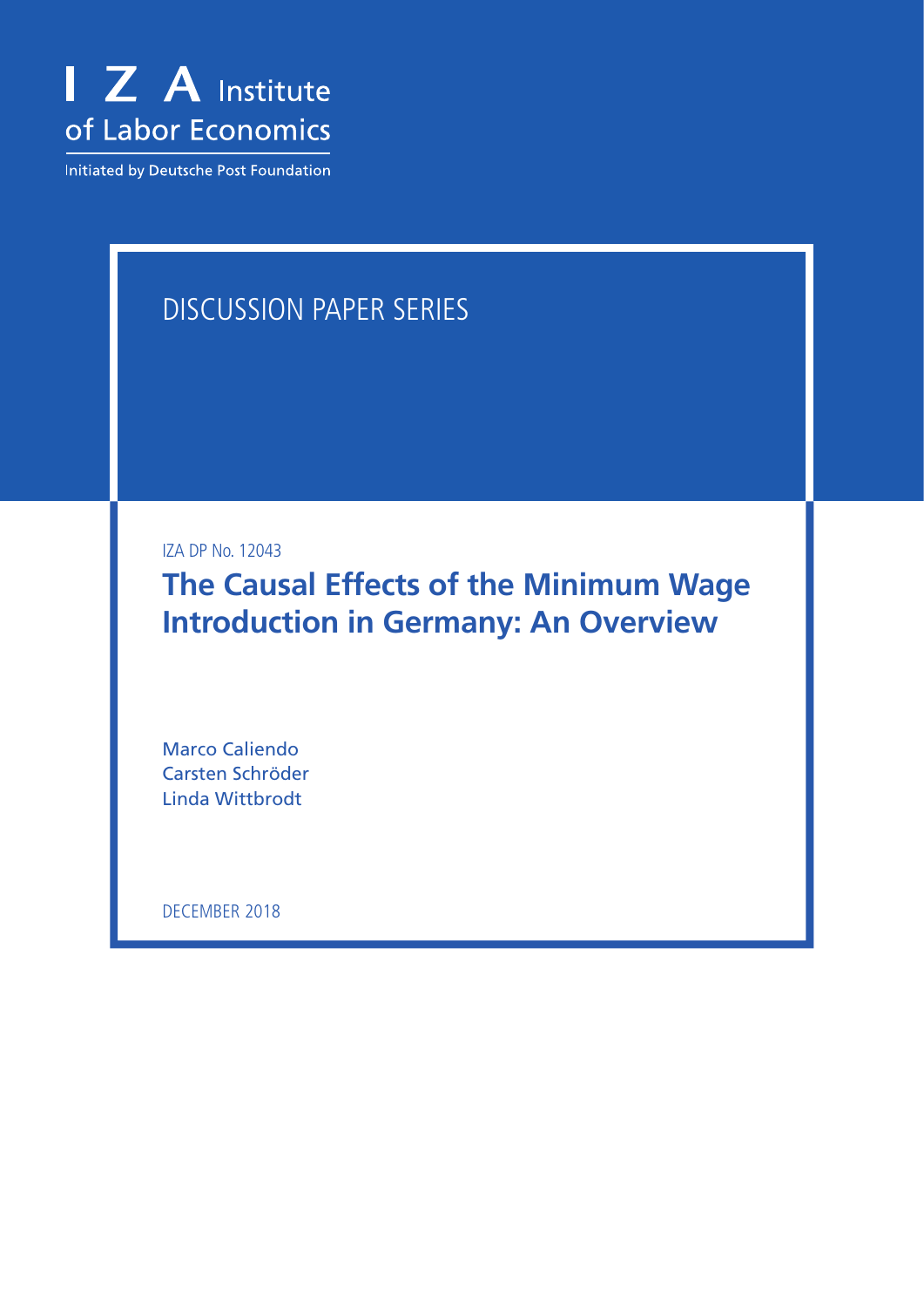

Initiated by Deutsche Post Foundation

# DISCUSSION PAPER SERIES

IZA DP No. 12043

# **The Causal Effects of the Minimum Wage Introduction in Germany: An Overview**

### **Marco Caliendo** *University of Potsdam, IZA, DIW and IAB*

**Carsten Schröder** *SOEP at DIW and Free University Berlin*

**Linda Wittbrodt** *University of Potsdam*

DECEMBER 2018

Any opinions expressed in this paper are those of the author(s) and not those of IZA. Research published in this series may include views on policy, but IZA takes no institutional policy positions. The IZA research network is committed to the IZA Guiding Principles of Research Integrity.

The IZA Institute of Labor Economics is an independent economic research institute that conducts research in labor economics and offers evidence-based policy advice on labor market issues. Supported by the Deutsche Post Foundation, IZA runs the world's largest network of economists, whose research aims to provide answers to the global labor market challenges of our time. Our key objective is to build bridges between academic research, policymakers and society.

IZA Discussion Papers often represent preliminary work and are circulated to encourage discussion. Citation of such a paper should account for its provisional character. A revised version may be available directly from the author.

| IZA - Institute of Labor Economics                 |                                                      |             |  |  |  |
|----------------------------------------------------|------------------------------------------------------|-------------|--|--|--|
| Schaumburg-Lippe-Straße 5-9<br>53113 Bonn, Germany | Phone: +49-228-3894-0<br>Email: publications@iza.org | www.iza.org |  |  |  |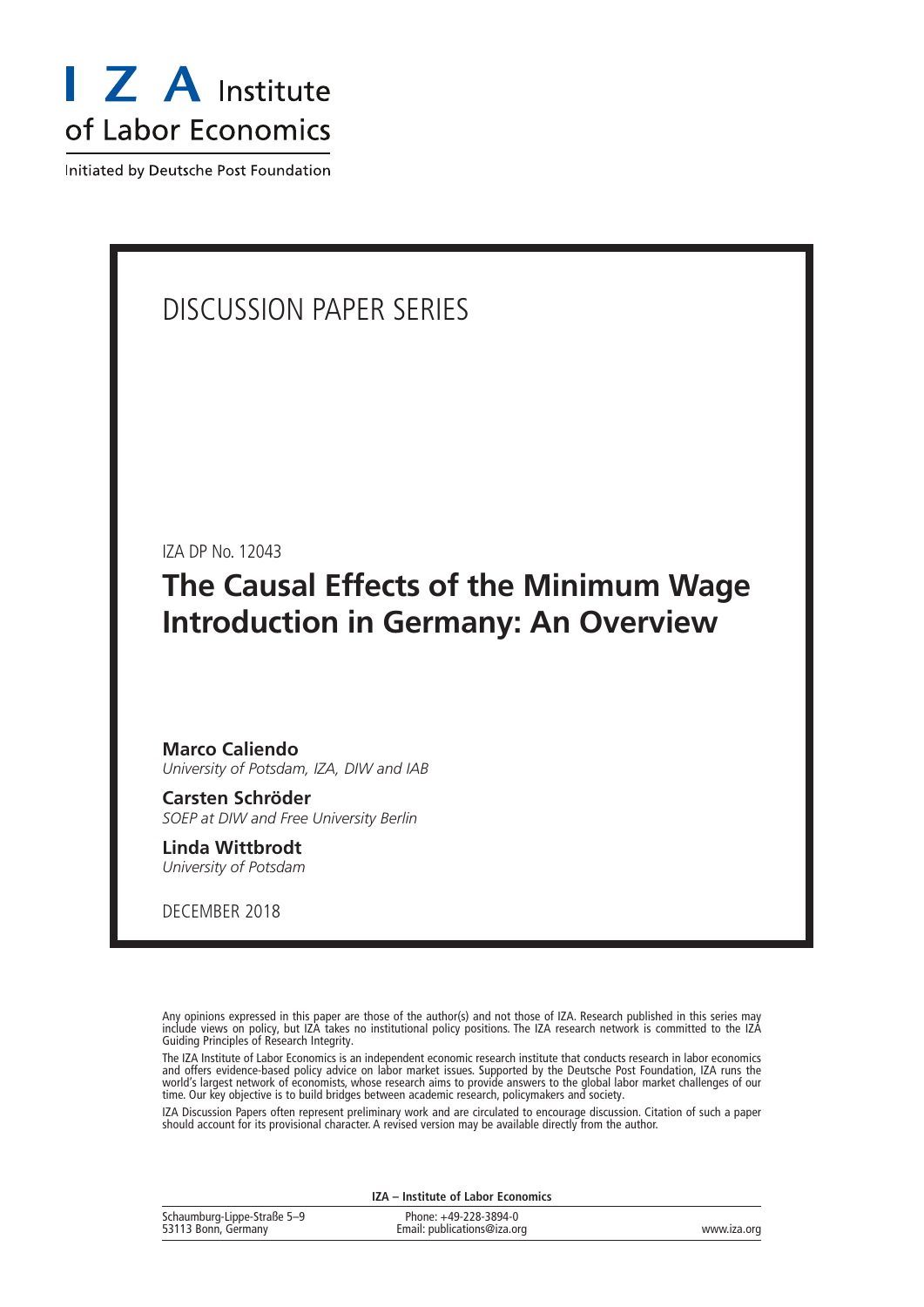# ABSTRACT

# **The Causal Effects of the Minimum Wage Introduction in Germany: An Overview**

In 2015, Germany introduced a statutory hourly minimum wage that was not only universally binding but also set at a relatively high level. We discuss the short-run effects of this new minimum wage on a wide set of socio-economic outcomes, such as employment and working hours, earnings and wage inequality, dependent and self-employment, as well as reservation wages and satisfaction. We also discuss difficulties in the implementation of the minimum wage and the measurement of its effects related to non-compliance and suitability of data sources. Two years after the minimum wage introduction, the following conclusions can be drawn: while hourly wages increased for low-wage earners, some small negative employment effects are also identifiable. The effects on aspired goals, such as poverty and inequality reduction, have not materialized in the short run. Instead, a tendency to reduce working hours is found, which alleviates the desired positive impact on monthly income. Additionally, the level of non-compliance was substantial in the short run, thus drawing attention to problems when implementing such a wide reaching policy.

| <b>JEL Classification:</b> | J22, J23, J31, J38                                 |  |  |  |  |  |
|----------------------------|----------------------------------------------------|--|--|--|--|--|
| Keywords:                  | minimum wage, evaluation, earnings, working hours, |  |  |  |  |  |
|                            | employment                                         |  |  |  |  |  |

**Corresponding author:**

Marco Caliendo University of Potsdam Chair of Empirical Economics August-Bebel-Str. 89 14482 Potsdam Germany E-mail: caliendo@uni-potsdam.de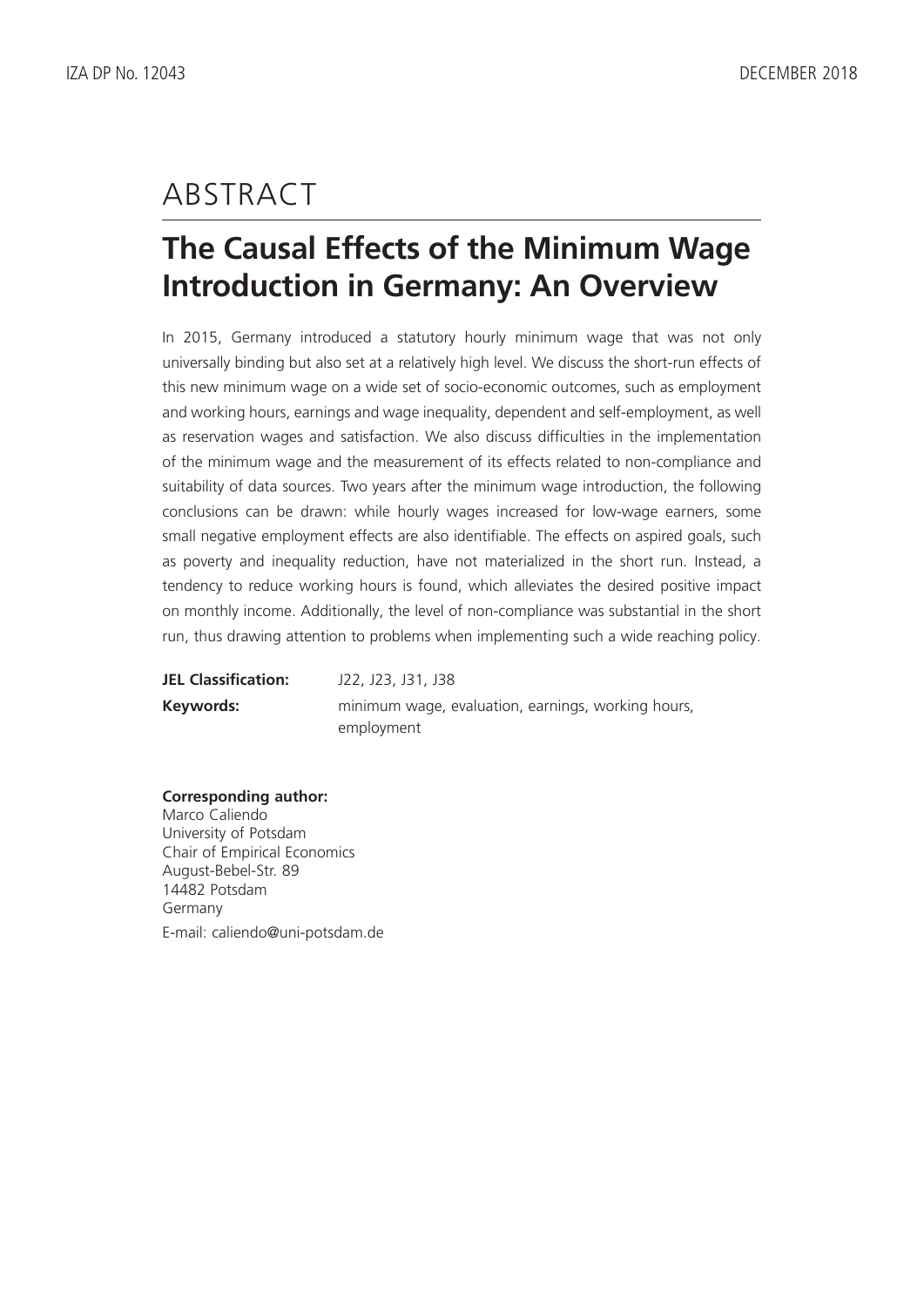### 1 Introduction

In January 2015, Germany introduced a major labour market intervention: For the first time, a nationwide statutory minimum wage was implemented.<sup>[1](#page--1-0)</sup> It was binding for nearly all 37 million dependent employees and, set at  $\in$ 8.50 gross per hour, it unfolded a substantial 'bite': about 10 to 14 percent of the eligible work force earned less than the minimum wage in the year prior to the reform.[2](#page--1-0) The German minimum wage provides an interesting case for international research. While most international minimum wages exhibit either a low bite or changes over time that are incremental (see, e.g. [Neumark, 2018\)](#page-39-0), the German wage floor was initially set at a relatively high level. Additionally, in contrast to other minimum wages, its introduction affected nearly the whole population. This is why avoidance measures, such as displacing eligible individuals in favour of exempted workers, were not feasible on a large scale. For these reasons, the reform can give insights into potential minimum wage effects even beyond the German context, where overall wage floor effects can be inferred.

From an implementation perspective, it is crucial to monitor and evaluate the minimum wage. However, this depends upon exact information on hourly wages. Most contracts and paychecks in Germany do not stipulate hourly wages, rather monthly salaries and agreed working hours are specified. The actual working hours, with detailed information on unpaid, paid, and otherwise compensated overtime, is not always available. This is true for documentation within establishments, thus complicating both firms' compliance and governmental controls. It is also true for scientific evaluations, which rely on exact data in order to identify how many people earned less than the wage floor and how their wages developed. In Germany, data that could provide such information is limited and its precision is reduced by various factors, including employers' incentives to report compliance and possible measurement error in employee surveys. Moreover, the information provided in survey or administrative data is often available with a considerable time lag.

So far, however, the available data suggests a substantial amount of non-compliance in the short run. This poses a problem for effect evaluations, since possible impacts of the wage floor might be underestimated if there is non-compliance. It also reflects that the enforcement of the minimum wage regulations was insufficient. Thus, control and enforcement mechanisms must be more clearly regulated and executed, with circumvention strategies precluded. In

 $1$ Previously, individual sector specific minimum wage agreements existed for specific industries.

<sup>&</sup>lt;sup>2</sup>Different data sources and estimation strategies lead to differing numbers; see [Amlinger](#page-33-0) *et al.* [\(2016\)](#page-33-0); [Brenke](#page-35-0) [\(2014\)](#page-35-0); [Destatis](#page-36-0) [\(2016\)](#page-36-0); [Falck](#page-36-1) et al. [\(2013\)](#page-36-1); [Kalina and Weinkopf](#page-37-0) [\(2014\)](#page-37-0); [Lesch](#page-38-0) et al. [\(2014\)](#page-38-0).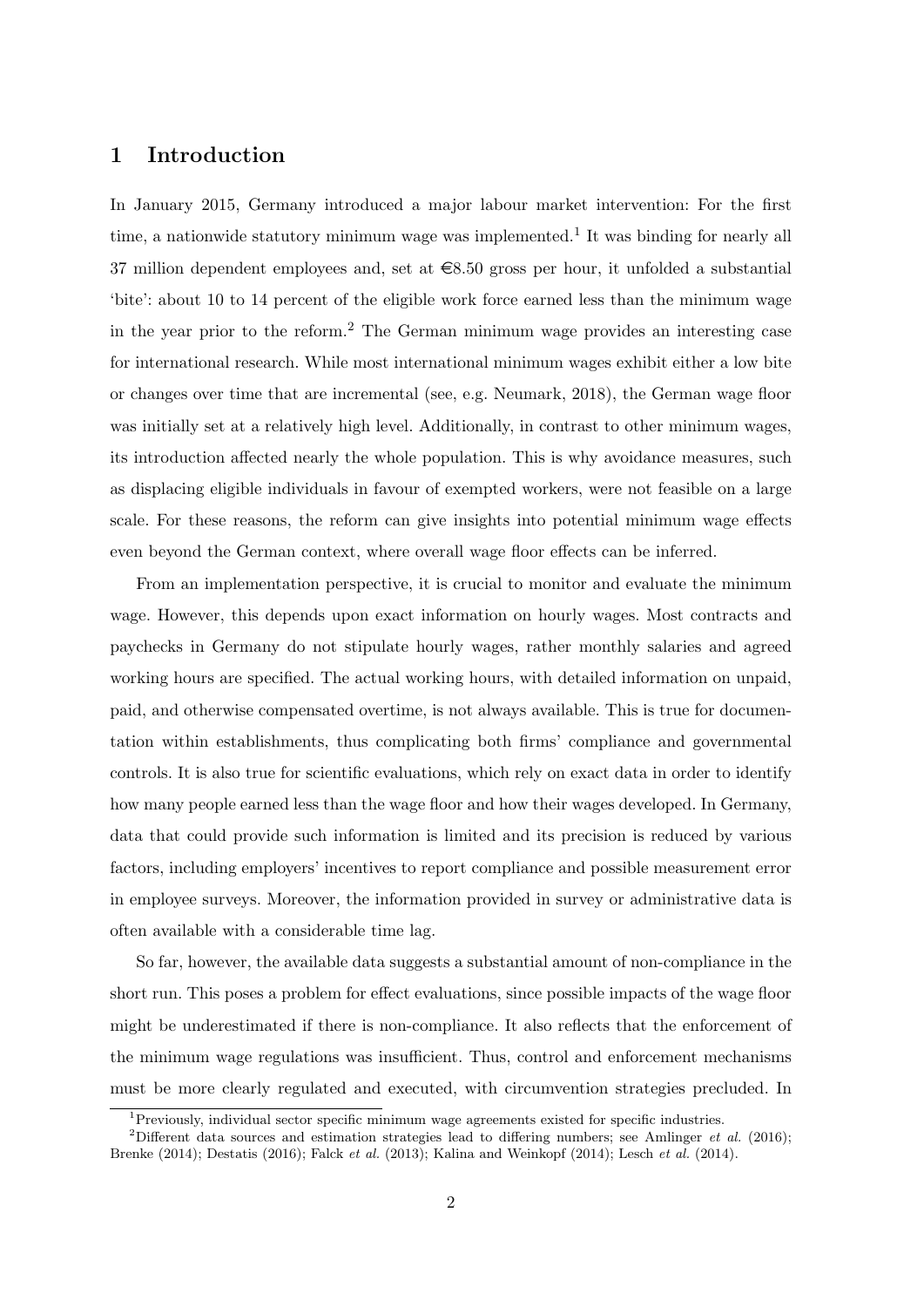addition to implementation and data issues, the universality of the wage floor also provides a challenge for evaluations since it reduces the toolbox of possible identification strategies. Apart from descriptive evidence, most analyses exploit different intensities of minimum wage exposure (i.e. bite), thereby relying on regional or firm level variation. Another strategy relies on a more standard treatment and control group approach on the individual level, sorting workers by their hourly wages before the reform.

The minimum wage introduction in Germany was preceded by a large debate about potential threats and benefits of a wage floor. On the one hand, advocates stressed positive distributive effects, fairness aspects, and a reduced dependence of workers on social transfers (e.g. [Bosch, 2007;](#page-34-0) [Kalina and Weinkopf, 2014;](#page-37-0) [BMAS, 2014\)](#page-34-1). Their arguments are also supported by international empirical literature (see [Lee, 1999;](#page-37-1) [Teulings, 2003;](#page-39-1) [Addison and](#page-33-1) [Ozturk, 2012;](#page-33-1) [DiNardo](#page-36-2) et al., [1996;](#page-36-2) [Autor](#page-33-2) et al., [2016\)](#page-33-2). On the other hand, opponents emphasized the possible negative effects of the minimum wage, predicting a decrease of employment by 500,000 to over a million jobs in the long run [\(Bachmann](#page-33-3) *et al.*, [2014;](#page-33-3) Müller and Steiner, [2011,](#page-38-1) [2013;](#page-38-2) [Knabe](#page-37-2) et al., [2014\)](#page-37-2). Furthermore, achieving the main target of poverty alleviation was also questioned, since many low-income households receive in-work benefits, and withdrawal rates of earned income are high (from 80 to 100 percent). As a result, low-income households would gain nothing more than an increase in the risk of job loss caused by a strong rise of employers' labour costs [\(Knabe](#page-37-2) *et al.*, [2014;](#page-37-2) Müller and Steiner, 2010).<sup>[3](#page--1-0)</sup>

Prior to the reform, Germany already had a number of sector-specific minimum wages in place. In 2013, more than 3 million employees were covered by such a wage floor (Schröder, [2014\)](#page-39-2). Evaluations of these individual wage floors provided one source for predictions of potential minimum wage effects. One of the most comprehensive analyses of sectors is provided by the Federal Ministry of Labour and Social Affairs.<sup>[4](#page--1-0)</sup> As the German Minimum Wage Commission [\(Mindestlohnkommission, 2016b\)](#page-38-4) points out, overall there are no statistically significant negative employment effects found for most sectors, whereas wage increases are apparent, especially for East Germany (see also [Bosch and Weinkopf, 2012;](#page-34-2) Möller, 2012; [SVR, 2013\)](#page-39-3). Yet, negative employment effects are also found for single sectors, specific indicators, and particular time frames (see also [Aretz](#page-33-4) et al., [2013;](#page-33-4) [Schuster, 2013;](#page-39-4) [vom Berge](#page-40-0) et al., [2013\)](#page-40-0). The

 ${}^{3}$ For further criticism see also [SVR](#page-39-3) [\(2013,](#page-39-3) [2014\)](#page-39-5). For international literature on negative effects see [Neumark](#page-39-6) [and Wascher](#page-39-6) [\(2008\)](#page-39-6) or [Askenazy](#page-33-5) [\(2003\)](#page-33-5).

<sup>&</sup>lt;sup>4</sup>It entails evaluations of eight sectors, namely the waste industry [\(Egeln](#page-36-3) *et al.*, [2011\)](#page-36-3), the main construction trade (Möller et al., [2011\)](#page-33-6), the roofing industry [\(Aretz](#page-33-6) et al., 2011), electrician trade [\(Boockmann](#page-34-3) et al., [2016a\)](#page-34-3), facility cleaning services [\(Bosch](#page-34-4) et al., [2011b\)](#page-34-4), care sector [\(Boockmann](#page-34-5) et al., [2016b\)](#page-34-5), painters and varnishers [\(Boockmann](#page-34-6) et al., [2016c\)](#page-34-6), and laundry services [\(Bosch](#page-34-7) et al., [2011a\)](#page-34-7).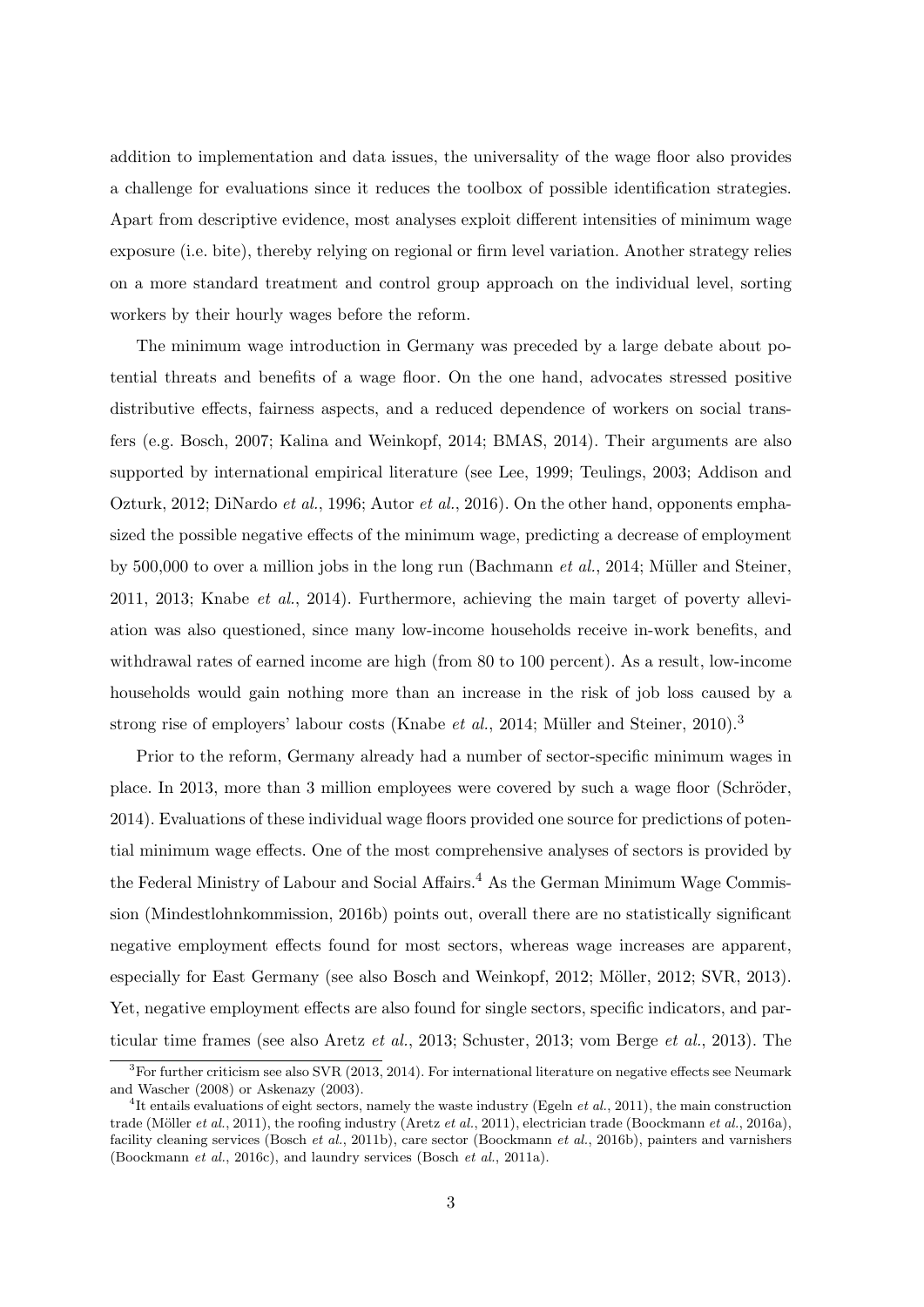causal analysis of the effects is challenged by [Fitzenberger and Doerr](#page-37-3) [\(2016\)](#page-37-3), who critically discuss the identifying assumptions, the difference-in-differences approach, and the control groups used (see also Möller, 2012). Yet previous studies, which focus on the first German sectoral minimum wage for the construction sector in 1997, arrive at the same conclusions. The analyses find positive wage effects for East Germany as well as either no employment effects or negative employment effects only for East Germany, whereas West Germany experi-enced an increase in employment (see [Bachmann](#page-33-7)  $et al., 2018$ ; [Frings, 2013;](#page-37-4) König and Möller, [2009;](#page-37-5) Müller, 2010; [Rattenhuber, 2014\)](#page-39-7). Indications for negative employment effects are also small for the electrical trade [\(Boockmann](#page-34-8) *et al.*, [2013\)](#page-34-8). Overall, the evidence suggests no or small negative employment effects and positive wage effects of the sectoral minimum wages.

With the general minimum wage in place for well over three years, the number of  $ex$ post impact assessments based on actual data is rapidly increasing. These focus on the main measures of concern, which are employment and distribution effects, but also on a large variety of other outcomes: working hours and work intensity, poverty and inequality, training and self-employment, or reservation wages and prices. Since, at this point, the minimum wage has existed for less than four years, the time horizon of the measured effects is short: most studies look at effects having emerged one to two years after the introduction of the wage floor. The most recent descriptive studies also include information from 2017.

The aim of this paper is to give an overview of the short-run effects of the minimum wage introduction for different socio-economic outcomes. We also discuss implementation issues, the suitability of the existing data sources, and related measurement issues. Overall, the literature suggests small negative employment effects, mainly driven by a disproportionately large negative effect for marginal employment. The evidence regarding the effects on regular employment is mixed, but the size of the estimated effects is usually small. Additionally, gross wages increased, especially for low-wage earners. However, there is also a substantial share of non-compliance. After the reform came into force, a large share of eligible employees still earned less than the  $\epsilon$ 8.50 they were entitled to, pointing to an incomplete enforcement of the reform. The increase in gross hourly wages also does not translate into higher monthly or yearly earnings due to a simultaneous decrease in working hours. In addition to reducing working hours, other adaptation strategies were also used, such as price increases and a rise of work intensity. While poverty is not found to be reduced, life and job satisfaction for affected individuals was increased.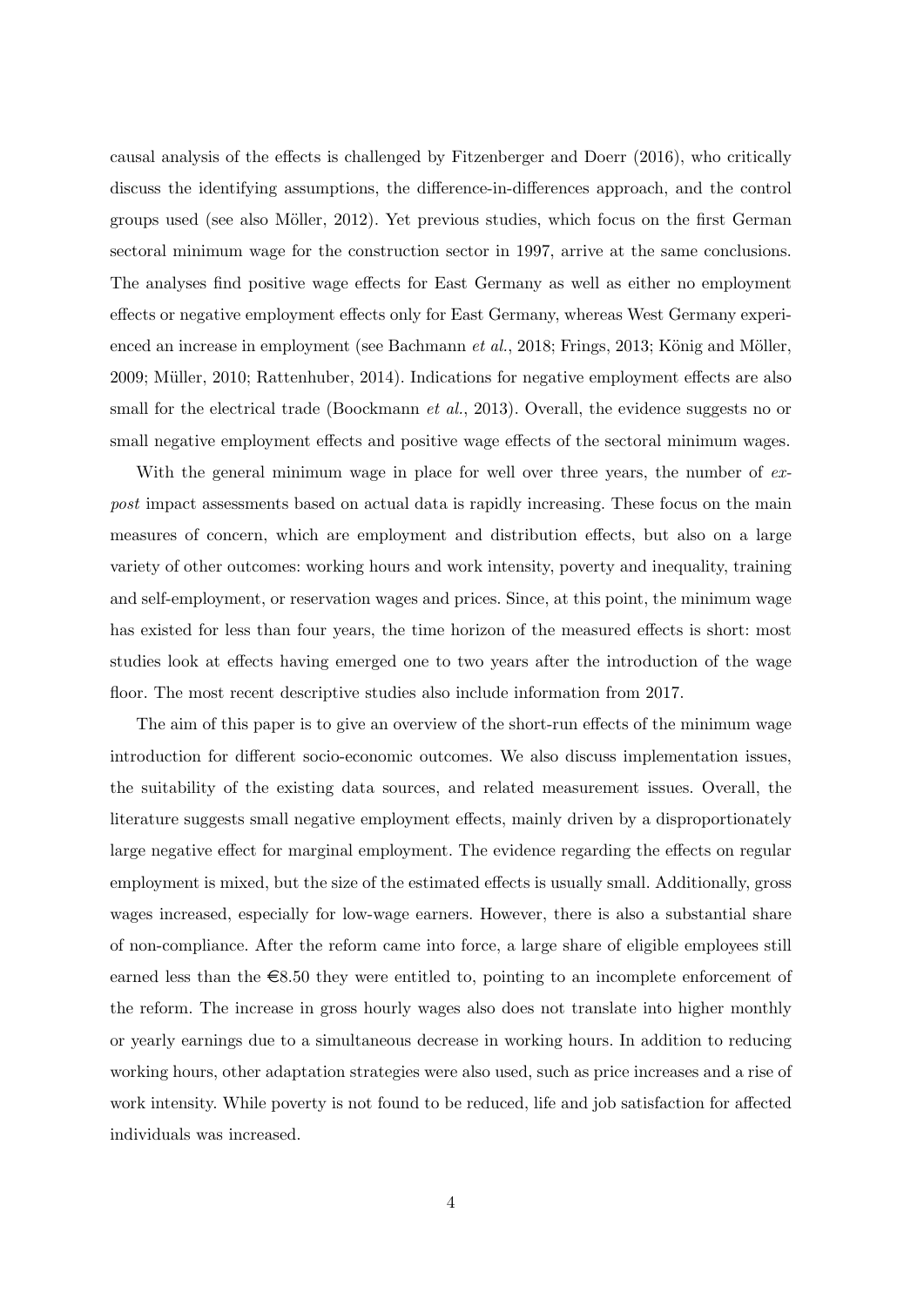This article proceeds as follows. Section [2](#page-6-0) focuses on the minimum wage legislation and possible impact channels for various outcomes. Section [3](#page-12-0) discusses the information content of existing data sources, implementation and measurement issues, as well as descriptive evidence. Section [4](#page-19-0) gives an overview of the identification strategies used and summarizes evidence on the causal effects of the minimum wage on different outcome variables. Section [5](#page-31-0) sums up, discussing the results and outlining avenues for future research.

## <span id="page-6-0"></span>2 Minimum Wage Legislation, Potential Effects and Outcome Variables of Interest

#### 2.1 Minimum Wage Legislation

The general statutory minimum wage became effective in Germany on January 1, 2015, and was introduced at a level of  $\epsilon$ 8.[5](#page--1-0)0 gross per hour.<sup>5</sup> In order to monitor and evaluate its implementation and effects, a Minimum Wage Commission was established. It is required to re-evaluate the level of the wage floor every two years in order to provide appropriate protection to workers, while at the same time ensuring fair and functioning market competition without endangering jobs (see MiLoG §9). The minimum wage was raised to  $\in$ 8.84 effective January 1, 2017 and will further increase to  $\epsilon = 9.19$  in 2019 and to  $\epsilon = 9.35$  in 2020 [\(Mindest](#page-38-8)[lohnkommission, 2016a,](#page-38-8) [2018a\)](#page-38-9). Prior to 2015, several sector-specific minimum wages were in place, introduced, for example, in construction and roofing (in 1997), for painters and var-nishers (in 2003), and the care sector (in 2010).<sup>[6](#page--1-0)</sup> Nearly all employees in Germany are eligible for the statutory gross minimum wage. However, sectors with existing minimum wages that lay below  $\epsilon$ 8.50 were granted a transition period through January 2017, allowing them to slowly increase their wage floors. Permanent exemptions apply to minors, trainees, interns,<sup>[7](#page--1-0)</sup> volunteers, and long-term unemployed (see MiLoG §22).

In order to both comply with the minimum wage and monitor it, the computation of hourly wages has to be regulated specifically. However, those provisions are rather complex. The minimum wage must be paid for every actual working hour, at the latest at the end of the month following the month the work was performed. This also applies to overtime hours,

 $^{5}\rm MiLoG,$  https://www.gesetze-im-internet.de/milog/, last accessed on December 14, 2017.

 ${}^{6}$ For an overview of the sectors see WSI Tarifarchiv.

<sup>7</sup>Excluded interns are those with a compulsory internship ('Pflichtpraktikum'), a voluntary orientation or a voluntary accompanying internship ('freiwilliges Orientierungspraktikum' or 'freiwilliges ausbildungsbegleitendes Praktikum') lasting less than three months or an entry-level qualification ('Einstiegsqualifizierung').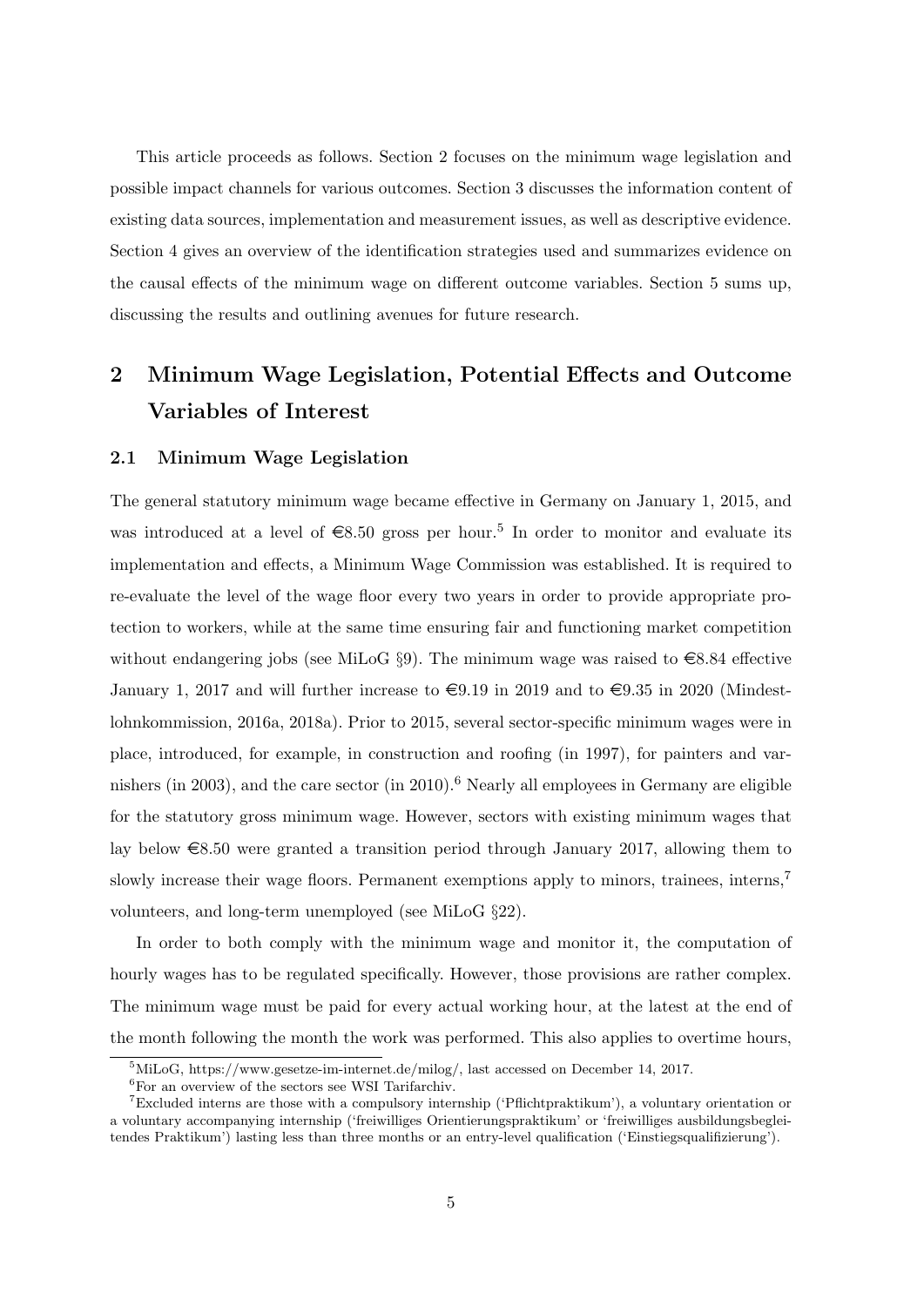as long as they are not compensated by the current monthly wage. However, if there is a working time account agreed on in writing, overtime hours can be paid or compensated by paid time off up to twelve calendar months after their recording. Single bonus payments (such as Christmas or vacation bonuses) can be added to the hourly wage as long as they are not determined by a generally binding collective agreement. However, they can only be credited against the monthly salary of the month they were paid in. Also premiums for overtime, work on Sundays and holidays etc. can be included in the hourly wage, whereas night shift premiums cannot.[8](#page--1-0)

The German Customs Authority monitors firms' compliance with the wage floor. Specifically, the responsibility for conducting inspections of employers and enforcing compliance with social security laws and the Minimum Wage Act lies with the Financial Monitoring Unit for Illicit Employment. Should they detect non-compliance, employers can be punished with fines of up to  $\epsilon$ 500,000. The Federal Ministry of Labour and Social Affairs provides a hotline for both employers and employees to get specific information on minimum wage issues and voice complaints.

The German minimum wage was introduced at a comparatively high level, despite the fact that there was no experience with a nationwide wage floor that reached beyond sectoral minimum wages. At the time of its introduction, it ranked among the highest wage floors among European countries when accounting for purchasing power (see Figure [1\)](#page-8-0). Combined with the limited number of legal exemptions, this high bite translated into a rather large number of affected employees. In 2014, around 10 to 14 percent (depending on the data source) of the eligible employees earned less than  $\epsilon 8.50$  per hour.<sup>[9](#page--1-0)</sup> For instance, the German Federal Statistical Office estimates that 10.7 percent of employees are affected, which amounts to 4 million workers (see Table [1\)](#page-9-0). Moreover, they find that some groups are especially affected. Among them are females and marginally employed. Marginal employment or 'minijobs' are defined by monthly earnings of up to  $\in 450$ , which are not subject to social security contributions. Another disproportionately affected group are East German residents, which is visible in Figure [2,](#page-10-0) which shows the Kaitz-index (i.e. the ratio between minimum wage and average monthly gross earnings of full-time employees) for German districts in 2014. It shows

<sup>8</sup>For further information and specific regulations see [http://www.zoll.de/DE/](http://www.zoll.de/DE/Fachthemen/Arbeit/Mindestarbeitsbedingungen/Mindestlohn-AEntG-Lohnuntergrenze-AUeG/Berechnung-Zahlung-Mindestlohns/berechnung-zahlung-mindestlohns_node.html) [Fachthemen/Arbeit/Mindestarbeitsbedingungen/Mindestlohn-AEntG-Lohnuntergrenze-AUeG/](http://www.zoll.de/DE/Fachthemen/Arbeit/Mindestarbeitsbedingungen/Mindestlohn-AEntG-Lohnuntergrenze-AUeG/Berechnung-Zahlung-Mindestlohns/berechnung-zahlung-mindestlohns_node.html) [Berechnung-Zahlung-Mindestlohns/berechnung-zahlung-mindestlohns\\_node.html](http://www.zoll.de/DE/Fachthemen/Arbeit/Mindestarbeitsbedingungen/Mindestlohn-AEntG-Lohnuntergrenze-AUeG/Berechnung-Zahlung-Mindestlohns/berechnung-zahlung-mindestlohns_node.html).

<sup>&</sup>lt;sup>9</sup>See [Amlinger](#page-33-0) *et al.* [\(2016\)](#page-36-0); [Brenke](#page-35-0) [\(2014\)](#page-35-0); [Destatis](#page-36-0) (2016); [Falck](#page-36-1) *et al.* [\(2013\)](#page-36-1); [Kalina and Weinkopf](#page-37-0) [\(2014\)](#page-37-0); [Lesch](#page-38-0) et al. [\(2014\)](#page-38-0).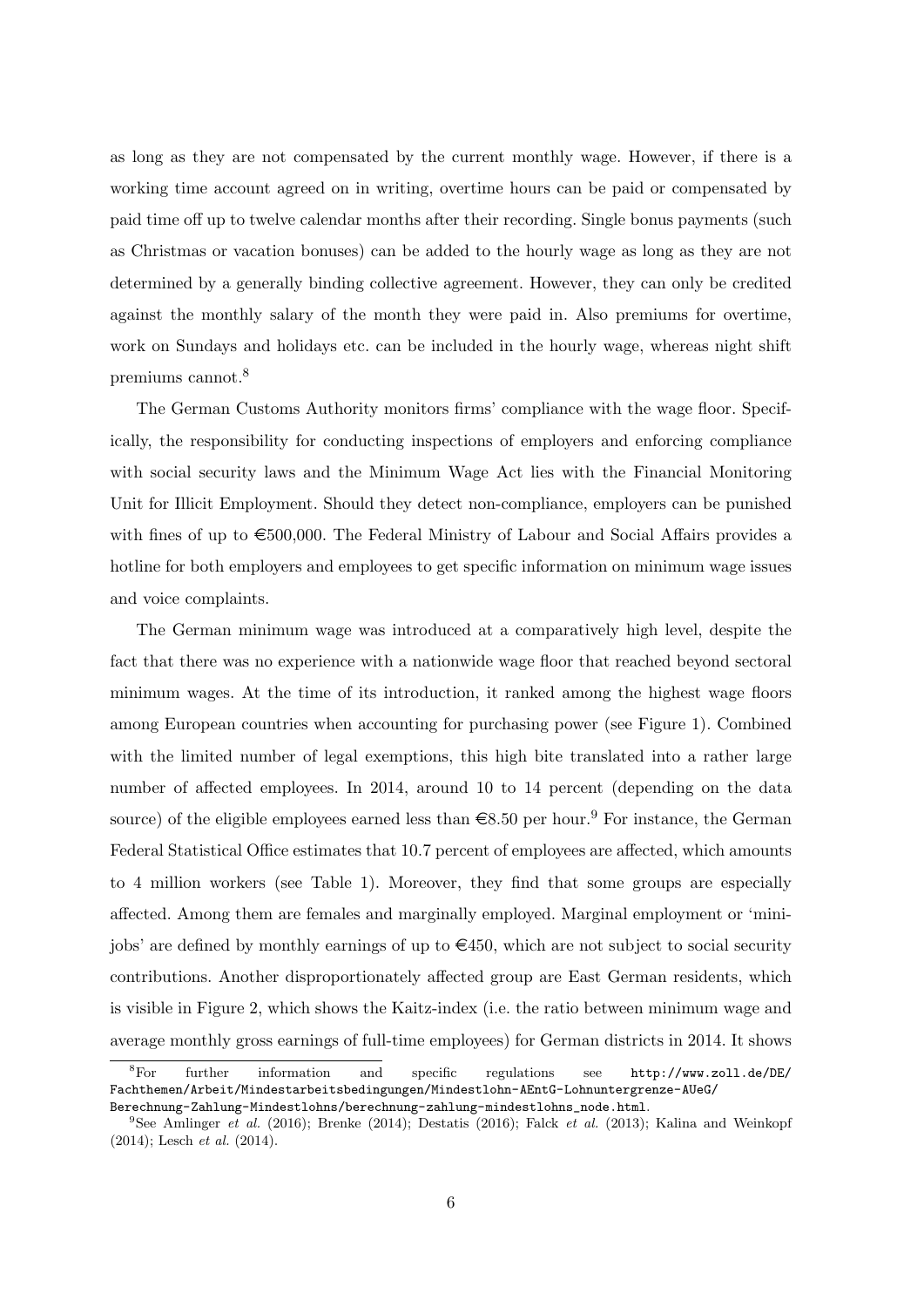<span id="page-8-0"></span>



Source: OECD. Note: Real hourly minimum wages are statutory minimum wages converted into a common hourly pay period for the selected countries. The resulting estimates are deflated using the consumer price index taking 2017 as the base year. The data are then converted into a common currency unit (US-\$) using Purchasing Power Parities (PPPs) for private consumption expenditures in 2017. Eventually, the data is converted into  $\in.$ 

that the monthly salary of a full-time employee paid at the minimum wage makes up between 40 and 65 percent of the average earnings of full-time workers for most regions. Moreover, the Figure shows that there are considerable differences in the degree to which a region is affected. While for large parts of West Germany the Kaitz-index amounts to less than 50 percent, it lies above that for all of East Germany, except Berlin. This is another indicator that the minimum wage bit quite hard into the wage distribution. Additionally, it provides the first indication that regions are affected differently, a fact that is exploited by a number of causal studies (see Section [4\)](#page-19-0).

#### <span id="page-8-1"></span>2.2 Outcome Variables and Potential Channels

Hourly Wages The introduction of an hourly minimum wage has an immediate impact on the hourly wage distribution: If the minimum wage is binding and respected by all market participants, it leads to a left-cut wage distribution. The actual effect on the distribution of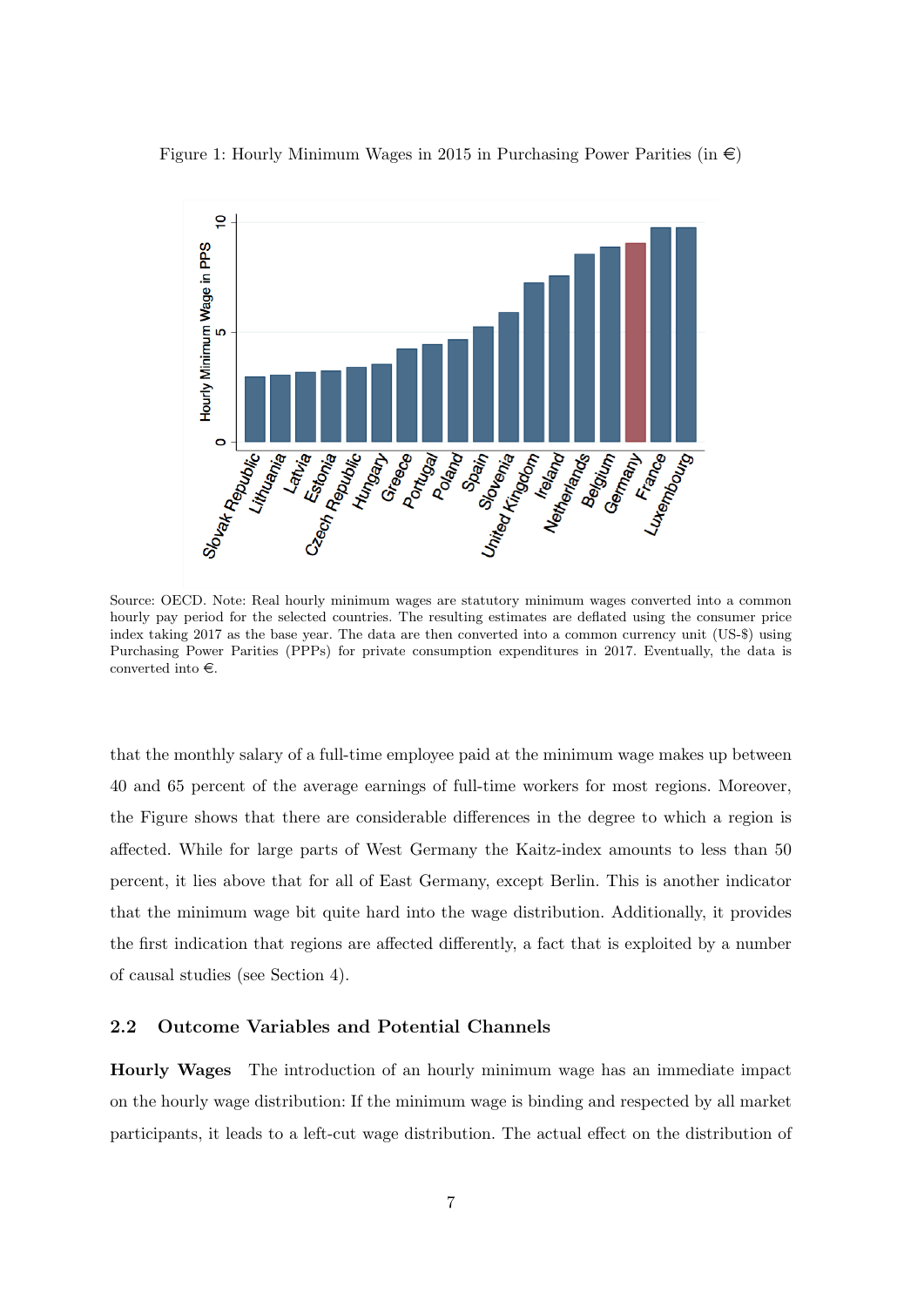<span id="page-9-0"></span>

|                                        | Absolute              | Share (in $\%$ ) of |          |
|----------------------------------------|-----------------------|---------------------|----------|
|                                        | $(in \, \text{mio.})$ | employed            | affected |
| Employed                               | 37.4                  | 100                 |          |
| Wage $\leq \epsilon 8.50$              | 5.5                   | 14.7                |          |
| Wage $\leq \epsilon$ 8.50 and eligible | 4.0                   | 10.7                | 100      |
| thereof                                |                       |                     |          |
| West-German residents                  | 2.9                   | 7.8                 | 72.9     |
| East-German residents                  | 1.1                   | 2.9                 | 27.1     |
| Full-time employment                   | 0.9                   | 2.4                 | 22.4     |
| Part-time employment                   | 0.9                   | 2.4                 | 22.4     |
| Mini-jobs                              | 2.2                   | 5.9                 | 55.1     |
| Women                                  | 2.5                   | 6.6                 | 61.7     |
| Men                                    | 1.5                   | 4.0                 | 38.3     |

Table 1: Minimum Wage Beneficiaries in 2014

Source: [Destatis](#page-36-0) [\(2016\)](#page-36-0). Note: Numbers are based on the Structure of Earnings Survey (SES) 2014 and include public sector employees.

hourly wages, however, may be more differentiated. While there could be no impact other than on the affected population, spillover- and compression-effects could also cause other parts of the wage distribution to change [\(Aretz](#page-33-4) et al., [2013;](#page-33-4) [Belman and Wolfson, 2014;](#page-33-8) [Dickens and Manning, 2004;](#page-36-4) [Lee, 1999;](#page-37-1) [Neumark](#page-39-8) et al., [2004;](#page-39-8) [Neumark and Wascher, 2008\)](#page-39-6). Moreover, violations of the law (i.e. non-compliance), could lead to an absence of any such effects [\(Metcalf, 2008;](#page-38-10) [Weil, 2005\)](#page-40-1). This is why the key empirical questions arising are how much wages increased and for whom. When addressing this issue, it is important to distinguish between gross and net wages. While the minimum wage is defined as a gross wage, the effects on net wages could potentially differ between individuals, depending on the individual tax rates.

Monthly Income and Working Hours Assessing the immediate effect on wages is also essential to understand the effects on other economic outcomes. A central aim of the minimum wage introduction in Germany was to improve the material situation of low-wage workers and reduce their dependence on governmental transfers, i.e. in-work benefits ('Aufstocker'). Both the financial situation and the net transfer position in the context of taxes and social security are, thus, potentially affected by a wage floor [\(Atkinson](#page-33-9) et al., [2017;](#page-33-9) [MaCurdy, 2015;](#page-38-11) [Sabia](#page-39-9) [and Nielsen, 2015\)](#page-39-9). They depend, however, on individual monthly earnings and those of a partner (if any). This is why monthly (and possibly yearly) earnings are also important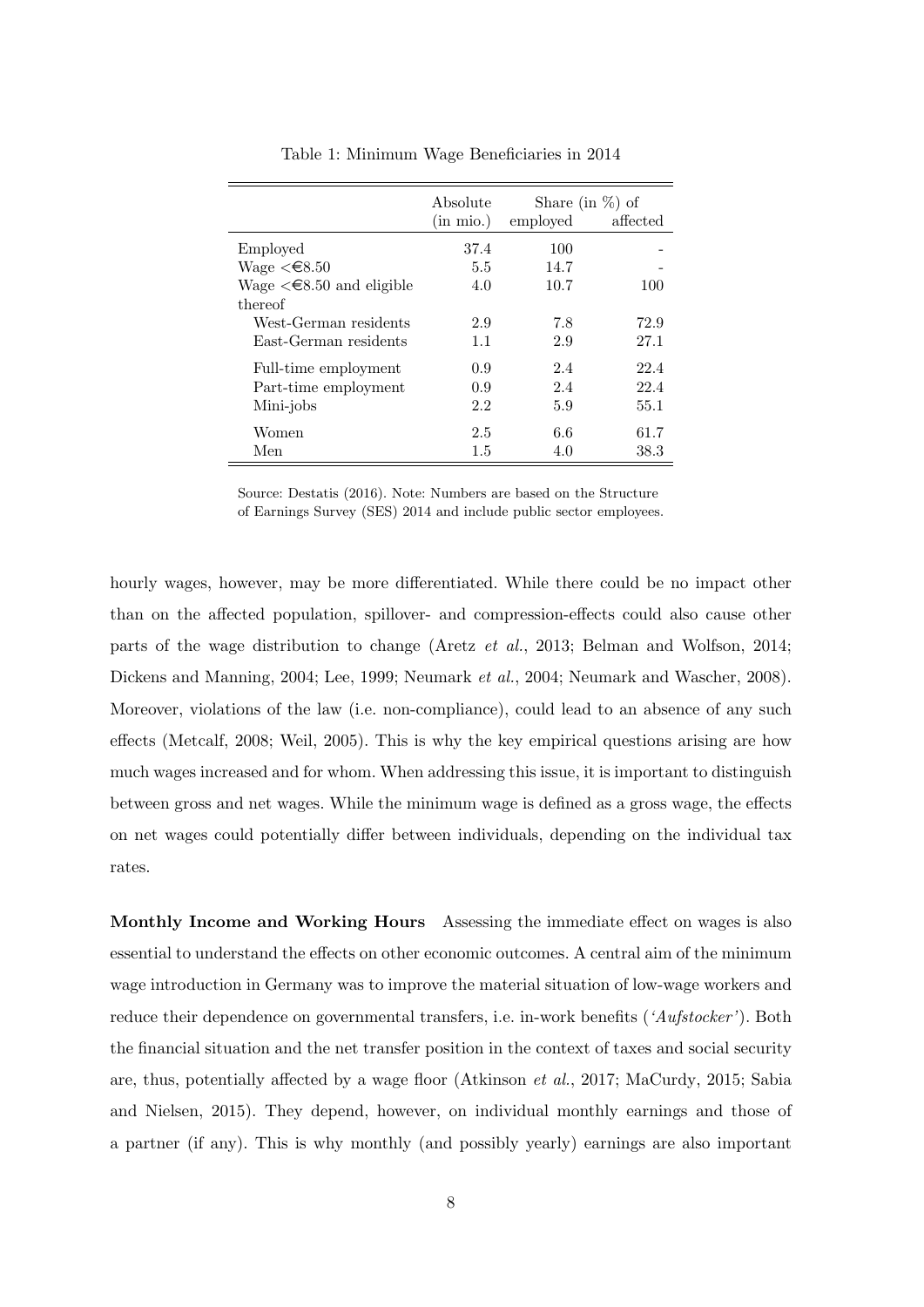<span id="page-10-0"></span>

Figure 2: Kaitz-Index for Germany 2014

Source: Destatis, available at [https://www.destatis.de/DE/ZahlenFakten/GesamtwirtschaftUmwelt/](https://www.destatis.de/DE/ZahlenFakten/GesamtwirtschaftUmwelt/VerdiensteArbeitskosten/Mindestloehne/Karte/Mindestloehne.html) [VerdiensteArbeitskosten/Mindestloehne/Karte/Mindestloehne.html](https://www.destatis.de/DE/ZahlenFakten/GesamtwirtschaftUmwelt/VerdiensteArbeitskosten/Mindestloehne/Karte/Mindestloehne.html). Note: The Kaitz-index measures the monthly income earned in a minimum wage job for 40 weekly working hours  $(\epsilon 1473)$  in percent of the regional average earnings of full-time employees.

outcomes when evaluating the effects of the reform. However, they do not necessarily increase when hourly wages rise, since working hours could adapt – both on employers' and employees' initiative – such that monthly earnings stay constant. This is why working hours are also a key variable of interest.

Employment Not only the effect at the intensive margin, i.e. working hours, is crucial, but also the extensive margin: employment effects depend on labour supply and demand elasticities as well as, in general, on the structure and performance of the labour market. The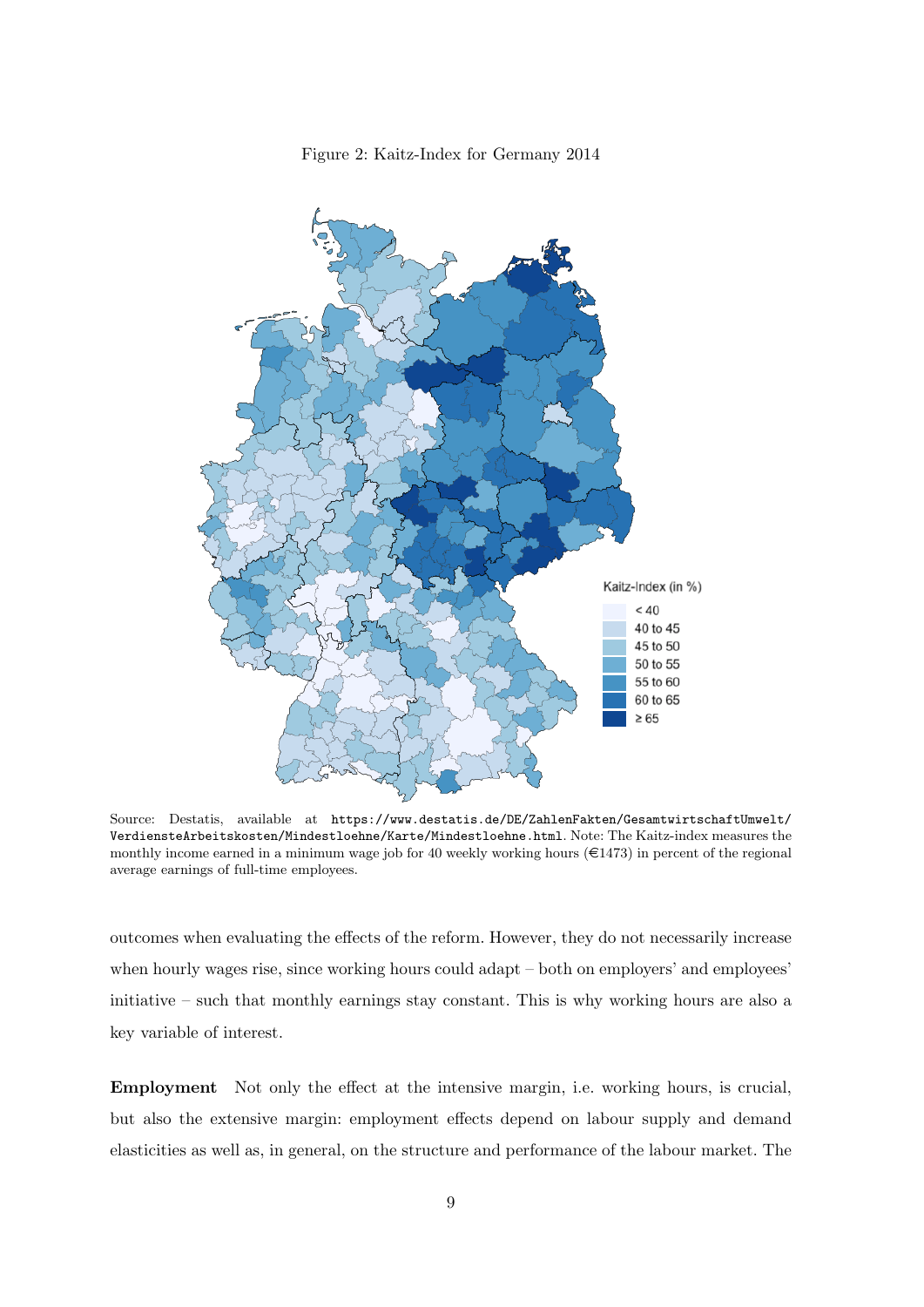neoclassical model predicts a reduction in demand for the factor that becomes relatively more costly – in this case workers in the low wage segment. This is why the critics of minimum wages expect employment losses. Search models, however, also predict a positive effect of minimum wages because of rising marginal costs of labour from frictions (see [Stigler, 1946;](#page-39-10) [Brown](#page-35-1) et al., [2014\)](#page-35-1). If the labour market is characterized as (partly) monopsonistic, labour demand effects could be positive when employees are paid below the marginal product of labour beforehand. On the supply side, models predict that individuals whose reservation wages lie between the minimum wage and the previous market wage now enter the labour market, causing an increase in involuntary unemployment. For the above considered reasons, employment effects are not clear  $ex\text{-}ante$ . Thus, identifying them is a key task of any minimum wage evaluation. The literature is not unanimous on the time frame in which employment effects are likely to arise. Moreover, other adjustment channels could be used in order to avoid or postpone job losses, such as prices, profits, or non-compliance [\(Stewart and Swaffield, 2008;](#page-39-11) [Draca](#page-36-5) et al., [2011;](#page-36-5) [Metcalf, 2008\)](#page-38-10).

Other factors In addition, the introduction of minimum wages may impact other socioeconomic decisions and psychological indicators. On the side of the employees, it can serve as a reference point for reservation wages but it can also impact perceptions of fairness and attitudes toward work – for employees in the low-wage segment and beyond [\(Clark](#page-36-6)  $et al.,$ [2009;](#page-36-6) [Delfgaauw and Dur, 2007\)](#page-36-7). The sense of fairness and satisfaction can also be altered by minimum wages; again this may impact labour productivity (Falk [et al.](#page-36-8), [2006;](#page-36-8) Fehr [et al.](#page-37-6), [2009\)](#page-37-6). Minimum wages can also influence the decision to become self-employed or to invest in education [\(Agell and Lommerud, 1997\)](#page-33-10). Again, the direction of the effect is unclear exante. For example, an additional incentive for self-employment or higher education efforts may result from the expectation that the minimum wage increases the risk of unemployment; a disincentive from rising opportunity costs associated with not taking up a job. Firms, in turn, can respond to rising hourly wages with a whole set of measures including labour demand, endowment of workplaces, implementation of productivity-enhancing measures, or price adjustments [\(Lemos, 2008;](#page-38-12) [Belman and Wolfson, 2014\)](#page-33-8).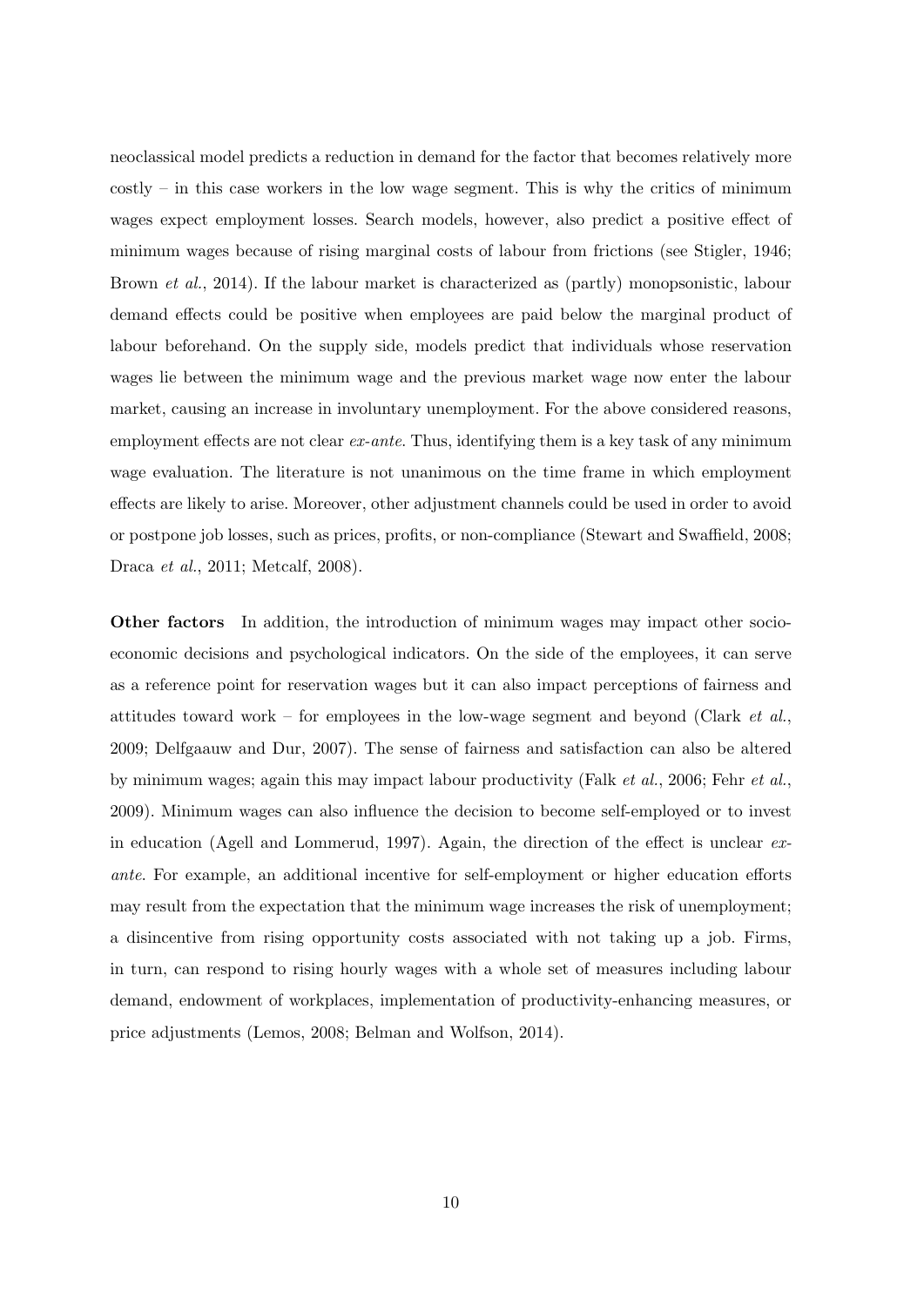## <span id="page-12-0"></span>3 Data Sources, Implementation Issues and Descriptive Evidence

#### <span id="page-12-1"></span>3.1 Data Sources

A rigorous and comprehensive assessment of the minimum wage effects requires appropriate data. Most importantly, the data should provide information on hourly wages and represent the entire (eligible) population. Ideally, the data also has a panel structure allowing to take trends and dynamics into account. A wide range of micro data suited for empirical labourmarket analyses, including both administrative data and survey data, is now available for Germany. Table [2](#page-13-0) gives an overview over data sources that are used in the evaluation of the German minimum wage.

Administrative data A large part of the existing studies on minimum wage effects is based on administrative data. One important provider of such data is the Federal Employment Agency (FEA). The data entail monthly aggregated data on employment, unemployment and job vacancies that are available in the short run. It is available for a variety of regional classifications and can be disaggregated even to small regional levels, such as the 11,000 municipalities. Another large data provider is the Research Data Centre of the Institute for Employment Research (IAB). It provides administrative data collected by social security notifications of employers and process-generated data of the FEA, which are then subsumed into the Integrated Employment Biographies (IEB).

This administrative data supposedly has a small measurement error in earnings, its sample size is large, and its panel structure makes it suited for causal analyses. One drawback, however, is that hourly wages are not collected. Instead, these must be computed from monthly earnings and a categorical variable on working hours, which only differentiates full-time, part-time, and marginal employment. As a result, computing the key variable hourly wage is not possible without making strong assumptions – particularly for part-time and marginally employed workers. For this reason, many studies focus on full-time employees, although low wages are markedly more prevalent among part-time and marginally-employed workers (see also Table [1\)](#page-9-0). Moreover, civil servants and self-employed are not included in the data.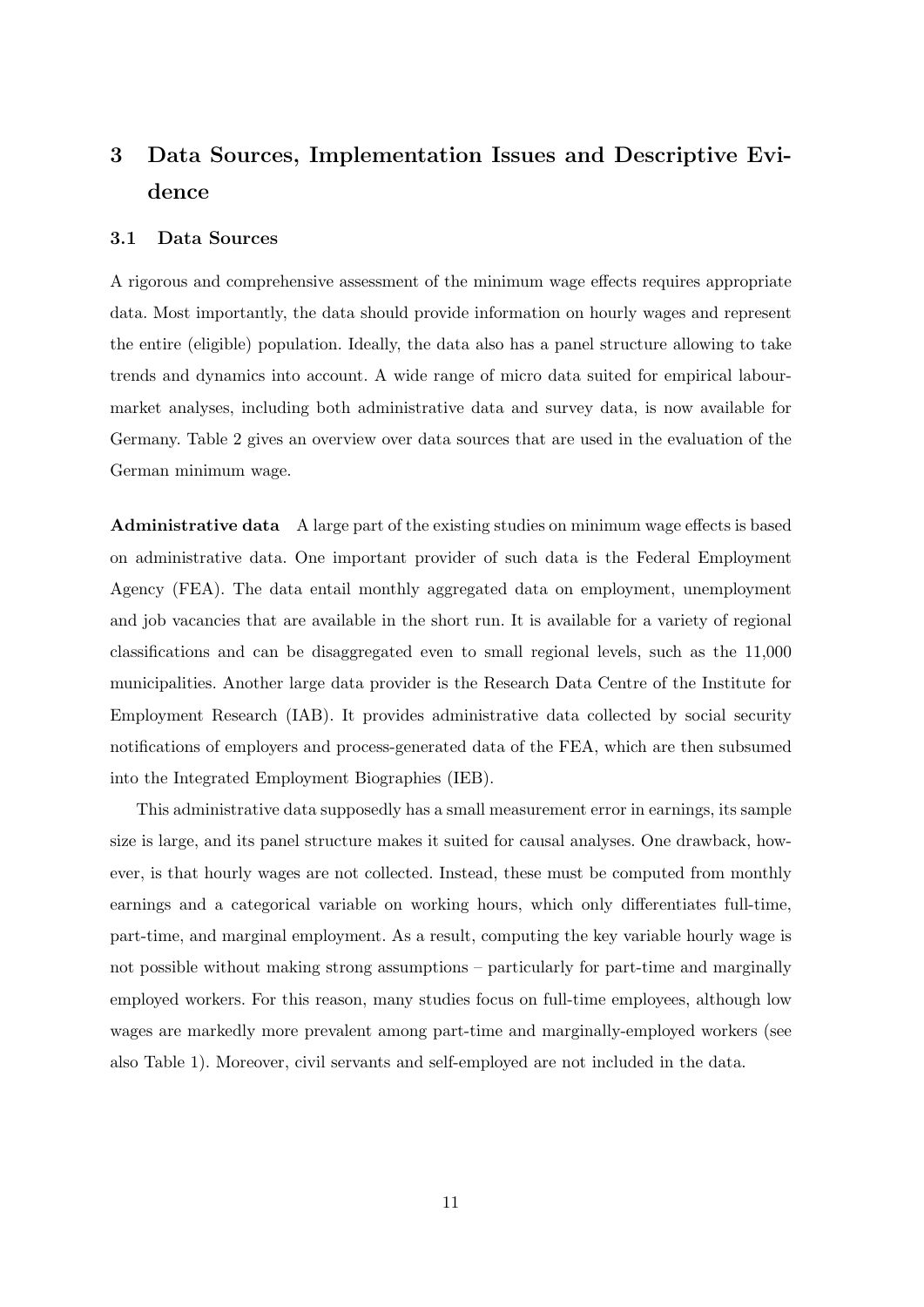<span id="page-13-1"></span>

| Data Source                                                | Type    | Form                       | Observation<br>Period                      | Level       | Number of<br>Observations | Data on                                                                                           | Comment                                                                                       |
|------------------------------------------------------------|---------|----------------------------|--------------------------------------------|-------------|---------------------------|---------------------------------------------------------------------------------------------------|-----------------------------------------------------------------------------------------------|
| $FEA - Federal$<br><b>Employment Agency</b>                | Α       | P/CS                       | since 1950,<br>monthly                     | $\mathbf R$ | universe                  | (un)employment, job vacancies,<br>remuneration                                                    |                                                                                               |
| $IBS - ifo Business Survey$                                | S       | P                          | since $1949$ ,<br>monthly                  | E           | 7,000                     | planned changes in prices and<br>employment                                                       |                                                                                               |
| $IEB$ – Integrated<br><b>Employment Biographies</b>        | А       | $\mathbf P$                | since 1975,<br>yearly                      |             | universe                  | duration of employment, welfare<br>benefits, job search                                           | no info on hours worked, civil<br>servants, self-employed                                     |
| $IAB EP - IAB$<br>Establishment Panel                      | S       | Ρ                          | since 1993,<br>yearly                      | ${\bf E}$   | 16,000                    | supply side infomation, including<br>info on wages, number of<br>employees affected by wage floor |                                                                                               |
| LPP - Linked Personnel<br>Panel                            | S       | $\mathsf{P}$               | since $2012$ ,<br>biennial                 | E/I         | 800 / 7,000               | supply and demand side<br>simultaneously                                                          | some industries excluded, only<br>firms with at least 50 workers<br>liable to social security |
| PASS - Panel Study<br>Labour Market and<br>Social Security | S       | P                          | since $2007$ ,<br>yearly                   | HH          | 9,000                     | contexts and dynamics of<br>households living in poverty                                          | focus on transfer recipients,<br>shows significant differences to<br>SOEP / Microcensus       |
| $SES - Structure$ of<br>Earnings Survey                    | S       | $\mathop{\rm CS}\nolimits$ | since 1951,<br>since $2006$<br>quadrennial | E/I         | $60,000 / 1$ million      | monthly wages and working hours                                                                   |                                                                                               |
| Socio-economic<br>$SOEP -$<br>Panel                        | $\rm S$ | $\mathbf P$                | since 1984,<br>yearly                      | I/HH        | 30,000 / 15,000           | comprehensive individual data,<br>including monthly wages and<br>working hours                    |                                                                                               |

Table 2: Data Sources for the Evaluation of Minimum Wage Effects in Germany

Note: The table entails datasets frequently used for causal minimum wage evaluations. Abbreviations represent:

<span id="page-13-0"></span>Type: A = Administrative, S = Survey. Form: CS = Cross-Section, P = Panel. Level: E = Establishments, HH = Households, I = Individuals, R = Regions.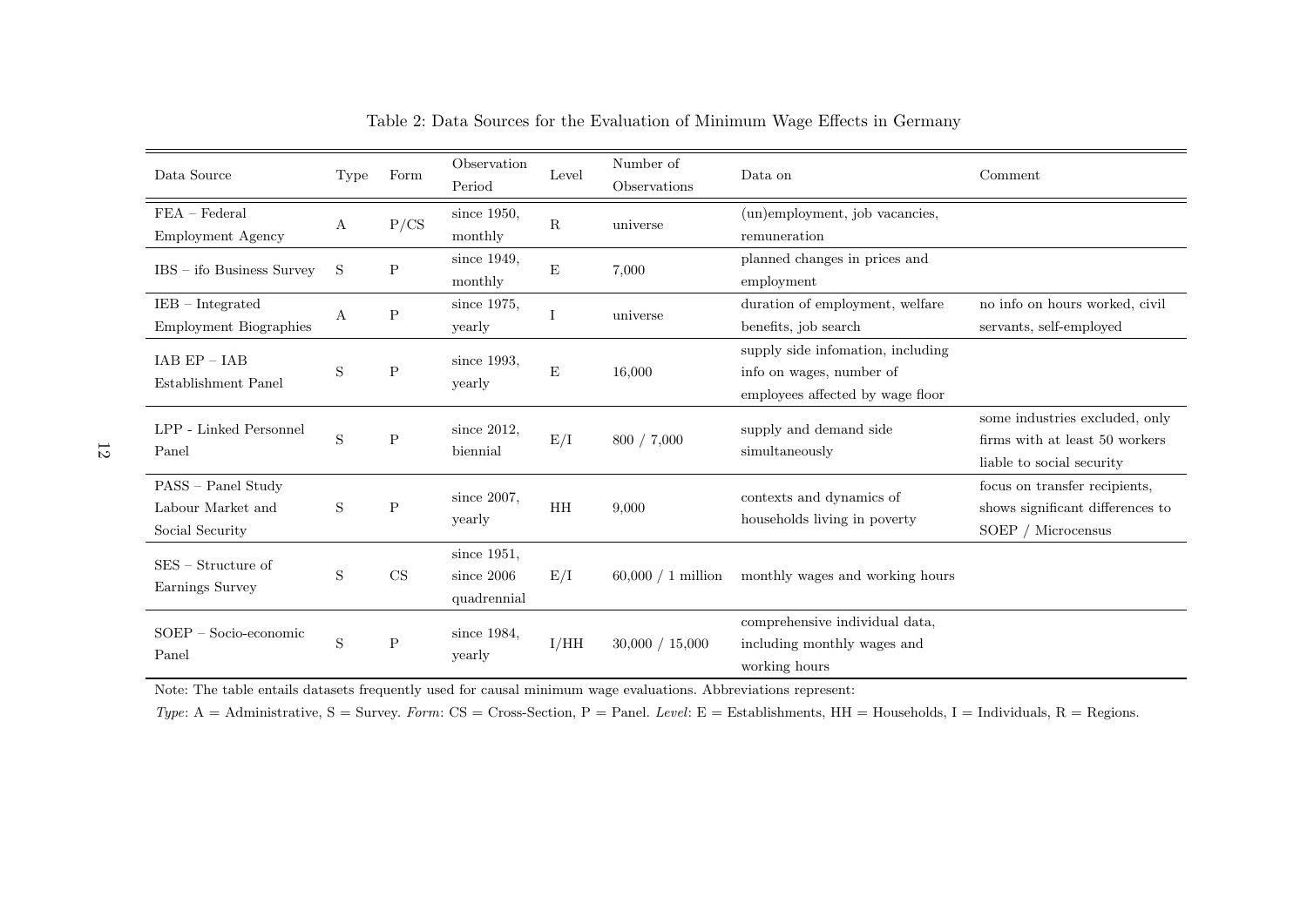Survey Data The available survey data in Germany either addresses individuals/households or firms. One important survey data provider is the German Federal Statistical Office. It provides two payroll-based data sets on individual monthly earnings and working hours. One is the obligatory Structure of Earnings Survey (SES). It is an extensive survey of about 60,000 firms in 2014, with a combined employment of 1 million, that are obliged to provide information on wages, working hours, and other working conditions. Thus, it is possible to construct precise hourly wages and account for overtime payments. Unfortunately, the SES is only conducted every four years, with its last wave collected in 2014. Therefore, it is not possible to study post-reform outcomes at this time. The second data set is the voluntary follow-up Earnings Survey (ES), a voluntary survey specifically conducted for minimum wage evaluation that took place in 2015, 2016, and 2017. However, the data is cross-sectional and, thus, does not allow for panel estimation techniques. Furthermore, several methodological differences between SES and ES challenge the inter-temporal comparability of the data: most importantly, participation in the ES was rather scarce. In 2015, only 12.8 percent of the contacted establishments returned the questionnaire. In 2016 (2017), the return rate lay at 6.3 (14.8) percent [\(Destatis, 2017a,](#page-36-9)[b,](#page-36-10) [2018b\)](#page-36-11).[10](#page--1-0)

A central household survey data set for Germany is the Socio-Economic Panel (SOEP). It is an ongoing representative longitudinal panel survey with about 30,000 survey participants across 15,000 households per year (see [Goebel](#page-37-7) et al., [2018\)](#page-37-7). Next to a comprehensive set of socio-economic, psychological, and health variables, which can be used as outcome and control variables, detailed wage information is available. Similar to the SES, hourly wages can be derived from reported monthly earnings and weekly working hours.<sup>[11](#page--1-0)</sup> The SOEP contains both actual and contractual working hours as well as information on (un)paid overtime, allowing for the construction of both actual and contractual wages. However, the SOEP has a smaller sample size than SES, which puts limits on the possible level of regional differentiation.

Other relevant survey data is provided by the IAB. Here, the longitudinal data sets IAB Establishment Panel (IAB-EP), the Panel Study Labour Market and Social Security (PASS), and the Linked Personnel Panel (LPP) are of particular interest. The PASS shares several features of SOEP but puts its focus on job seekers. For this reason, PASS contains about the same number of transfer recipient households as households from the overall population.

 $10$ In 2015, 6,609 out of 51,651 establishments (12.8 percent) participated. In the following year, the sample was largely increased, such that 125,000 establishments were contacted, out of which 7,862 participated (6.3 percent). In 2017, 8,544 out of 58,000 firms (14.8 percent) responded.

<sup>&</sup>lt;sup>11</sup>For a comparison between both data sets see Dütsch *et al.* [\(2017\)](#page-36-12).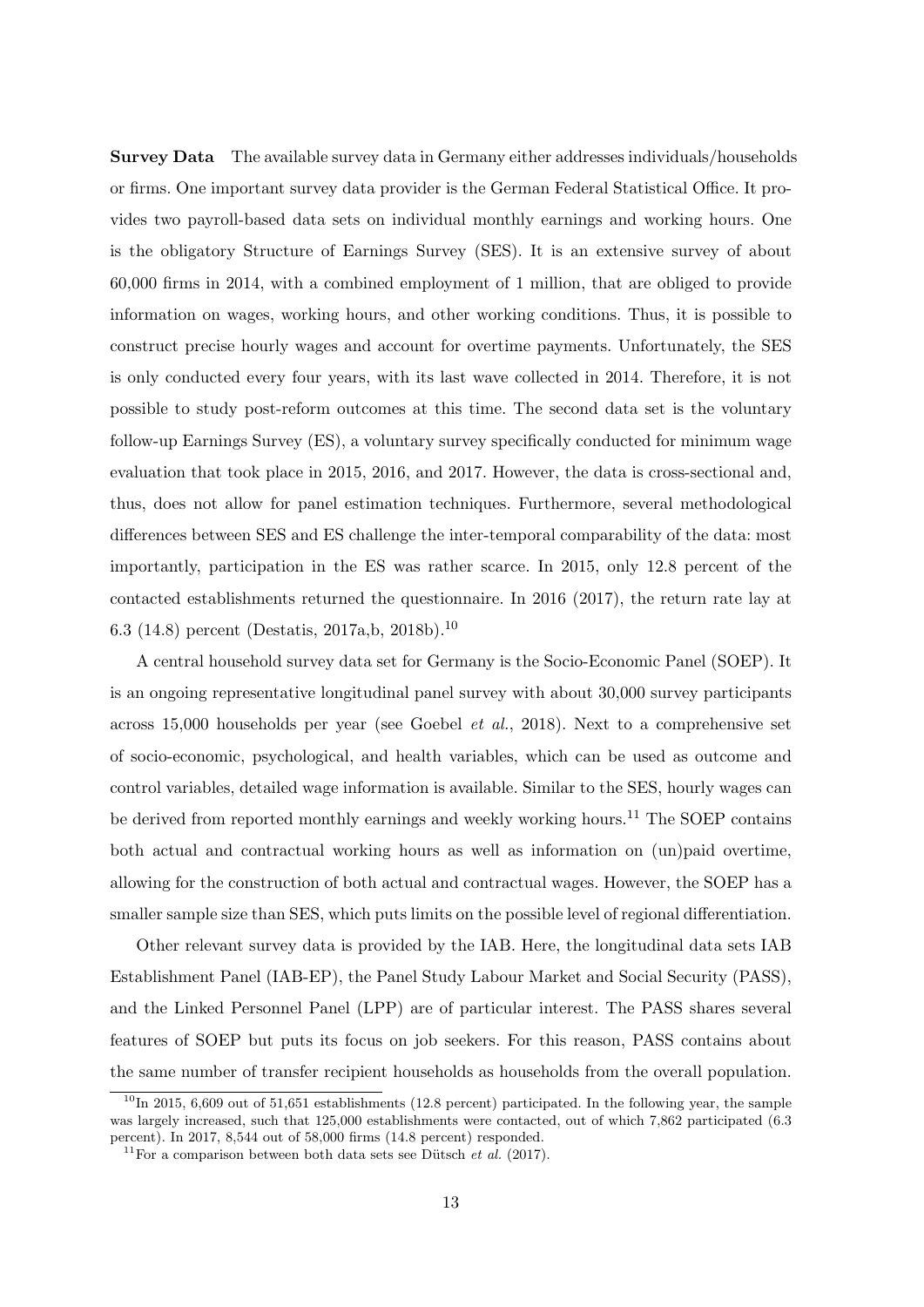Comparisons of PASS with SOEP and Microcensus data, however, indicate significant differ-ences [\(Beste](#page-33-11) *et al.*, [2018\)](#page-33-11). Among others, the relative poverty risk is different from that found in the SOEP or the German Microcensus. In the context of minimum wage assessments, this is problematic because in-work poor are particularly affected by the minimum wage. The IAB-EP is an annual representative survey that entails up to 16,000 establishments per year. It covers various topics and has a special focus on the determinants of labour demand. Next to the PASS and IAB-EP, the IAB also provides the LPP. It is a linked data set of employers' and employees' information entailing data on human resources management, individual job quality and firm performance. Additionally, the ifo Institute supplies the Business Survey, which is a monthly employer survey asking about their planned changes in prices and employment (see Table [2\)](#page-13-0).

Overall, none of the available data sources are ideal, but each can serve a specific purpose. However, the differences between data sets, their respondents as well as issues with the computation of hourly wages can also be a reason for diverging estimations of minimum wage effects across studies.

#### <span id="page-15-0"></span>3.2 Implementation, Measurement Issues and Non-Compliance

A crucial point to any minimum wage evaluation is the actual implementation of the wage floor. Corresponding issues include enforcement and compliance, as well as possibilities of monitoring and evaluation.

The legislation sets the minimum wage on an hourly basis, leading to a number of problems for evaluations and compliance studies. In order to estimate how many people are affected by the minimum wage and what their wages are, detailed information on hours and earnings must be available. Two data sets meet this request: the SES/ES and the SOEP (see also Section [3.1\)](#page-12-1). While the SES/ES entails data on wages provided in a survey of employers, the SOEP respondents are individuals in private households. Thus, both data sources potentially capture different forms of bias. Employees' responses may be subject to noise caused by possible misremembrance or rounding of key variables. Employers may have an incentive to conceal potential non-compliance with the wage floor, an issue that is also potentially relevant in the voluntary ES 2015-2017 (see [Mindestlohnkommission, 2018b\)](#page-38-13). Moreover, neither data set directly contains hourly wages; instead, this must be derived from monthly earnings and weekly working hours. In doing so, it has to be decided whether actual or contractual working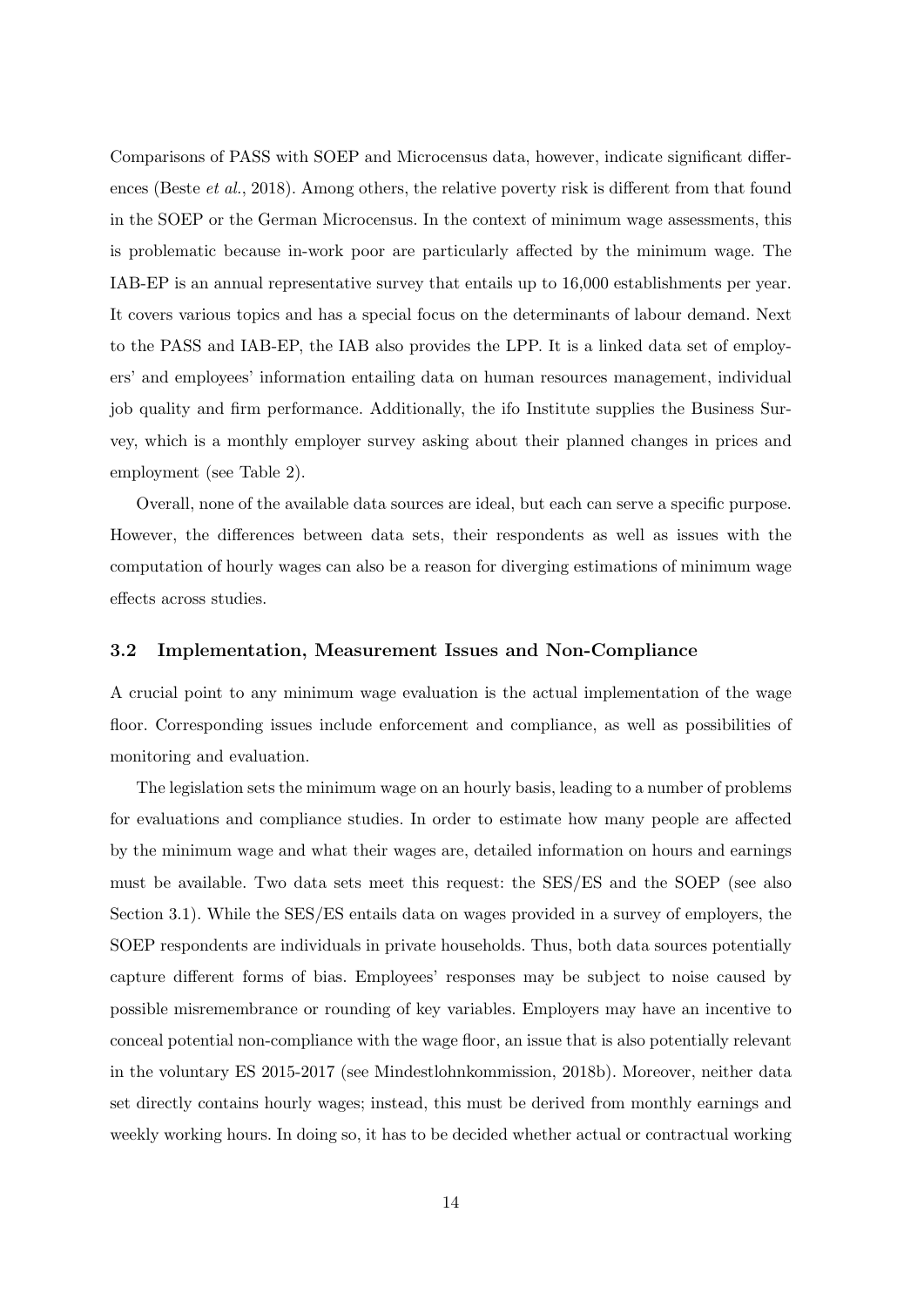hours are used and how paid/unpaid overtime can be, and is, taken into account (see also Brenke and Müller, 2013; Dütsch et al., [2017;](#page-36-12) [Burauel](#page-35-3) et al., [2017\)](#page-35-3). Further, the handling of bonuses or yearly special payments, which are not stipulated to be entailed in the minimum wage, must be addressed. SOEP and SES differ also in other aspects, though. First, until 2016, the SOEP entails detailed information on hours only for the main employment of an individual, whereas the SES contains both main and add-on employment. Second, in the SOEP, respondents are assigned to the region where they live, the SES allocates according to the place of work, which can possibly lead to differences in regional analyses (Dütsch [et al.](#page-36-12), [2017\)](#page-36-12). Thus, derived hourly wages depend on a number of working assumptions, which potentially lead to different results obtained by SOEP and SES.

The estimation of compliance is further complicated by the exemptions stipulated in the minimum wage regulations (see Section [2\)](#page-6-0). In order to calculate the eligible population, these exemptions must be identifiable in the underlying data source. Due to the complexity of the regulations, this is not always possible. Individuals in industries granted a transition period to adapt own minimum wages below  $\epsilon$ 8.50 are especially difficult to identify. The same holds true for long-term unemployed, minors, and individual interns, since their exemption relies on very specific circumstances that cannot always be captured in the data. For the abovementioned reasons, estimating non-compliance is not straightforward and depends on the used data source and assumptions made.

All evaluations of compliance find a substantial number of eligible employees still earning less than the new wage floor in the short run. According to estimates derived from contrac-tual wages in the SOEP by [Caliendo](#page-35-4) *et al.* [\(2017\)](#page-35-4), for example, this is the case for about seven percent of eligible employees in the first half of 2015. Indications for non-compliance are also reported in [Bachmann](#page-33-12) *et al.* [\(2017\)](#page-35-3); [Bruttel](#page-35-5) *et al.* [\(2018\)](#page-35-5); [Burauel](#page-35-3) *et al.* (2017); [Mindestlohnkommission](#page-38-13) [\(2018b\)](#page-38-13); [Pusch](#page-39-12) [\(2018\)](#page-39-12); [Pusch and Seifert](#page-39-13) [\(2017\)](#page-39-13). Even based on the  $SES/ES - i.e.$  employer survey data  $-4$  million employees earned below the minimum wage in 2014, and still 1 million in 2015, 750,000 in 2016 and 800,000 in 2017 (see [Mindestlohnkom](#page-38-13)[mission, 2018b;](#page-38-13) [Destatis, 2018a\)](#page-36-13).<sup>[12](#page--1-0)</sup> Using SOEP data, the [Mindestlohnkommission](#page-38-13) [\(2018b\)](#page-38-13) estimates 2.8 million (2.1 and 1.8) employees earning less than  $\epsilon$ 8.50 for 2014 (2015 and 2016). Although these numbers have to be treated with caution due to the known measure-

<sup>&</sup>lt;sup>12</sup>The number of employees earning less than the wage floor is measured by people earning less than  $\epsilon$ 8.45 for the years 2015 and 2016 and less than  $\text{\textsterling}8.84$  for the 2017.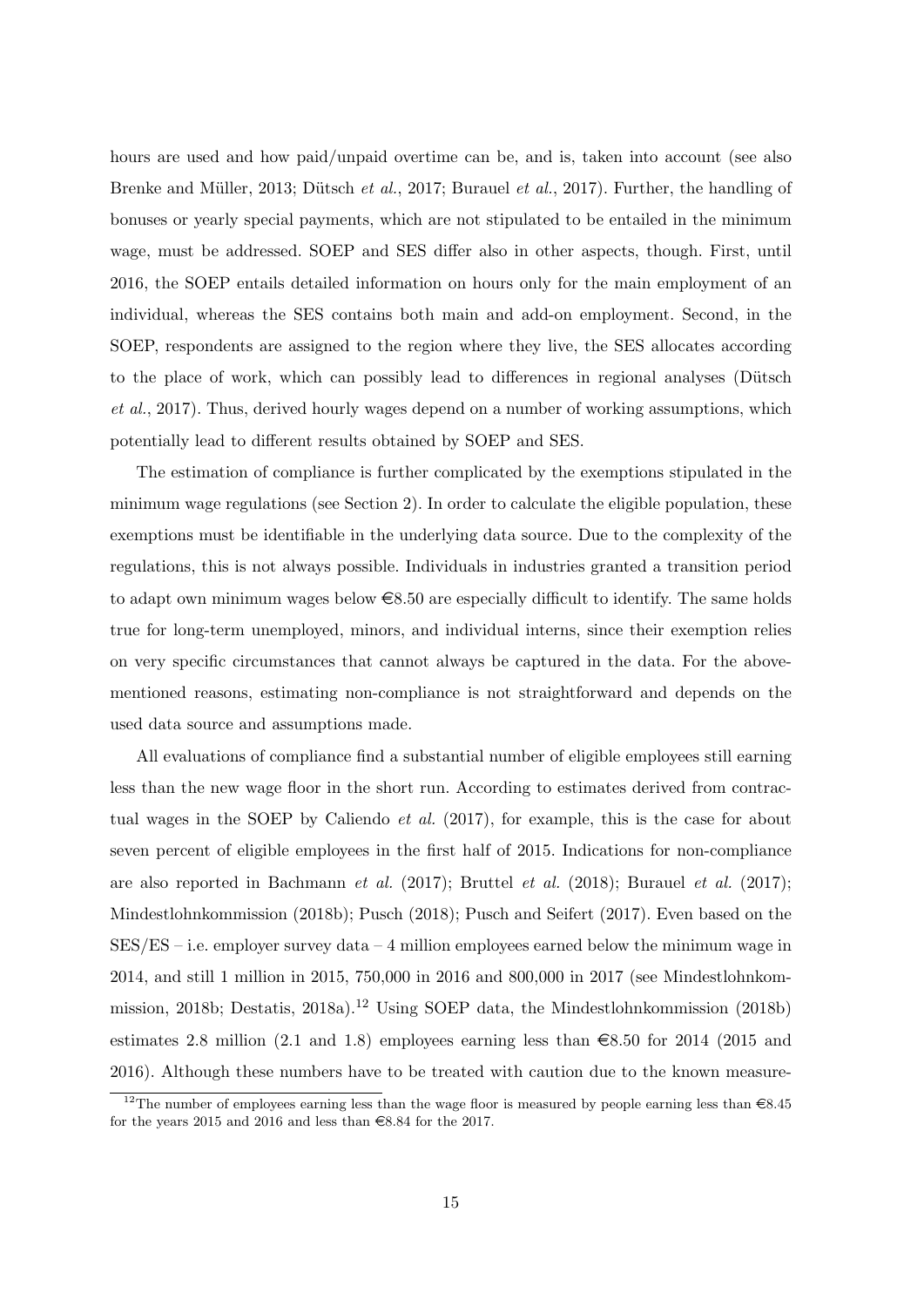ment issues, they imply that (non-)compliance with the wage floor is an important issue.<sup>[13](#page--1-0)</sup> Moreover, they show marked differences between the SOEP and the ES data. This is possibly caused by the aforementioned difficulties in estimating compliance as well as the potential bias introduced by answers from both the employer and employee perspective. It can also be caused by employers' avoidance strategies that may cover non-compliance in employers' responses. In that sense, a qualitative study by [Koch](#page-37-8) *et al.* [\(2018\)](#page-37-8) reveals that workers experienced increased supervision of work times, similarly for actual work and break time as well as for time used for preparation and follow-up. Moreover, there are reports suggesting a reduction of special payments, no or smaller payment for waiting or stand-by time, as well as the stipulation of piecework rates. Additionally, workers report receiving payment in kind and suffering a deduction of costs for working materials from their wages [\(Bruttel](#page-35-5) et al.,  $2018$ ; [Burauel](#page-35-3) *et al.*,  $2017$ ; Mindestlohnkommission,  $2016$ b). As Fedorets and Schröder [\(2017\)](#page-37-9) find, two-thirds of affected respondents of a special SOEP omnibus survey had either directly experienced avoidance strategies or knew someone who had.

This substantial non-compliance raises questions about the enforcement of the minimum wage law. As [Burauel](#page-35-3) *et al.* [\(2017\)](#page-35-3) point out, controls by the Customs Administration are mainly conducted where violations are expected, thereby leading to a selective monitoring procedure. [Bruttel](#page-35-5) et al. [\(2018\)](#page-35-5) find that controls are mainly concentrated on operations in the shadow economy and that out of 43,637 screened employers in 2015, only 705 preliminary proceedings for non-compliance were instituted (see also [Mindestlohnkommission,](#page-38-14) [2016c\)](#page-38-14). [Burauel](#page-35-3) et al. [\(2017\)](#page-35-3) further argue that the already scheduled increase of customs inspection posts had not progressed sufficiently, making it more difficult to enforce the law due to a staff shortage. Insufficient regulation of requirements for documentation, such as recording the starting time, the ending time, and the number of hours worked, complicate controls further. Moreover, the responsibility of proving violations of the law lies with the employees, discouraging many workers from actually demanding their rights. [Burauel](#page-35-3) *et al.* [\(2017\)](#page-35-3) conclude that extensive measures are needed to enforce the minimum wage.

From an implementation perspective, a number of issues should be considered when stipulating a wage floor. First, the minimum wage regulations should be designed in a way that

 $13$ For comparison, when the minimum wage was introduced in the UK compliance was higher than 80 percent one month after the reform and increased shortly after when firms were able to adapt their systems and workers challenged their employer for a wage increase (see [Low Pay Commission, 2000\)](#page-38-15). In 2014, noncompliance with minimum wages for adults is estimated to be about 0.8 percent in the UK and 2.2 percent in the US (see [Rani, 2016\)](#page-39-14).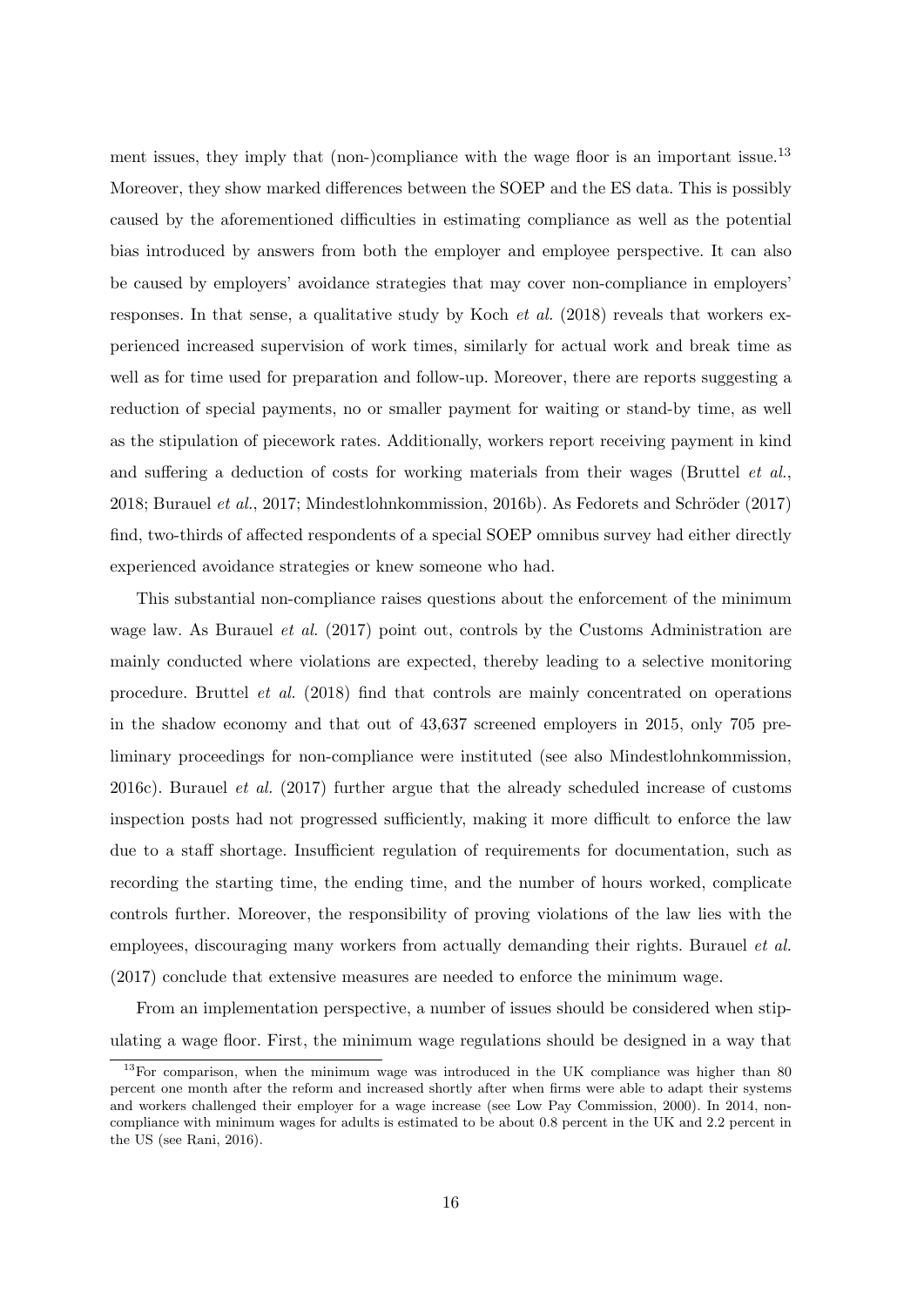facilitates the monitoring of compliance. Therefore, it should be considered whether the chosen measure  $-e.g.$  hourly wages  $-$  is verifiable in employers' records. In that sense, electronic recording of work-time could help to provide credible and comparable documentation. Second, precise data should be available to the scientific community in order to ensure credible policy evaluations. Third, strong precautions have to be taken such that employers' circumvention of the wage floor is difficult and sufficient controls of establishments are performed. The legislation should include regulations as to how the minimum wage can be enforced and the state should be responsible for it.

#### <span id="page-18-0"></span>3.3 Descriptive Trends

Despite considerable non-compliance, many employees were paid according to the new minimum wage legislation. The following sub-section briefly presents first descriptive evidence for the development of key outcomes after the minimum wage introduction (see [Mindest](#page-38-8)[lohnkommission, 2016a,](#page-38-8) [2018a,](#page-38-9) for more extensive overviews), while the causal evidence is discussed in Section [4.](#page-19-0)

Overall, the descriptive literature finds positive effects of the minimum wage reform on gross hourly wages, particularly (and not surprisingly) in the low-wage segment. Especially women, low-skilled, and East German workers, marginally employed and employees in small firms experienced above average wage increases (e.g. [Amlinger](#page-33-0) et al., [2016;](#page-33-0) [Burauel](#page-35-3) et al., [2017\)](#page-35-3). Spillover effects also increased wages in wage groups above  $\epsilon$ 8.50, although this effect fades out at wages higher than  $\epsilon$ 15 [\(Mindestlohnkommission, 2018b\)](#page-38-13). Some studies also find a significant compression of the wage structure, with higher wages being cut [\(Lesch and](#page-38-16) Schröder, 2016; [Schubert](#page-39-15) et al., [2016\)](#page-39-15). Moreover, there is some evidence that wages were already increasing in anticipation of the reform [\(Kubis](#page-37-10) et al., [2015;](#page-37-10) [Bellmann](#page-33-13) et al., [2015\)](#page-33-13).

Despite ex-ante apprehension of job losses, employment developed very positively after the reform. Possibly due to the strong performance of the economy, there were nearly no job losses but rather evidence for a reluctance for hiring. The positive employment growth was largely driven by an increase in regular employment. Marginal employment, on the other hand, decreased following the minimum wage reform, mainly right at the beginning of 2015. About half of those mini-jobs were found to have transformed into regular employment, though (e.g. [Groll, 2016;](#page-37-11) [vom Berge](#page-40-2) et al., [2016,](#page-40-2) [2018\)](#page-40-3).

Average weekly working hours decreased significantly after the reform, which is why hourly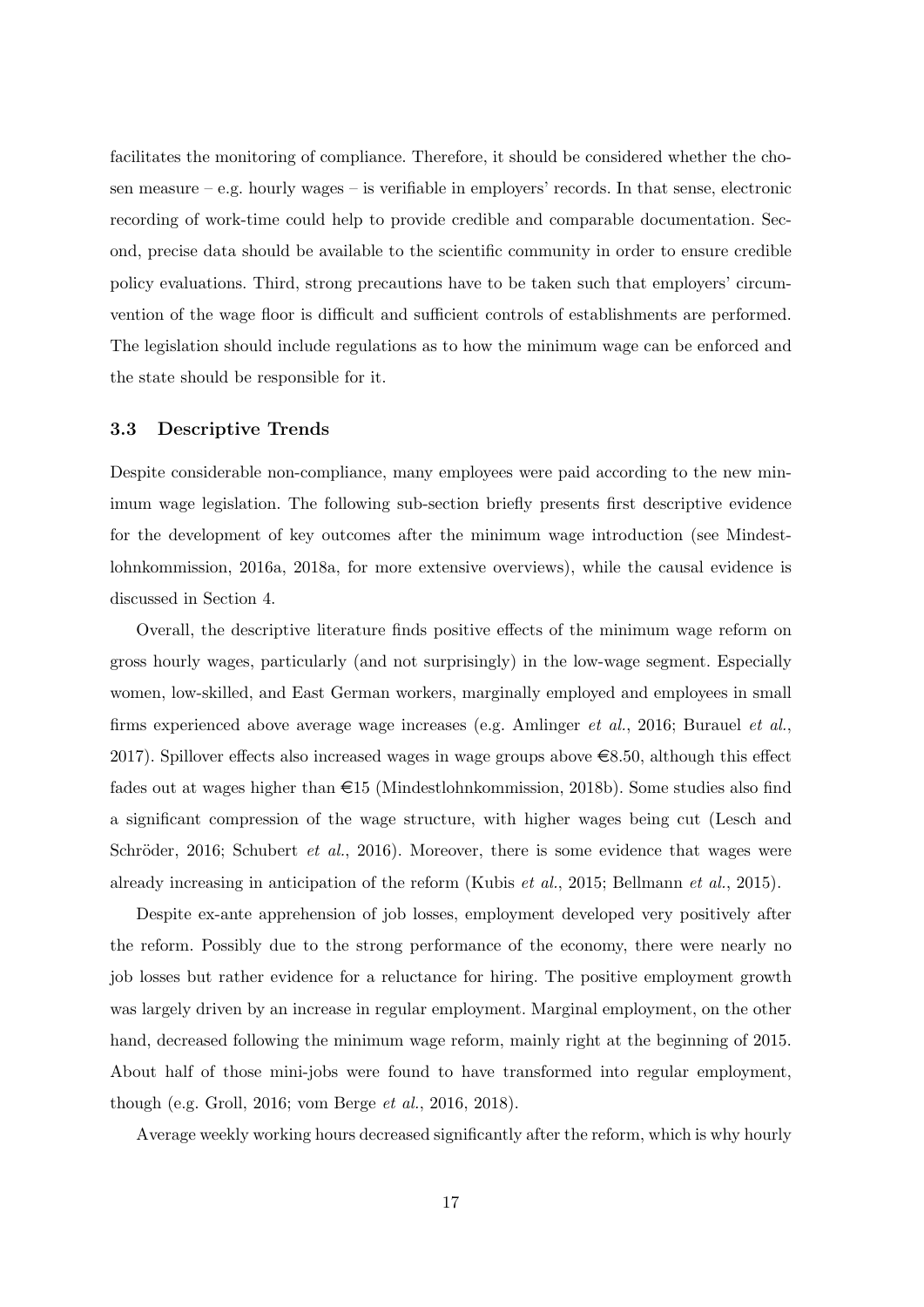wage increases did not translate into large increases in gross monthly earnings (e.g. [Bellmann](#page-33-14)  $et al., 2016$  $et al., 2016$ ; Grabka and Schröder, 2018). Similarly, the number of in-work welfare recipients decreased only slightly (e.g. [Bossler, 2016;](#page-34-9) [Bruckmeier and Wiemers, 2016\)](#page-35-6). Also, the main goals of the minimum wage reform, alleviation of poverty and reduction of inequality, are not found to be met (e.g. [IAB, 2018;](#page-37-13) Grabka and Schröder, 2018).

The wage increases translated into disproportional increases of consumer prices in affected sectors, without a noticeable effect on the overall price index [\(Mindestlohnkommis](#page-38-13)[sion, 2018b\)](#page-38-13). However, firms are also found to have adapted through other channels, such as reducing investments [\(Schubert](#page-39-15) *et al.*, [2016\)](#page-39-15), concentrating work and increasing intensity [\(Bellmann](#page-33-14) et al., [2016;](#page-33-14) [Bruttel](#page-35-5) et al., [2018;](#page-35-5) [Koch](#page-37-8) et al., [2018\)](#page-37-8) or changing job requirements (Gürtzgen *et al.*, [2016\)](#page-37-14). Also, some firms no longer offer any internships or restrict their maximum duration to three months [\(Bossler](#page-34-10) *et al.*, [2018;](#page-34-10) [Koch](#page-37-8) *et al.*, [2018\)](#page-37-8).

### <span id="page-19-0"></span>4 Causal Evidence

#### 4.1 Identification of Causal Effects

To estimate causal effects of the minimum wages, the international literature relies on a variety of identification approaches. One strategy relies on legislative variation in the minimum wage regulation. For example, in the US, differences in state-level minimum wages are used to evaluate diverging wage and employment trends (see [Card and Krueger, 1994,](#page-35-7) [1995;](#page-35-8) [Neu](#page-39-6)[mark and Wascher, 2008;](#page-39-6) [Dube](#page-36-14) *et al.*, [2010\)](#page-36-14). This approach is appealing, especially if federal state labour markets only marginally differ with respect to their regulations and structure. In Germany, this strategy is not applicable, though, as the minimum wage applies in all regions. Other studies rely on a comparison of exempted sectors or individuals with their non-exempted counterparts. Yet, since these groups are systematically different, the necessary assumption that both groups would have developed equally in the absence of the reform and, thus, would share a common trend, is likely violated, which makes this approach equally unfeasible for the German case.

Therefore, the evaluation studies in Germany mainly rely on three approaches. The first one was suggested by [Card](#page-35-9) [\(1992\)](#page-35-9) and relies on regional variation in the degree to which an area is affected by the wage floor (for applications in the UK see [Stewart, 2002;](#page-39-16) [Dolton](#page-36-15) *et al.*, [2010\)](#page-36-15). Since there is considerable regional heterogeneity in wage levels, the bite of the reform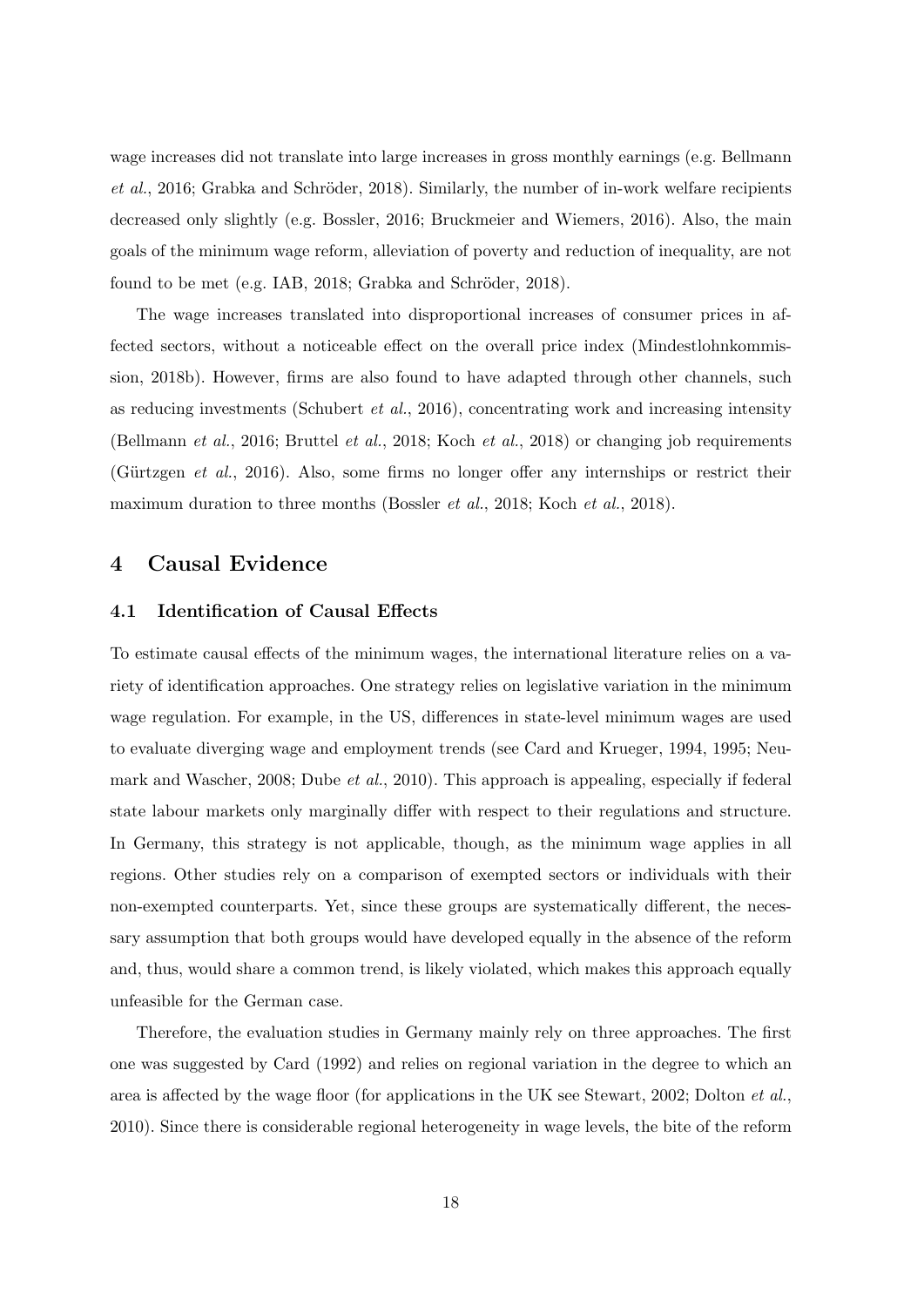– e.g. measured by the proportion of employees with hourly wages below  $\epsilon$ 8.50 before the reform – varies despite of the uniformity of the wage floor. Thus, the change in wages relies on the regional bite level. The more strongly a region is affected by the minimum wage, the stronger the expected impact on wages and, in turn, the stronger the supposed reaction in the examined outcome. The causal effect can then be obtained in a difference-in-difference (DiD) framework, where it is captured by the coefficient of an interaction term between a post-reform dummy and the bite measure. This approach can be applied either on the level of regions or also on the individual level.

The second DiD strategy relies on a standard approach of defining a treatment and a control group. Treated individuals are those employees with an hourly wage below  $\epsilon$ 8.50 in the year prior to the reform, while control individuals are those with a wage slightly above  $\epsilon$ 8.50. The method then compares the difference between pre- and post-treatment outcomes of control individuals with those of treated individuals. However, this identification approach is potentially sensitive to spill-over effects, in which case treatment and control group cannot be clearly disentangled [\(Mindestlohnkommission, 2016b\)](#page-38-4).

Finally, the DiD approach can also be applied on the firm level. Assuming that establishments are affected differently, treated firms are those with a high share of employees paid below  $\epsilon$ 8.50 before the reform, whereas controls are those with a small share or no affected employees at all. The causal effect is then captured by the coefficient of the interaction term between the post-treatment dummy and the treatment dummy.

In what follows, we refer to the first approach as the regional DiD identification (DiD-R) and the second as the individual DiD (DiD-I). The firm level strategy is referred to as establishment DiD (DiD-E). Applying these methods, the minimum wage evaluations look at a variety of outcomes that could potentially be affected (see also discussion in Section [2.2\)](#page-8-1). They range from the most apparently affected outcomes, such as hourly wages and employment, over monthly income and poverty effects, to working hours and other adaptation methods. Additionally, studies examine the impact on other outcomes, like self-employment, well-being, and reservation wages (for an overview see Table [3\)](#page-21-0).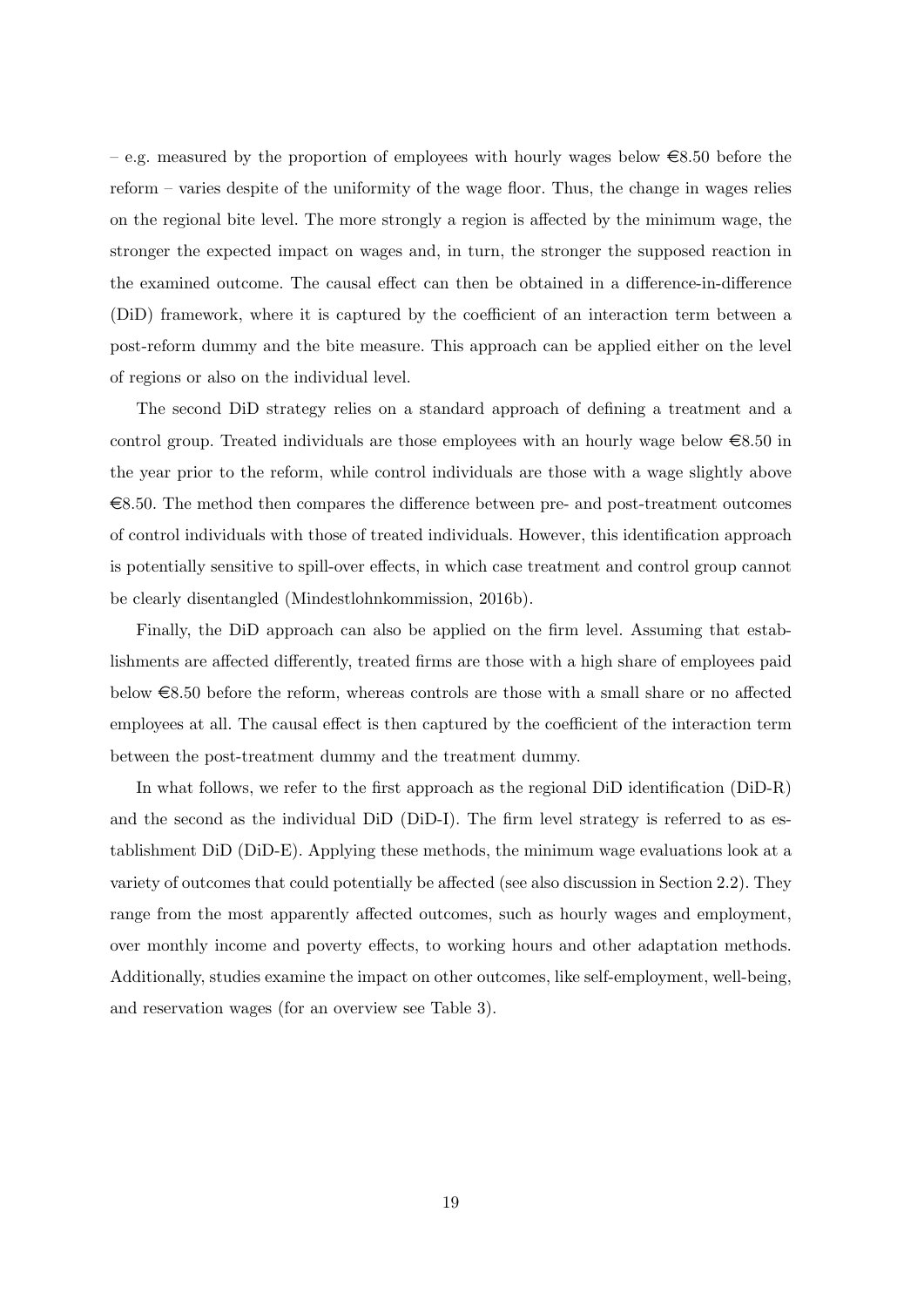<span id="page-21-0"></span>

|  | Table 3: Causal Evidence on Minimum Wage Effects in Germany by Effect Sign |  |  |  |  |
|--|----------------------------------------------------------------------------|--|--|--|--|
|  |                                                                            |  |  |  |  |

| Outcome / Effect          | Significant Negative Effect<br>$(-)$                                                                                                                                              | No Significant Effect<br>$(=)$                                                 | Significant Positive Effect<br>$(+)$                                                                                                                                                      |
|---------------------------|-----------------------------------------------------------------------------------------------------------------------------------------------------------------------------------|--------------------------------------------------------------------------------|-------------------------------------------------------------------------------------------------------------------------------------------------------------------------------------------|
| Hourly Wages              |                                                                                                                                                                                   |                                                                                | Ahlfeldt et al. (2018) $\diamond$<br>Bossler and Gerner (2016) $\Box$<br>Burauel et al. (2018) $\triangledown$<br>Caliendo et al. (2018b) $\diamond$<br>Caliendo et al. (2017) $\diamond$ |
| Overall Employment        | Bonin et al. (2018) $\Diamond \Box$<br>Bossler and Gerner (2016) $\Box$<br>Bossler <i>et al.</i> (2018) $\Box$<br>Caliendo et al. (2018a) $\diamond$<br>Schmitz (2017) $\diamond$ | Ahlfeldt et al. (2018) $\diamond$<br>Garloff $(2018)$ $\odot$<br>Link $(2018)$ |                                                                                                                                                                                           |
| Regular Employment        | Caliendo et al. (2018a) $\diamond$<br>Schmitz (2017) $\diamond$                                                                                                                   | Bonin et al. (2018) $\Box \Diamond$                                            | Garloff (2018) $\odot$<br>Holtemöller and Pohle (2017) $\odot$                                                                                                                            |
| Marginal Employment       | Bonin et al. (2018) $\Box \Diamond$<br>Caliendo et al. (2018a) $\diamond$<br>Garloff (2018) $\odot$<br>Holtemöller and Pohle (2017) $\odot$<br>Schmitz (2017) $\diamond$          |                                                                                |                                                                                                                                                                                           |
| Unemployment              | Ahlfeldt et al. (2018) $\diamond$                                                                                                                                                 | Bonin et al. (2018) $\diamond$<br>Garloff (2018) $\odot$                       |                                                                                                                                                                                           |
| Self-employment           |                                                                                                                                                                                   | Bossler and Hohendanner (2016) $\Box$<br>Bossler <i>et al.</i> (2018) $\Box$   |                                                                                                                                                                                           |
| Hours                     | Bonin et al. (2018) $\triangledown$<br>Bossler and Gerner (2016) $\Box$<br>Caliendo et al. (2017) $\diamond$<br>Caliendo et al. (2018b) $\diamond$                                |                                                                                |                                                                                                                                                                                           |
| Monthly Earnings          |                                                                                                                                                                                   | Caliendo et al. (2017) $\diamond$<br>Caliendo et al. (2018b) $\diamond$        |                                                                                                                                                                                           |
| <b>Benefit Recipients</b> | Schmitz (2017) $\diamond$                                                                                                                                                         | Bruckmeier and Becker (2018) $\nabla$                                          |                                                                                                                                                                                           |
| Poverty                   |                                                                                                                                                                                   | Bruckmeier and Becker (2018) $\nabla$                                          |                                                                                                                                                                                           |
| Prices                    |                                                                                                                                                                                   |                                                                                | Link $(2018)$                                                                                                                                                                             |
| Reservation Wage          |                                                                                                                                                                                   |                                                                                | Fedorets et al. (2018) $\diamond$                                                                                                                                                         |
| Training                  | Bellmann et al. (2017) $\Box$<br>Bossler <i>et al.</i> (2018) $\Box$                                                                                                              |                                                                                |                                                                                                                                                                                           |
| Internships               |                                                                                                                                                                                   | Bossler and Wegmann (2018) $\Diamond \Box$                                     |                                                                                                                                                                                           |
| Satisfaction              |                                                                                                                                                                                   |                                                                                | Bossler and Broszeit (2017) $\nabla$<br>Gülal and Ayaita (2018) $\nabla$<br>Pusch and Rehm (2017) $\nabla$                                                                                |

Note: This table summarizes 20 causal minimum wage studies sorted by the effect sign they identify for 15 different outcome variables. The studies are based on different causal identification approaches that are represented by the following signs:<br> $\square =$  Establishment-Level Difference-in-Difference (DiD),  $\square =$  Individual DiD,  $\diamondsuit =$  Regional D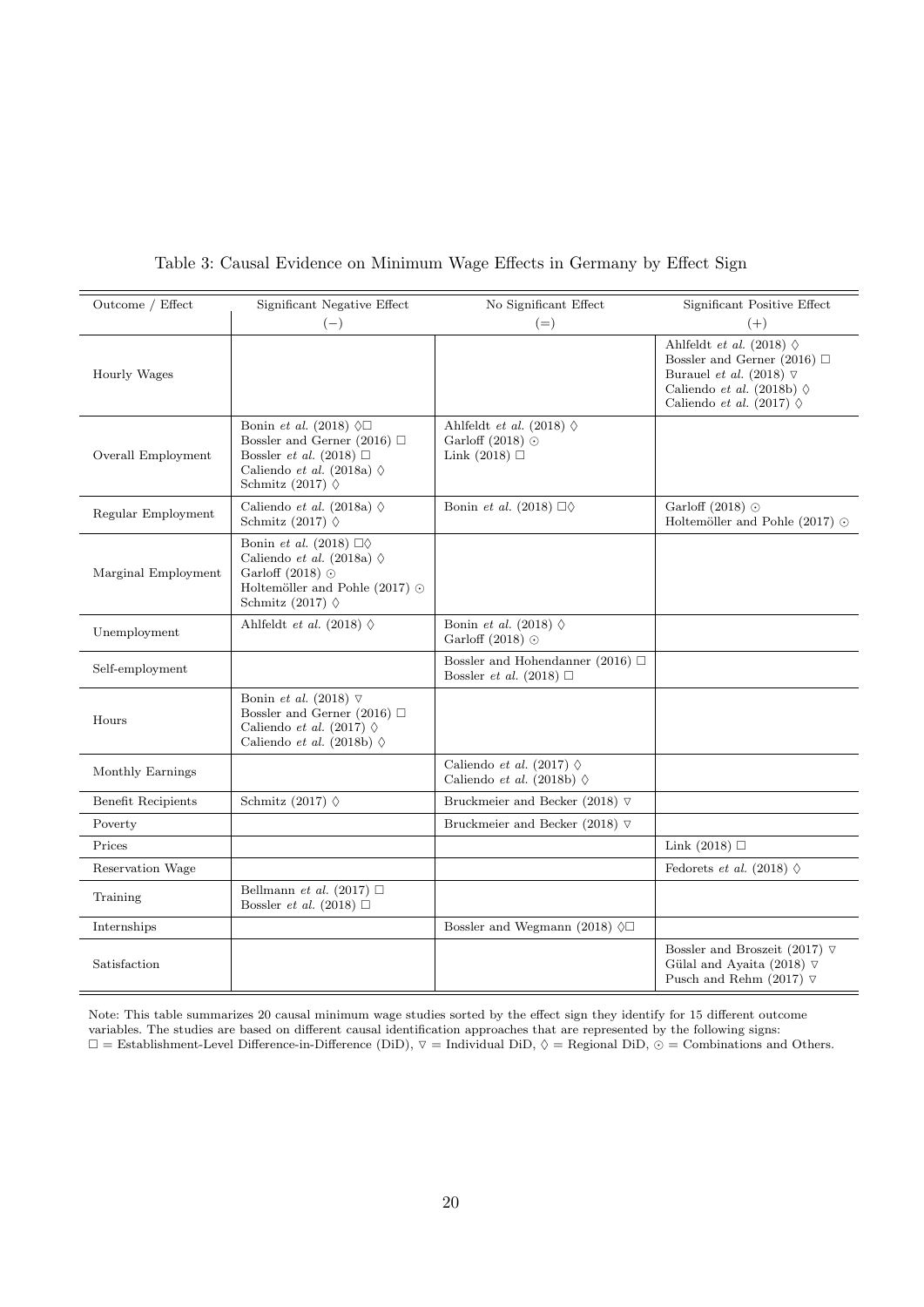#### <span id="page-22-0"></span>4.2 Hourly Wages

The causal literature is unanimous about positive effects on gross hourly wages.<sup>[14](#page--1-0)</sup> Relying on a DiD-I identification strategy and using SOEP data, [Burauel](#page-35-10) *et al.* [\(2018\)](#page-35-10) find that between 2014 and 2016, the minimum wage introduction induced an additional wage growth of about six to seven percent for eligible employees in the wage segment below 8.50 in 2014. This corresponds to about  $\epsilon 0.50$  per hour. This effect tends to be stronger for groups that commonly receive lower wages, such as mini-jobbers, employees without a completed education, women and foreigners. However, due to small sample sizes these subgroup results have to be treated with caution. The authors do not find evidence in favour of spillover effects for wages beyond the minimum wage threshold. A DiD-R identification strategy is implemented in [Caliendo](#page-35-4) [et al.](#page-35-4) [\(2017\)](#page-35-4), using SOEP data and comparing wages in 2014 and 2015. They find that in a region with an average treatment intensity (normalized to be 1.0), wages in the bottom quintile of the region-specific wage distribution grew about six to seven percent faster than in a region with zero treatment intensity. Consistent with [Burauel](#page-35-10)  $et al. (2018)$  $et al. (2018)$ , they find no indications of positive treatment effects for higher quintiles of the region-specific wage distri-butions. This is also substantiated by [Ahlfeldt](#page-33-15) *et al.* [\(2018\)](#page-33-15), who employ a DiD-R strategy based on IEB data and also find higher wage growth in low-wage than in high-wage counties, which is especially apparent for the left tail of the wage distribution. Applying a DiD-E specification, [Bossler and Gerner](#page-34-11) [\(2016\)](#page-34-11) find a treatment effect for the affected establishments, showing an increase in mean wages by about 4.8 percent for them.

Overall, the existing evidence for Germany testifies to an increase in gross wages of lowwage workers and no strong evidence in favour of spillover effects on higher wage segments. However, the positive effect is hampered by the large amount of non-compliance (see Section [3.2\)](#page-15-0). Moreover, while the current literature focuses on gross hourly wages, the effects on net hourly wages could potentially differ, since they strongly depend on the individual tax rates. For example, while mini-jobbers' gross income equals their net income, regular employees' increase in net wages is reduced by tax deductions and social security contributions. This is an issue that is largely neglected so far. In this sense, the impact on net household income, which possibly depends on the partner's earnings and the tax and transfer deduction rates, is also an important outcome variable (see also Section [4.4\)](#page-26-0).

<sup>&</sup>lt;sup>14</sup>See [Ahlfeldt](#page-33-15) *et al.* [\(2018\)](#page-35-10); [Bossler and Gerner](#page-34-11) [\(2016\)](#page-34-11); [Burauel](#page-35-10) *et al.* (2018); [Caliendo](#page-35-4) *et al.* [\(2017,](#page-35-4) [2018b\)](#page-35-11).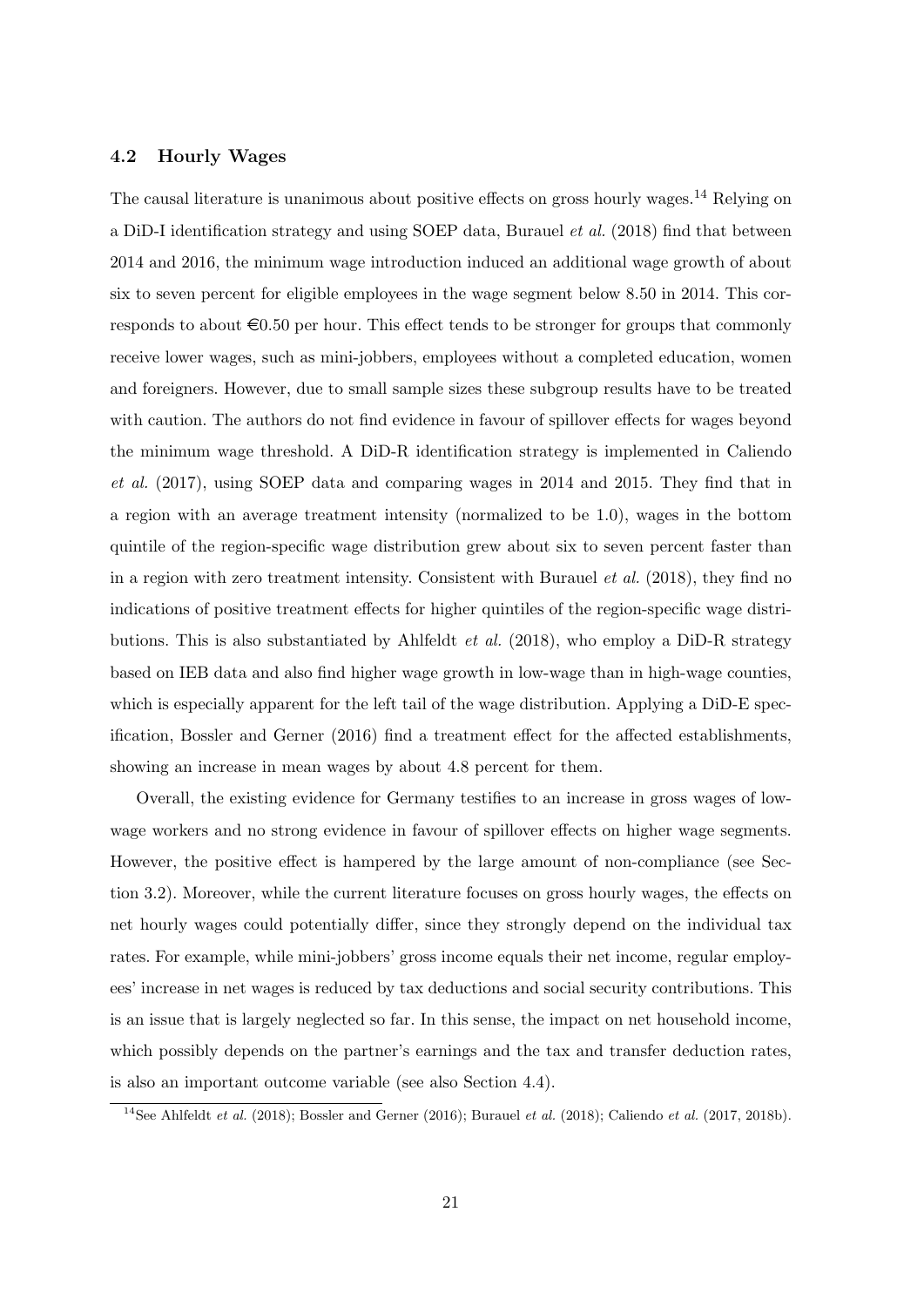#### 4.3 Regular Employment, Marginal Employment and Unemployment

Overall Employment Descriptive evidence shows that employment developed positively in the first years after the reform, with some evidence for reduced hiring. However, it is unclear whether the development is actually attributable to the minimum wage reform. There are also a number studies estimating the causal impact of the minimum wage on employment, with most identifying small negative or zero employment effects.<sup>[15](#page--1-0)</sup>

Both [Bossler and Gerner](#page-34-11) [\(2016\)](#page-34-11) and [Bossler](#page-34-10) et al. [\(2018\)](#page-34-10) employ an establishment level DiD with the IEB-EP data and find that overall employment decreased by about 1.7 to 1.9 percent for affected establishments, translating into 46,000 to 60,000 jobs. They, too, find that this was rather due to reduced hiring than to displacements. Using the DiD-R approach, [Bonin](#page-34-12) et al. [\(2018\)](#page-34-12) find significant, but only small, effects on employment. In comparison to low-bite regions, employment decreased in highly affected regions by about 0.5 percent. The authors also substantiate their results by employing a DiD-E identification.

With a similar regional level identification, [Caliendo](#page-35-12) *et al.* [\(2018a\)](#page-35-12) find that overall employment was reduced by about 140,000 jobs, i.e. 0.4 percent due to the minimum wage reform. Similar results are obtained by [Schmitz](#page-39-17) [\(2017\)](#page-39-17), who estimates disemployment effects of up to 260,000 jobs using a DiD-R specification with FEA data. [Ahlfeldt](#page-33-15) *et al.* [\(2018\)](#page-33-15), on the other hand, employ a similar identification but with IEB data and find no evidence of significant job losses in low-wage regions compared to high-wage regions. This is supported by [Link](#page-38-17) [\(2018\)](#page-38-17), who finds an insignificant effect of the wage floor on firms' planned employment changes. His results are obtained using a DiD estimation on firm level with the ifo Business Survey data. However, the author also adds that in light of potential measurement error, negative employment effects cannot be eliminated. Moreover, it remains unclear whether the common trend assumption is likely to hold. [Garloff](#page-37-15) [\(2018\)](#page-37-15), who relies on a combination of individual and regional DiD by calculating the bite for cells by region, age, and gender with data from the FEA and the remuneration statistic finds a slightly positive relationship between the bite and overall employment. However, his results are not robust across specifications and only small in magnitude. The differences in the results found in the literature are partly driven by differences when estimating the singular effects on regular (i.e. full- and part-time employment) and marginal employment.

<sup>&</sup>lt;sup>15</sup>See [Bonin](#page-34-12) et al. [\(2018\)](#page-37-15); [Bossler and Gerner](#page-34-11) [\(2016\)](#page-34-11); [Caliendo](#page-35-12) et al. [\(2018a\)](#page-35-12); [Garloff](#page-37-15) (2018); Holtemöller [and Pohle](#page-37-16) [\(2017\)](#page-37-16); [Schmitz](#page-39-17) [\(2017\)](#page-39-17).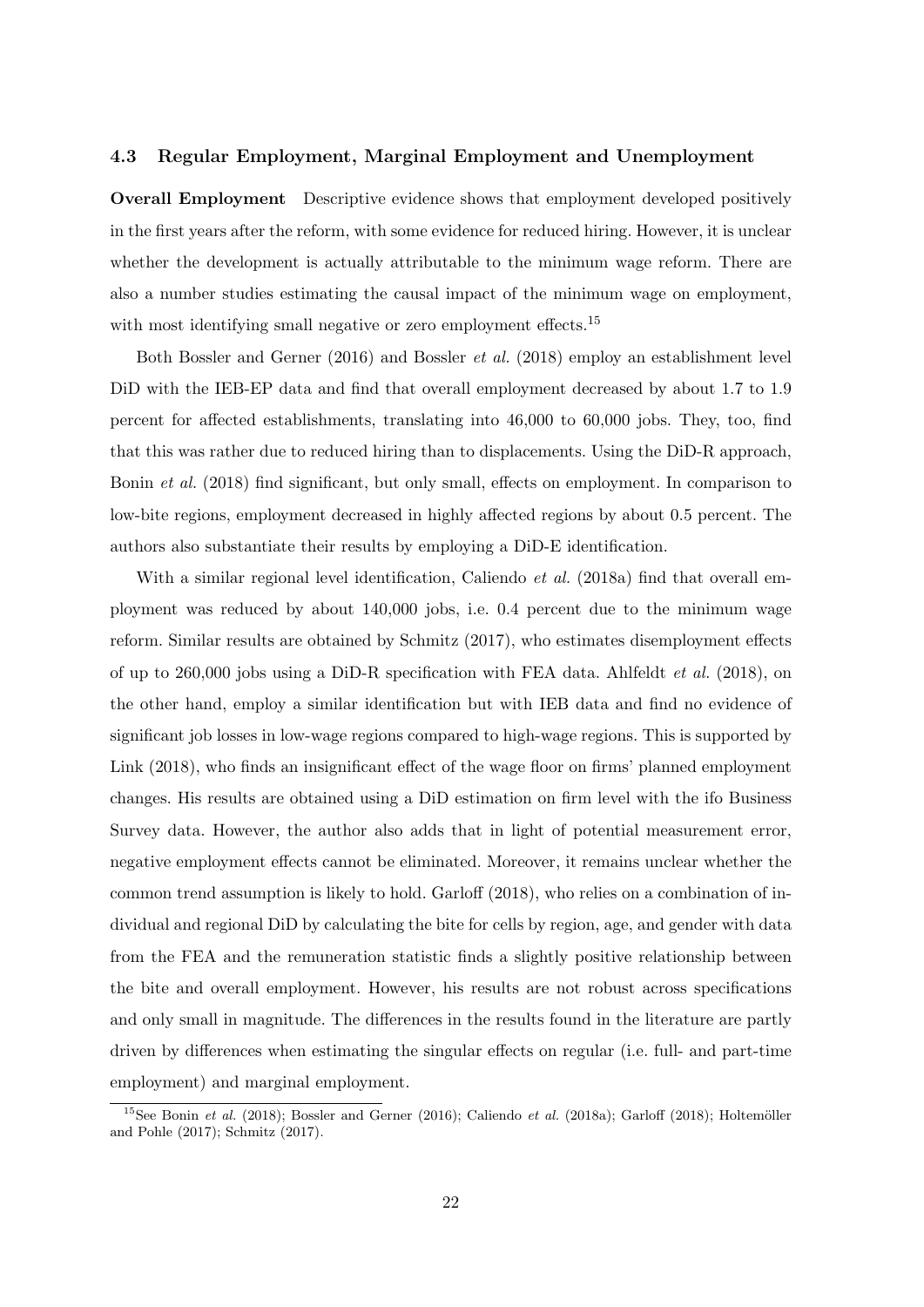Regular Employment [Caliendo](#page-35-12) et al. [\(2018a\)](#page-35-12) find a slight (but not robust) significant decrease for regular employment, meaning that the overall effect found in this study does not translate directly into a drop in full- and part-time employment. [Schmitz](#page-39-17) [\(2017\)](#page-39-17), who uses FEA data with a DiD-R approach, comes to similar conclusions. His back-of-the-envelope calculation arrives at an employment decrease of up to 57,000 regular employed caused by the minimum wage, which falls into the interval of 52,000 to 78,000 jobs suggested by [Caliendo](#page-35-12) [et al.](#page-35-12) [\(2018a\)](#page-35-12). [Bonin](#page-34-12) et al. [\(2018\)](#page-34-12) do not find a significant effect on regular employment. [Garloff](#page-37-15) [\(2018\)](#page-37-15), once again, identifies an increase in regular employment (so do Holtemöller [and Pohle, 2017\)](#page-37-16) and explains this difference by the fact that the DiD-R approach captures only geographical dynamics, since regional variation alone is not necessarily related to the minimum wage. In sum, most causal studies find weakly negative or insignificant effects on regular employment, while others also point in the direction of a slightly positive impact. There is thus little consensus on the actual effect of the minimum wage on regular employment, suggesting that the mostly found overall negative effects seem to be driven by the decrease of marginal employment.

Marginal Employment The descriptive evidence unanimously finds a decrease in marginal employment. This can also be causally attributed to the wage floor reform. As [Caliendo](#page-35-12) *et al.* [\(2018a\)](#page-35-12) find, their overall employment effect was mainly caused by a strong decrease of marginal employment, which amounted to about 2.8 percent, or up to 180,000 jobs. [Schmitz](#page-39-17) [\(2017\)](#page-39-17) estimates that mini-jobs have decreased by up to 202,000. Using data on monthly wages, [Garloff](#page-37-15) [\(2018\)](#page-37-15) also identifies a significant decrease in the number of mini-jobs. Further, [Bonin](#page-34-12) et al. [\(2018\)](#page-34-12) find that marginal employment was reduced after the minimum wage introduction and that this decrease was 1.6 to 2.0 percentage points higher in regions where the minimum wage bites stronger than in low-bite regions. A reduction of mini-jobs is also found by Holtemöller and Pohle [\(2017\)](#page-37-16), who employ idiosyncratic trend estimations. Overall, a decline of marginal employment as a consequence of the minimum wage is established in both the descriptive and the causal literature and, thus, seems undisputed.

Transitions A question that remains when comparing effects across employment types is whether the minimum wage reform induced some kind of transition between the employment forms. Since marginal employment implies an upper limit for monthly earnings ( $\in$ 450), an hourly wage increase could easily cause mini-jobbers to exceed this threshold, thus either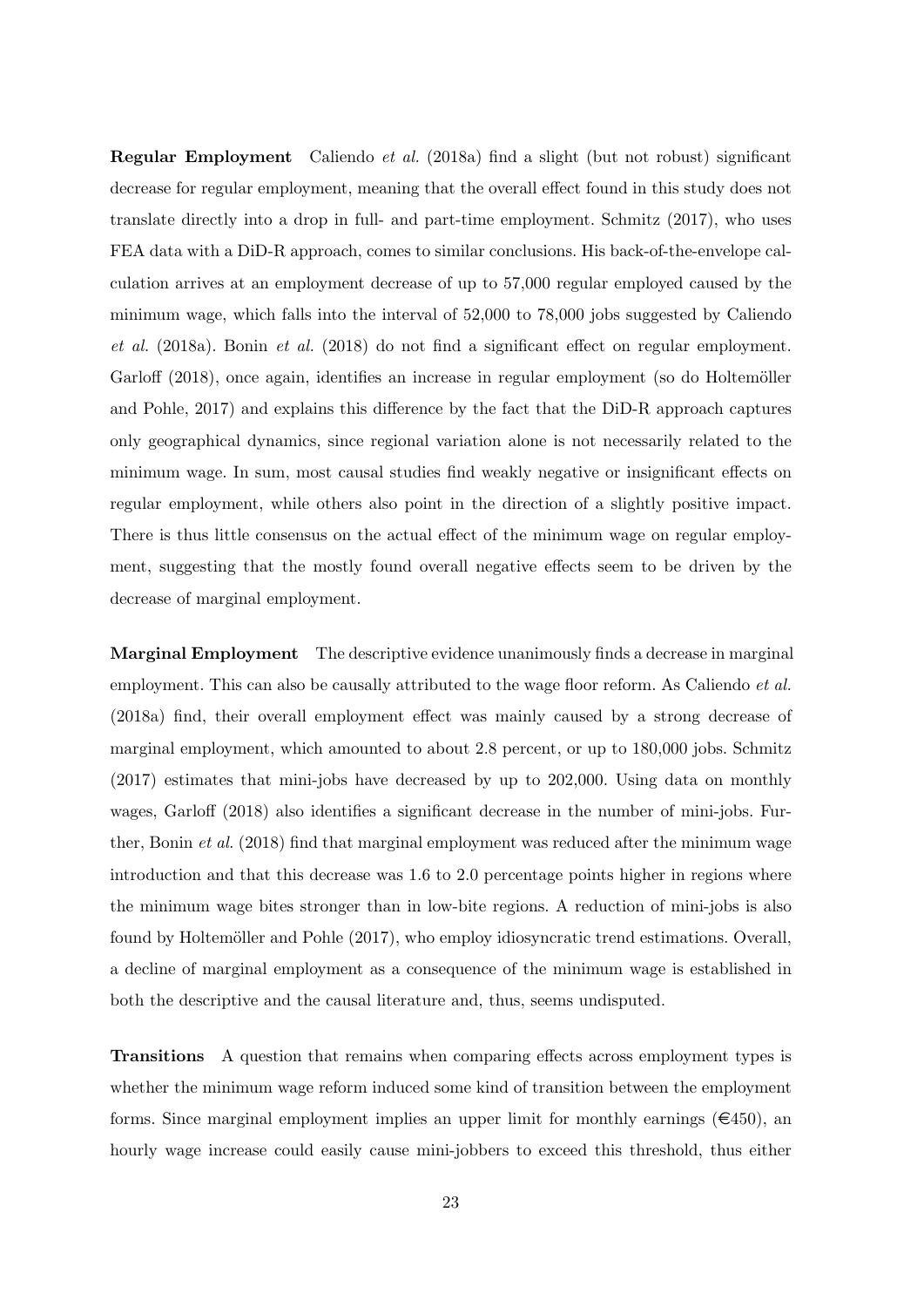having to reduce working hours or transitioning into regular part-time employment. Unfortunately, the existing evidence relies on aggregate regional or establishment-level employment data, which makes it impossible to identify single employment spells required for tracking individual transitions. However, descriptive evidence suggests that about half of the decrease in mini-jobs is due to contract adaptations to regular employment (see Section [3.3\)](#page-18-0). Similarly, [Bonin](#page-34-12) et al. [\(2018\)](#page-34-12) find evidence of a substantial increase in transitions, but also argue that the reduction of marginal employment was not totally compensated by an increase in regular employment (see also [Caliendo](#page-35-12) *et al.*, [2018a\)](#page-35-12). Holtemöller and Pohle  $(2017)$  also find that the increase in regular employment found in their analysis is not systematically related to the decrease of mini-jobs. Thus, it is likely that a good part of formerly marginally employed were able to turn their contract into regular employment, but this cannot explain the entire decrease. Overall, labour market flows are largely neglected in the previous evidence. However, they are highly important for understanding the underlying structures and to identify job loss and hiring effects and should therefore be examined more closely in the future (see, e.g., [Bachmann](#page-33-7) et al., [2018\)](#page-33-7).

Unemployment Since a reduction of different employment types could be caused by intertype transitions or a general change in the labour force, disemployment effects do not necessarily imply increased unemployment. Thus, the impact of the minimum wage on unemployment is also an interesting object of investigation. The causal literature finds either no effect or even a small reduction. Neither [Bonin](#page-34-12) et al. [\(2018\)](#page-34-12) nor [Garloff](#page-37-15) [\(2018\)](#page-37-15) find stable evidence that the minimum wage affected regional unemployment. [Ahlfeldt](#page-33-15) et al. [\(2018\)](#page-33-15), on the other hand, find that regions with a higher share of low-wage workers also display lower unemployment rates in the two post-reform years. They argue that in 2015 this was driven by a decrease of the labour force in highly affected regions, whereas in 2016 it was caused by increasing employment levels.

Self-employment When addressing employment effects induced by the minimum wage examining the impact on self-employment is also an important issue. Since the self-employed are exempted from the wage floor, firms might prefer to employ freelancers as opposed to hiring employees, leading to disguised employment ('Scheinselbständigkeit'). The initial descriptive evidence does not seem to find this effect. [Bossler and Hohendanner](#page-34-13) [\(2016\)](#page-34-13), estimating the minimum wage effect on the employment of freelancers based on the IAB-EP, do not find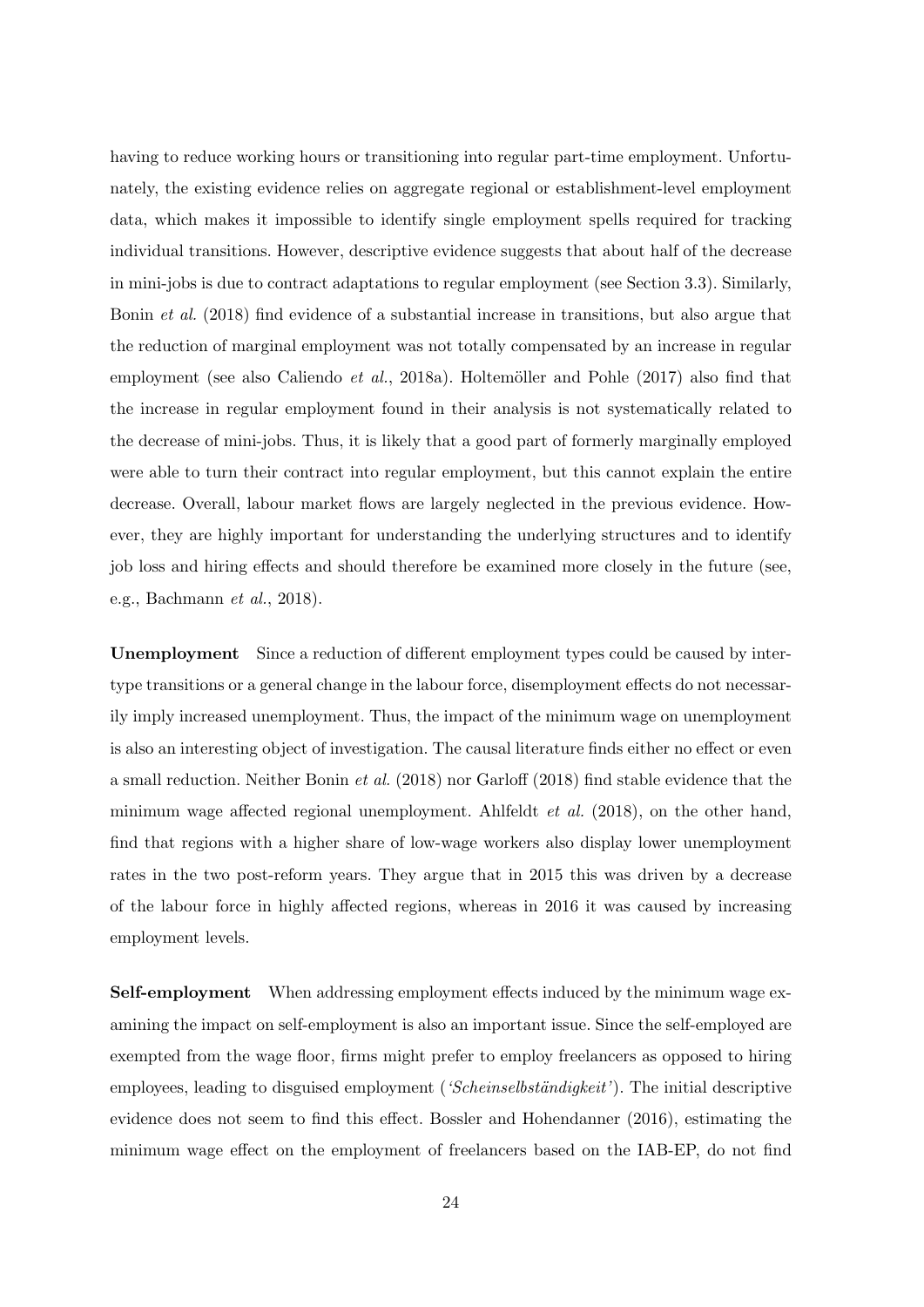evidence that employing freelancers is used as a circumvention strategy. The result is confirmed by [Bossler](#page-34-10) et al. [\(2018\)](#page-34-10). If any, a moderate increase by 0.2 percentage points (9,300 freelancers) in 2016 can be seen in comparison to unaffected establishments. However, this largely occurs in industries that already had a large proportion of freelancers before the minimum wage reform. Thus, initial evidence does not suggest an increase of self-employment or disguised employment caused by minimum wage reform.

Overall, evaluation studies suggest a reduction of marginal employment, with some evidence that at least part of it was transformed into regular employment. Results on overall employment suggest small negative employment effects. The magnitude of the found shortrun effects (job losses of up to 260,000) is below the predicted long-run effects (job losses of up to over a million). However, these effects are only short-run evidence and it needs to be examined how they develop in the medium and long run. Moreover, a substantial amount of non-compliance (see Section [3.2\)](#page-15-0) possibly leads to a cushioning of the impacts. Since both descriptive and causal evidence suggest a reluctance in new hiring after the wage floor reform, disemployment effects are likely not as perceptible. One reason why regional employment effects could differ is that they depend upon the labour market structure. Using a semistructural approach, [Bachmann and Frings](#page-33-17) [\(2017\)](#page-33-17) look at the effect of the degree to which a labour market can be described as monopsonistic and find that labour supply elasticities differ significantly between industries, mainly caused by differences in worker composition and worker representation through works councils. While retailing, the hotel/restaurant industry, and agriculture are found to be monopsonistic labour markets, other services and manufacturing of food products are not. This might produce diverging employment reactions across industries and regions and could begin to explain opposing results. Another reason why employment effects could vary are differences between the structures of the firms' product markets. This aspect, however, is not yet studied.

#### <span id="page-26-0"></span>4.4 Working Hours, Monthly Earnings and Poverty

Working Hours Since increasing wages mean rising labour costs, employers could use working hours as an adaptation mechanism. Yet, employees might also have an incentive to adapt working hours, due to increased hourly compensation. A negative effect on hours is substantiated by a number of causal studies. Using a DiD-R approach with the SOEP, [Caliendo](#page-35-4)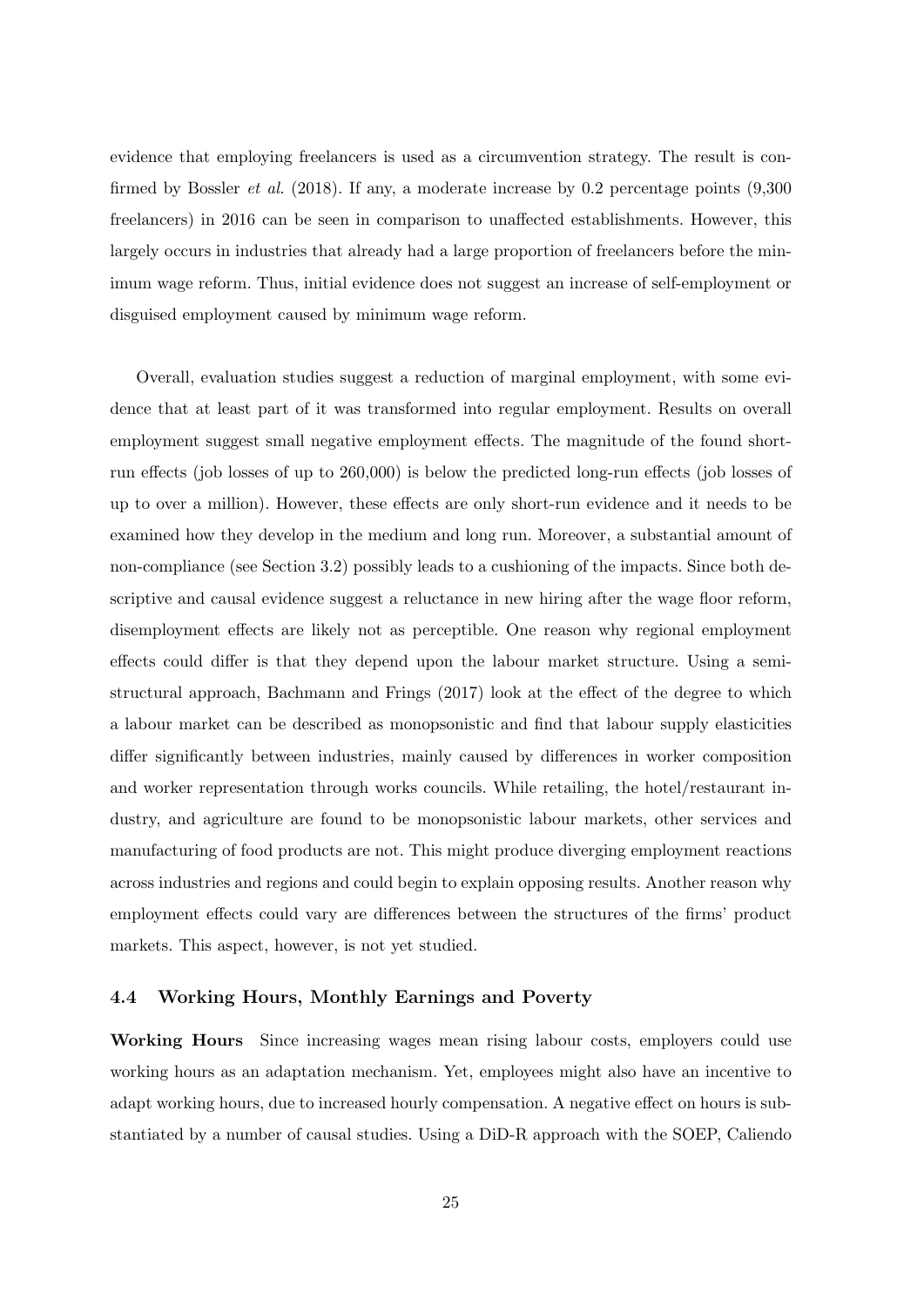[et al.](#page-35-4) [\(2017\)](#page-35-4) study the implications for contractual and actual working hours, finding that the minimum wage affected both measures negatively (see also [Caliendo](#page-35-11) et al., [2018b\)](#page-35-11). The effect is found to be slightly larger for contractual than for actual hours worked, suggesting an increase in overtime. [Pusch and Rehm](#page-39-18) [\(2017\)](#page-39-18) evaluate the effects on actual working hours in a DiD-I design using PASS data. Their estimations suggest a negative effect on actual working hours for the treatment group of employees, i.e. those with wages below  $\epsilon$ 8.50 in 2014, with part of the effect resulting from a reduction of overtime work. [Bonin](#page-34-12) et al. [\(2018\)](#page-34-12) also apply a DiD-I approach, but use the SOEP as data source. They show that contractual hours decreased by 5 percent, whereas the reduction of actual hours is not significant, implying that the working hours mainly adapted on paper. Overall, all cited studies find a reduction of contractual working hours and most also find evidence for a decrease of actual working time.

Monthly Earnings The identified reduction of working hours can also influence monthly earnings. If hours are reduced very strongly, this reduction could even compensate the hourly wage increase, leading to a reduction in monthly earnings. The study of [Caliendo](#page-35-4) *et al.* [\(2017\)](#page-35-4) suggests that the reform did not improve gross monthly earnings for employees with low-paid jobs as they experienced a reduction of working hours roughly proportionate to their wage increase.<sup>[16](#page--1-0)</sup> This is also clear in [Caliendo](#page-35-11) *et al.* [\(2018b\)](#page-35-11), who argue that working time reductions caused the gross income of the lowest quintile of the wage distribution to remain nearly stable, changing from  $\epsilon 1,166$  in 2014 to  $\epsilon 1,193$  in 2015.

In-Work Benefit Payments While descriptive evidence finds a slight decrease of inwork benefit recipients after the reform, causal studies find mixed effects of the wage floor. [Bruckmeier and Becker](#page-35-13) [\(2018\)](#page-35-13) find evidence that in-work welfare recipients transitioned from marginal to regular employment in course of the minimum wage. However, they do not find that working welfare recipients were able to leave benefit receipt. [Schmitz](#page-39-17) [\(2017\)](#page-39-17), on the other hand, testifies to a reduction of in-work welfare recipients, which he calculates to amount to about 39,000. His results suggest, though, that about half of this reduction is the result of losing a supplementary job, rather than by a rise in the household income. In sum, [Schmitz](#page-39-17) [\(2017\)](#page-39-17) argues that the minimum wage was only somewhat effective at reducing welfare dependency.

<sup>&</sup>lt;sup>16</sup>[Neumark](#page-39-8) *et al.* [\(2004\)](#page-39-8) find a similar result in the United States.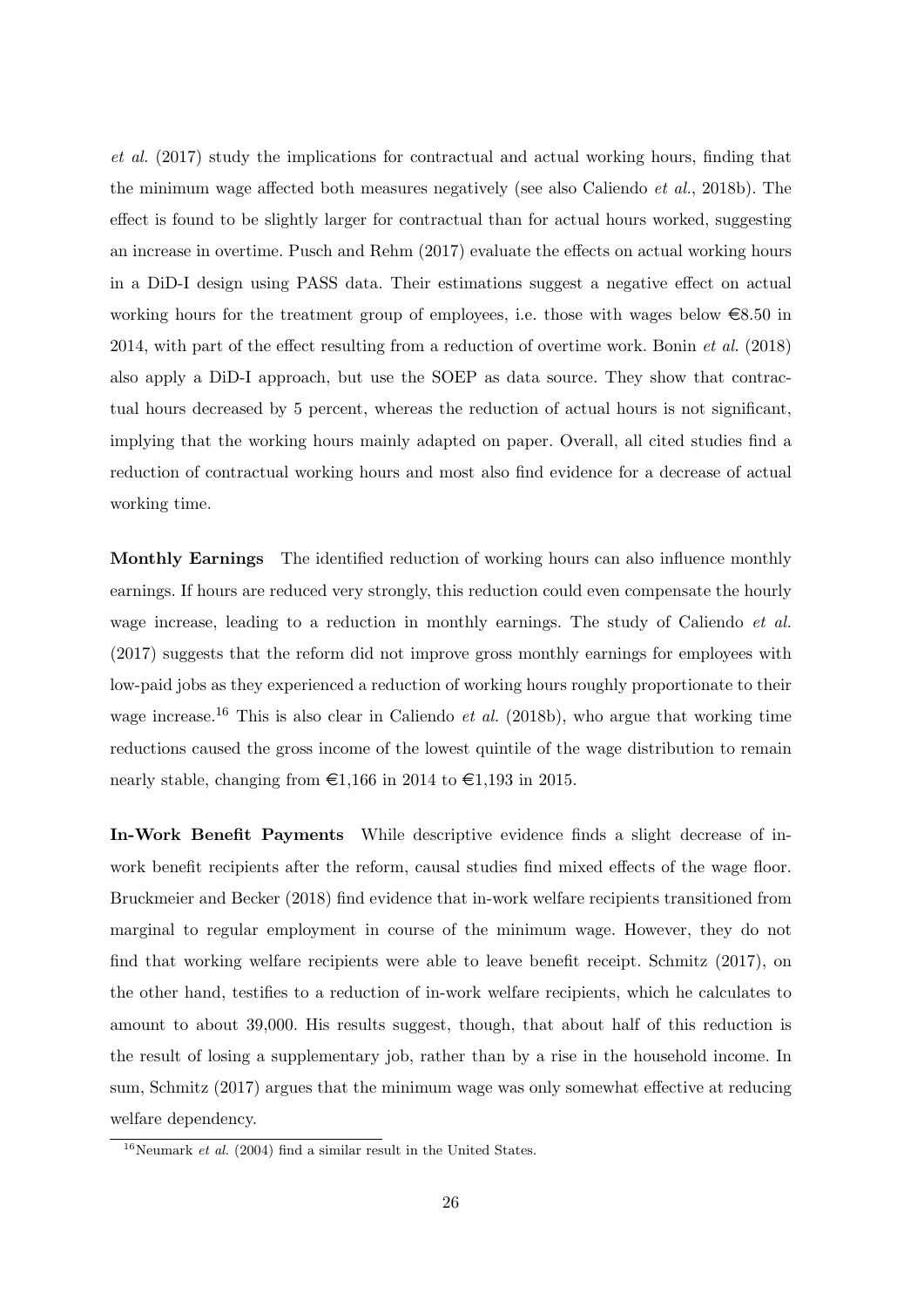Poverty Risk and Inequality Using a DiD-I identification with the FEA data and the PASS, [Bruckmeier and Becker](#page-35-13) [\(2018\)](#page-35-13) find no significant effect of the minimum wage on the poverty risk.[17](#page--1-0) In addition, the intensity of poverty (i.e. the gap between the equivalent household income and the poverty line) is not significantly affected. Supported by the descriptive evidence, these results suggest that while the minimum wage was effective in raising hourly wages for low-income earners, its alleviating effect on poverty is not readily apparent. This might be due to the fact that high poverty risk individuals are largely not working at all and, thus, are not affected by a wage floor, whereas only a small share of minimum wage earners actually lives in households with a high poverty risk. Additionally, the high poverty risk of working individuals usually results from low working hours rather than low hourly wages [\(Bruckmeier and Becker, 2018;](#page-35-13) [Mindestlohnkommission, 2018b\)](#page-38-13). An outcome that is not covered sufficiently in the context of poverty and inequality is the net household income. As mentioned in Section [4.2,](#page-22-0) the impact on the household income depends on the monthly earnings of the household members but also on the rate of tax deductions and social security contributions. Thus, an increase in gross hourly wages does not translate into a uniform increase in net household income across all employees, even if working hours remained constant. In turn, poverty and inequality and also labour supply decisions could be affected differently. In that sense, further research on that aspect is needed.

#### 4.5 Other Outcomes

Firm Level Adaptations On the basis of the ifo Business Survey and employing a DiD approach on establishment level, [Link](#page-38-17) [\(2018\)](#page-38-17) find that the probability of firms to increase their prices is higher, the higher the degree to which they were affected by the minimum wage. Conditional on being equally affected, manufacturing firms and service companies increase their prices similarly. The same holds true for firms in West and East Germany. Relying on administrative producer price indices, the author finds that the firms' price increases are quantitatively large, with the overall level of producer prices in Germany increasing by about 0.2 percent. Using a DiD-E specification with IAB-EP data, [Bossler](#page-34-10) *et al.* [\(2018\)](#page-34-10) also analyse a variety of other firm level effects. They find that the expected business volume decreased by 0.8 percentage points in affected establishments compared to unaffected firms. Moreover, the probability for deficits for affected firms excels that of their unaffected counterparts by

<sup>&</sup>lt;sup>17</sup>A household is considered at risk for poverty if the disposable equivalent income is lower than 60 percent of the median equivalent income of the population.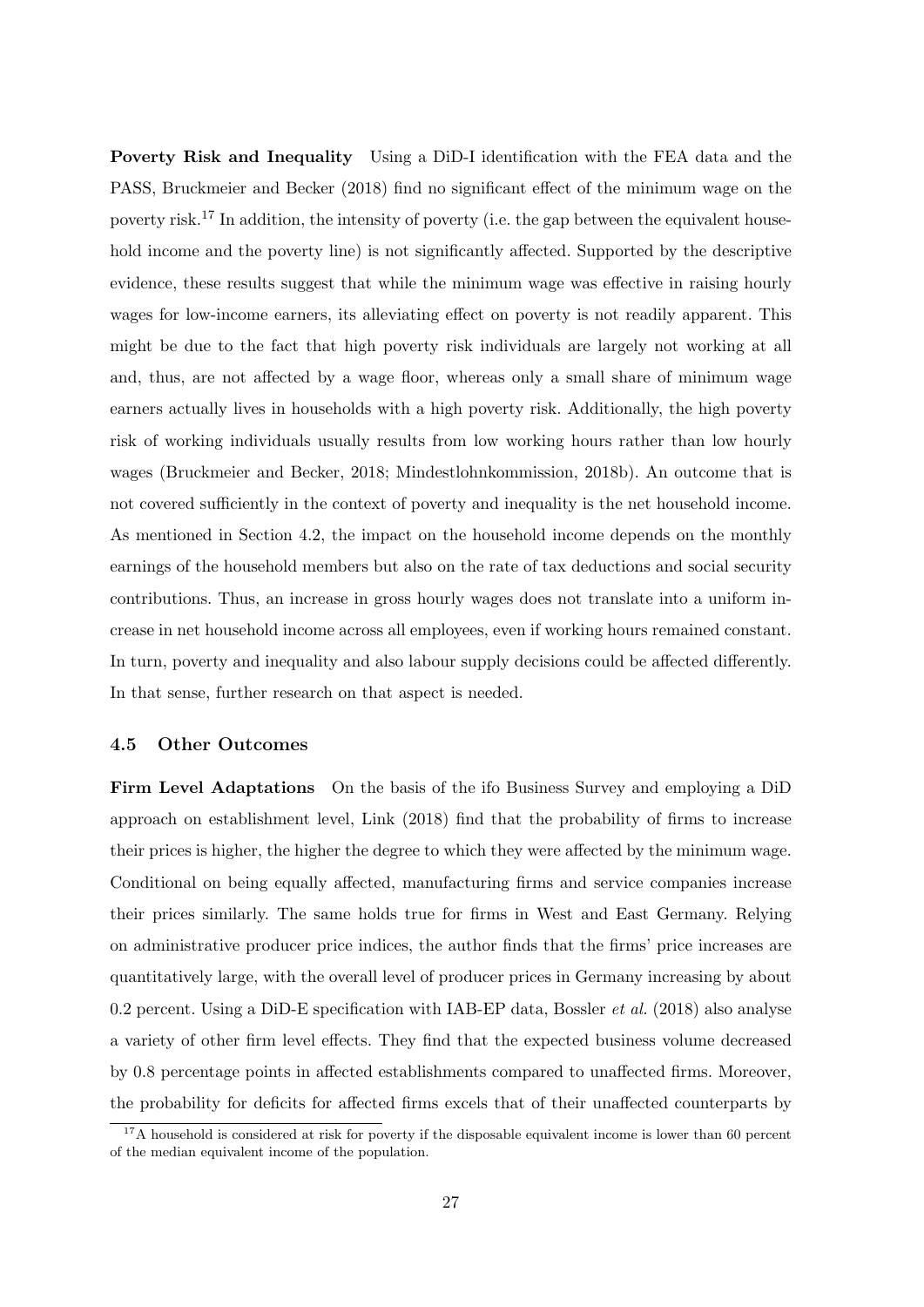2 percentage points. The authors also find a negative effect on firms' profitability, which is largely explained by increased wage costs. However, they cannot identify significant minimum wage effects with regard to productivity (measured as turnover per employee) or competitive pressure. Further, investments into physical capital that could substitute for labour or human capital (measured as apprenticeships and training intensity) are not found to be affected.

Reservation Wages [Fedorets](#page-36-16) et al. [\(2018\)](#page-36-16) study how the minimum wage introduction changed reservation wages of non-working individuals. Employing a DiD-R design, they find that reservation wages of respondents who reported low reservation wages increased by approximately four percent. Interestingly, this correspondents with the increase in observed wages. Thus, the results suggest that the minimum does not lead to higher job acceptance rates of low-wage earners but to an adaptation of the distribution of reservation wages. However, this does not hold true for the whole population, since the authors also find that immigrants adjust their reservation wages less than German citizens. They argue that speaks to a strategic non-adjustment among immigrants, which reduce their reservation wages caused by lower expected job arrival rates.

**Training and Internships** [Bellmann](#page-33-16) *et al.* [\(2017\)](#page-33-16) analyse the effect of the wage floor reform on both training incidence and intensity. Employing a DiD-E approach with the IAB-EP, the authors do not find a reduction in the training incidence, i.e. the decision to provide training to at least one employee. However, they do find a reduction of training intensity – measured as the number of trained employees relative to all employees – at highly affected firms, amounting to 0.4 percentage points per 10 percentage points increase in the fraction of affected employees (see also [Bossler](#page-34-10) *et al.*, [2018\)](#page-34-10). This negative effect on training intensity is caused by firm-financed training. Training that is fully or partially financed by employees is not affected. On the worker level, there is evidence for a decrease of training for medium- and high-skilled employees, whereas the effect on low-skilled employees' training is insignificant. The authors relate this to the fact that firms do not want to further diminish the productivity of low-skilled employees and, hence, cut training costs of the employees unaffected by the minimum wage. [Bossler and Wegmann](#page-35-14) [\(2018\)](#page-35-14) analyse the effect of the minimum wage on internships. Applying a DiD approach separately for states, regions, and establishments, they do not find a significant effect on the log number of internships or the share of interns relative to all employees. The analysis does not take into account the length of internships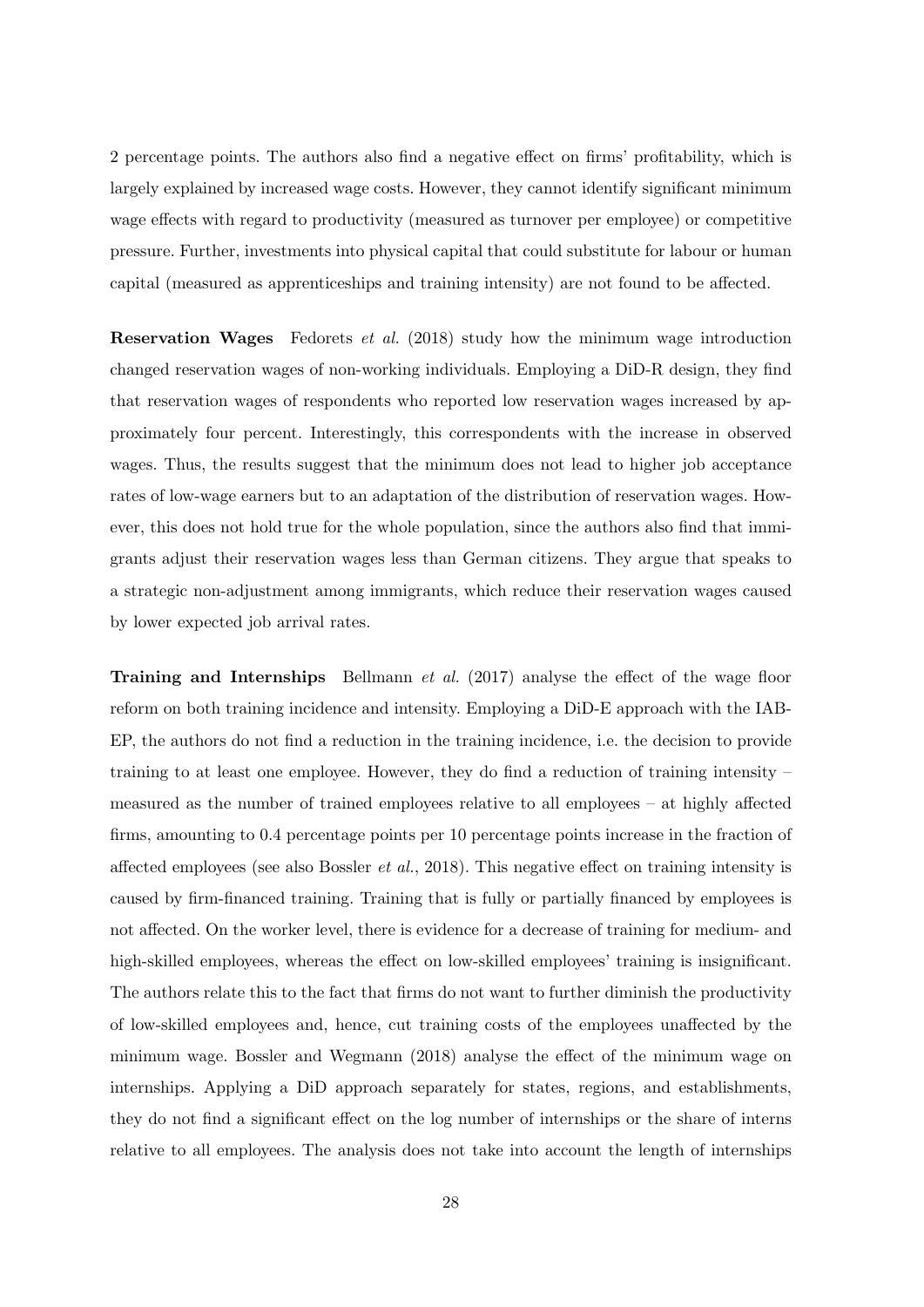and does not distinguish between voluntary and compulsory internships, though.

Satisfaction and Motivation Since the minimum wage was designed to improve the situation of employees, an increase in well-being and satisfaction could speak to a achievement of this goal. To that end, [G¨ulal and Ayaita](#page-37-17) [\(2018\)](#page-37-17) study life, job, and pay satisfaction of SOEP respondents. Applying a DiD-I approach, the authors find that all of these measures increased after the reform. The increase in life satisfaction after the minimum wage introduction amounted to 0.1 standard deviations. This effect was largely driven by East Germany, where the share of affected employees is especially high. Interestingly, the positive effect remains even when former employees who lost their job are included. However, the common trend assumption is likely at risk, especially for the job satisfaction measure. Moreover, the authors argue that effects on job satisfaction are potentially overestimated, since the control individuals are possibly negatively affected by the minimum wage introduction. Using the same identification strategy on the PASS, [Pusch and Rehm](#page-39-18) [\(2017\)](#page-39-18) find that satisfaction with wage, overall work, as well as the compatibility of family and work increased after the minimum wage started, even though the amount of work also rose. The authors do not further elaborate on whether the common trend assumption holds, though, and whether employees above the minimum wage experience a decrease of satisfaction. Using the LPP, [Bossler and](#page-34-14) [Broszeit](#page-34-14) [\(2017\)](#page-34-14) find a positive effect on pay satisfaction. Moreover, this resulted in higher job satisfaction for employees feeling positively affected. The authors do not find any evidence for spillover effects to higher pay groups, indicating that really the absolute position in the wage distribution determines satisfaction rather than the relative position. Since increased satisfaction could also result in a higher motivation and thus in a higher individual productivity, [Bossler and Broszeit](#page-34-14) [\(2017\)](#page-34-14) also look at the impact on work engagement or turnover intention but do not find an effect. However, the data comprises of only two waves and the authors, therefore, cannot completely assert common trends. Overall, the results testify to an increase in different measures of satisfaction for those employees affected by the minimum wage. Yet, the studies cannot completely identify common trends and face the problem of a negatively affected control group, which is why the results should be treated with caution.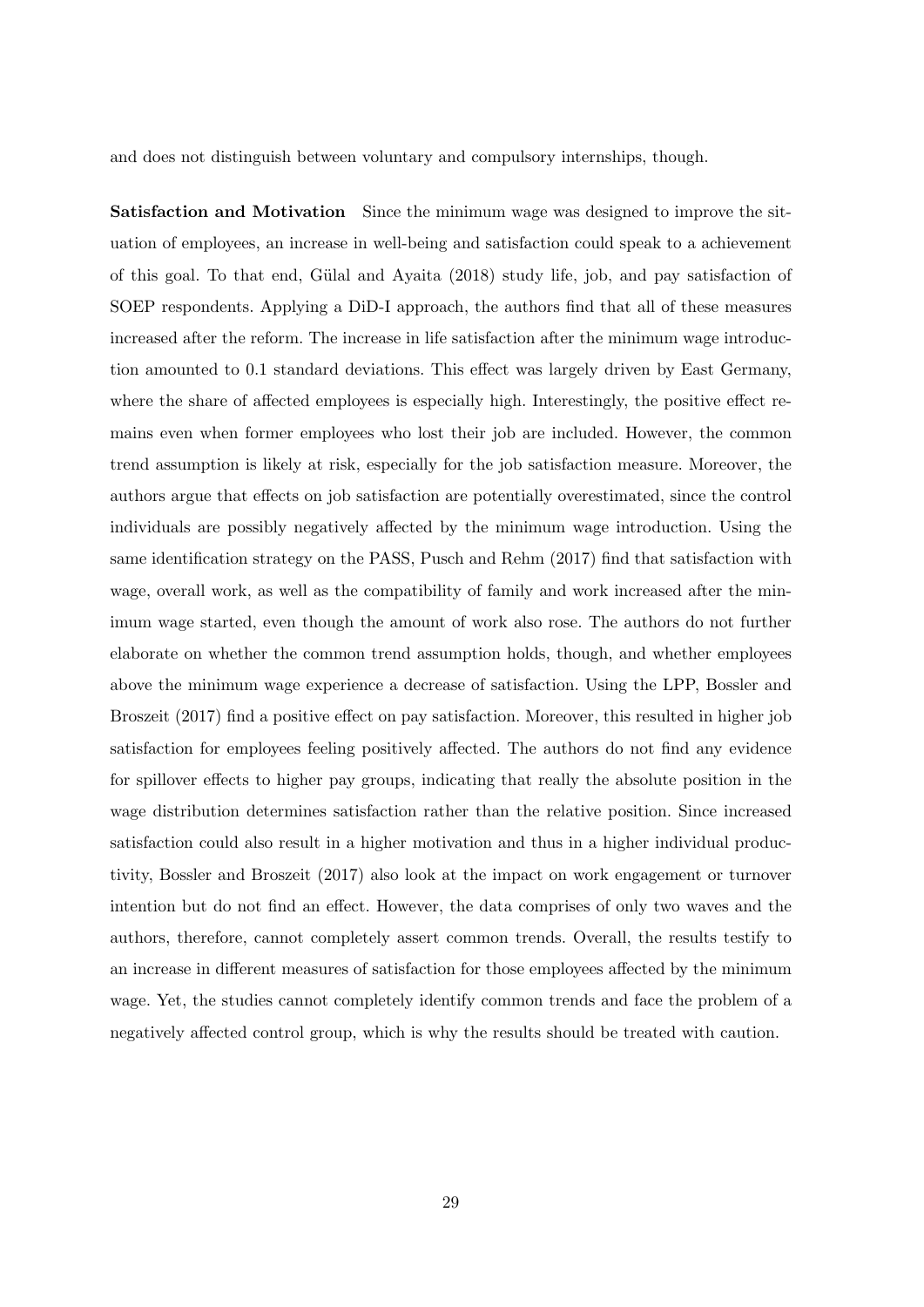### <span id="page-31-0"></span>5 Outlook and Conclusion

Most of the international literature investigates incremental changes of existing minimum wages or wage floors with a small bite, sometimes only relevant for a small fraction of the population. In contrast, by introducing a statutory minimum wage at an unprecedentedly high level in January 2015, Germany provides a most interesting case study in order to better understand non-incremental minimum-wage adjustments. The evolving literature on the causal effects of the German experiment has already brought to light a number of interesting short-term results, which are summarized in this paper.

First, and foremost, one to two years after the introduction of the minimum wage, hourly wages at the bottom of the distribution have substantially increased. The employees who seem to have benefitted the most are low educated, marginally employed, women, and people with a migration background. There is no strong evidence for spill-over effects to higher wage groups. Whilst this wage increase in the low-wage segment was one of the inherent goals of the minimum wage introduction, it has to be noted that there is also substantial evidence for non-compliance: In 2016 there were at least 750,000 eligible employees that were still paid less than the minimum wage, showing that the actual wage increases were not large enough for some employees.

Second, the introduction of the minimum wage did not have a significant positive effect on the livelihood of affected persons. This means that the intended goal of poverty and inequality reduction was not achieved in the short run and the amount of in-work benefit recipients decreased only slightly. This is, inter alia, due to the fact, that the reform caused a sizeable reduction in working hours such that monthly earnings for low-wage workers nearly stagnated.

Third, a small negative effect on overall employment can be stated. This effect is mainly driven by reduced hiring and a reduction of marginal employment (where some mini-jobs seem to have been transitioned into regular employment). However, compared to the ex-ante long-run predictions, these short-run effects are very moderate and it seems that the reform did not trigger substantial negative employment effects in the short run. While this could very well speak to the innocuousness of the wage floor and recommend further increases, the employment effects could also have been mediated by a variety of other factors. First, the non-negligible share of non-compliance might have caused labour costs to have increased less than expected. Second, the reform occurred during a time of economic upswing and a robust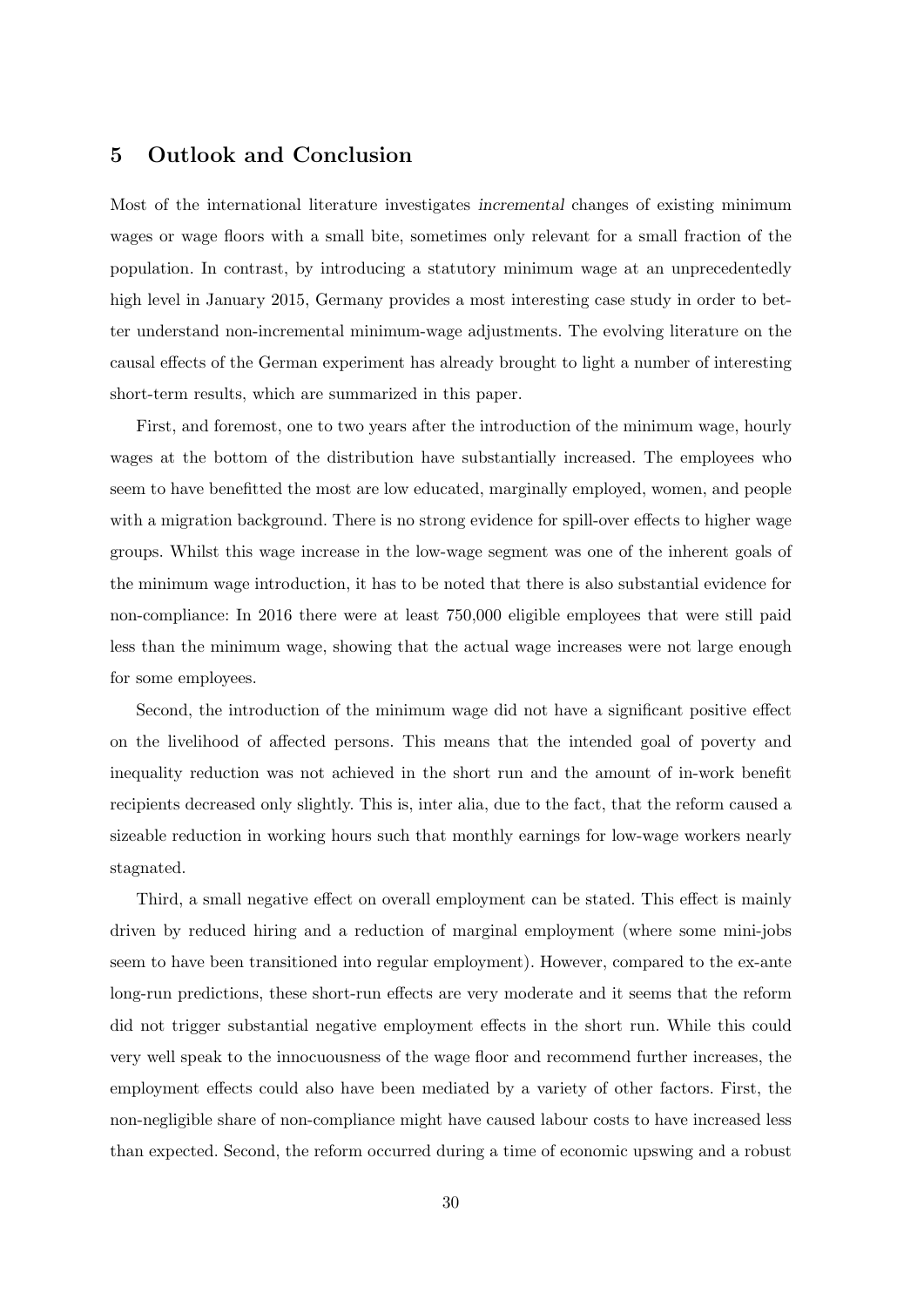economy which might have cushioned negative employment effects.[18](#page--1-0) Third, while labour was not significantly substituted by capital in the short run, such substitution effects may be stronger in the long run. For all of these reasons, the absence of large job losses in the short run cannot yet be seen as a prediction for long-term labour market effects of a higher minimum wage. This is also why it might still be too early to consider larger increases of the wage floor. What seems to be more imminent is to ensure that all eligible employees also receive the current minimum wage. After all, public support of the reform is high and even increased after the introduction (see Fedorets and Schröder, 2017) and now the wage floor has to be fully enforced.

The avenue for more minimum wage research in Germany is wide open. First of all, many topics on the individual (e.g., labour market flows, net wages, household income, etc.), the establishment (e.g., profits, competition, etc.) and macroeconomic level are not studied exhaustively yet (for further fields of research see also [Mindestlohnkommission, 2018b\)](#page-38-13). Second, only future research can tell us something about the important medium- and long-term effects of the reform (see also [Neumark and Wascher, 2007\)](#page-39-19). This research will have to incorporate that special legal arrangements will expire and the minimum wage will be continuously adjusted. It was already raised to  $\in$ 8.84 effective 2017, and will increase to  $\in$ 9.19 and  $\in$ 9.35 in 2019 and 2020. Third, more research is needed on the suitability of available data. So far, all causal studies face the challenge that existing data sources have limitations. While administrative data often lacks information on working hours, survey data is potentially prone to measurement error. Therefore, investments in better data infrastructure but also more accurate recording of working hours would potentially help to improve evaluations and lead to a better understanding of the minimum wage effects. Initiatives that link administrative with survey panel data are an important step in this direction.

 $18$ See also Bossler and Möller [\(2018\)](#page-39-0) and [Neumark](#page-39-0) (2018).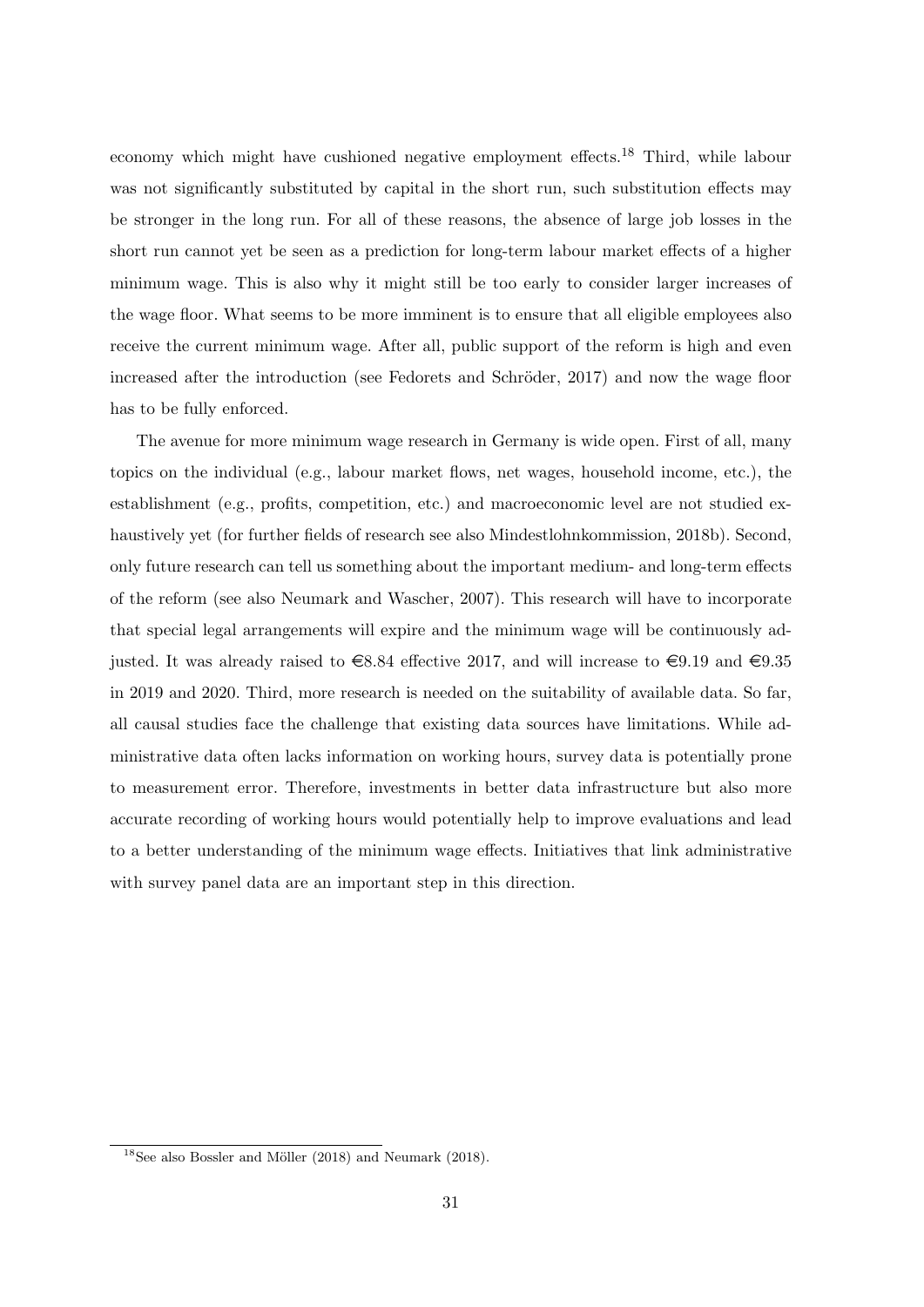### <span id="page-33-19"></span><span id="page-33-18"></span>References

- <span id="page-33-1"></span>ADDISON, J. T. and OZTURK, O. D. (2012). Minimum Wages, Labor Market Institutions, and Female Employment: A Cross-Country Analysis. ILR Review, 65 (4), 779–809.
- <span id="page-33-10"></span>AGELL, J. and LOMMERUD, K. E. (1997). Minimum wages and the incentives for skill formation. Journal of Public Economics, 64 (1), 25–40.
- <span id="page-33-15"></span>AHLFELDT, G. M., ROTH, D. and SEIDEL, T. (2018). The regional effects of Germany's national minimum wage. Economics Letters, 172, 127 – 130.
- <span id="page-33-0"></span>Amlinger, M., Bispinck, R. and Schulten, T. (2016). Ein Jahr Mindestlohn in Deutschland – Erfahrungen und Perspektiven. WSI-Report, 28.
- <span id="page-33-6"></span>Aretz, B., Arntz, M., Gottschalk, S., Gregory, T., Niefert, M., Rammer, C., SCHRÖDER, H. and SCHÜTZ, H. (2011). Evaluation bestehender gesetzlicher Mindestlohnregelungen – Branche: Dachdeckerhandwerk. Tech. rep., Bundesministerium für Arbeit und Soziales, Mannheim.
- <span id="page-33-4"></span> $-$ ,  $-$  and GREGORY, T. (2013). The minimum wage affects them all: Evidence on employment spillovers in the roofing sector. German Economic Review, 14 (3), 282–315.
- <span id="page-33-5"></span>Askenazy, P. (2003). Minimum wage, exports and growth. European Economic Review, 47 (1), 147–164.
- <span id="page-33-9"></span>Atkinson, A. B., Leventi, C., Nolan, B., Sutherland, H. and Tasseva, I. (2017). Reducing poverty and inequality through tax-benefit reform and the minimum wage: the uk as a case-study. The Journal of Economic Inequality, 15 (4), 303–323.
- <span id="page-33-2"></span>AUTOR, D. H., MANNING, A. and SMITH, C. L. (2016). The contribution of the minimum wage to us wage inequality over three decades: A reassessment. American Economic Journal: Applied Economics, 8 (1), 58–99.
- <span id="page-33-3"></span>BACHMANN, R., BAUER, T. K. and FRINGS, H. (2014). Minimum wages as a barrier to entry: Evidence from Germany. Labour, 28 (3), 338–357.
- <span id="page-33-12"></span> $-$ , Dürig, W., Frings, H., Höckel, L. S. and Flores, F. M. (2017). Minijobs nach Einführung des Mindestlohns - eine Bestandsaufnahme. RWI Materialien No. 114.
- <span id="page-33-17"></span>— and Frings, H. (2017). Monopsonistic competition, low-wage labour markets, and minimum wages – An empirical analysis. Applied Economics,  $49(51)$ , 5268–5286.
- <span id="page-33-7"></span>—, Penninger, M. and Schaffner, S. (2018). The effect of minimum wages on labour market flows: Evidence from Germany. mimeo.
- <span id="page-33-14"></span>BELLMANN, L., BOSSLER, M., DÜTSCH, M., GERNER, H.-D. and OHLERT, C. (2016). Folgen des Mindestlohns in Deutschland: Betriebe reagieren nur selten mit Entlassungen, IAB-Kurzbericht 18/2016.
- <span id="page-33-13"></span> $\rightarrow$ , GERNER, H.-D. and HÜBLER, O. (2015). *IAB-Betriebspanel: Reichweite des Min*destlohns in deutschen Betrieben. Tech. rep., IAB-Kurzbericht.
- <span id="page-33-16"></span> $-,-$ ,  $-$ ,  $-$  and  $-$  (2017). Training and minimum wages: first evidence from the introduction of the minimum wage in Germany. IZA Journal of Labor Economics,  $6$  (1), 1–22.
- <span id="page-33-8"></span>BELMAN, D. and WOLFSON, P. J. (2014). What Does the Minimum Wage Do? W.E. Upjohn Institute for Employment Research.
- <span id="page-33-11"></span>BESTE, J., GRABKA, M. and GOEBEL, J. (2018). Armut in Deutschland: Ein Vergleich zwischen den beiden Haushaltspanelstudien SOEP und PASS. AStA Wirtschafts- und Sozialstatistisches Archiv.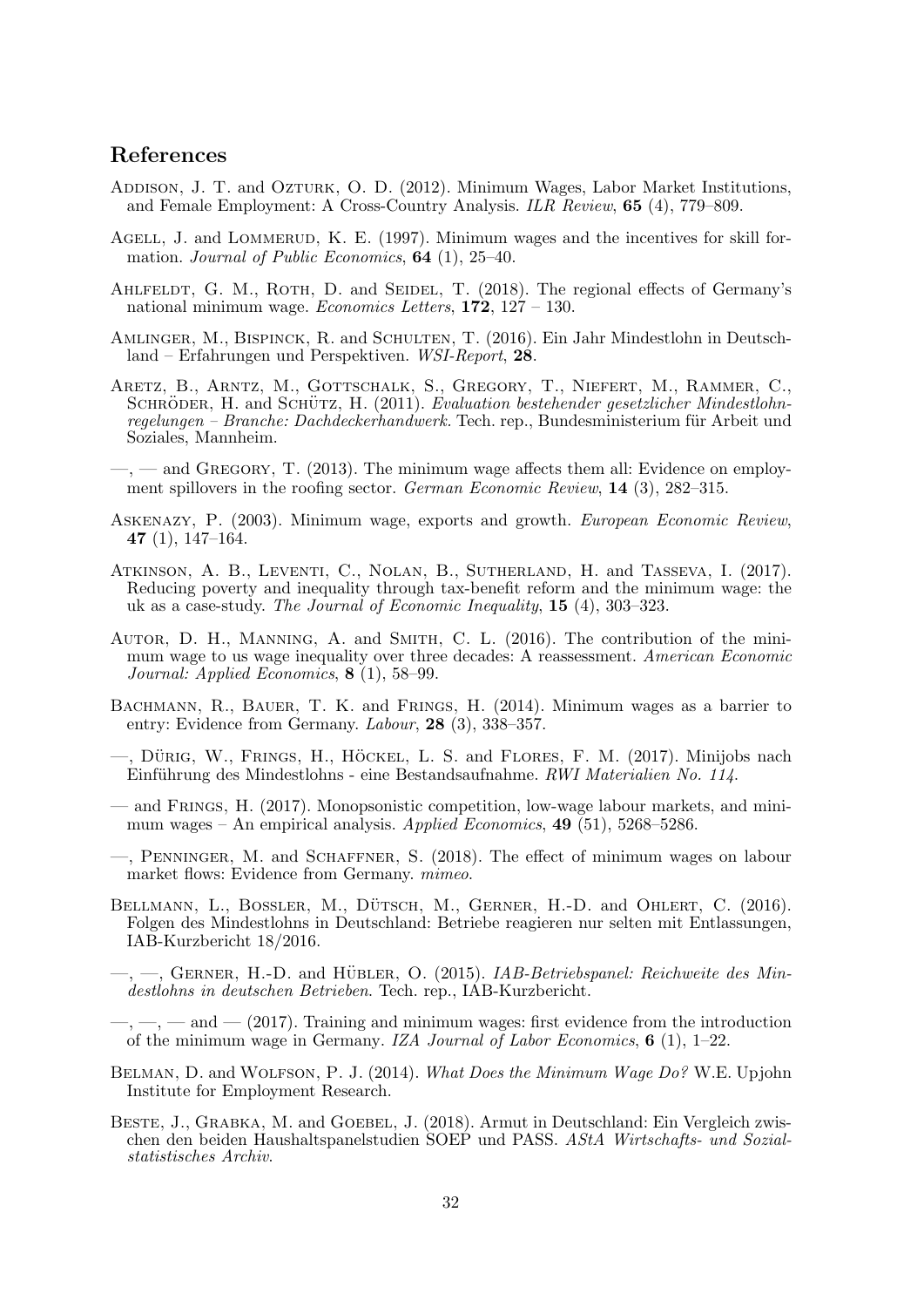- <span id="page-34-19"></span><span id="page-34-18"></span><span id="page-34-17"></span><span id="page-34-16"></span><span id="page-34-15"></span><span id="page-34-1"></span>BMAS (2014). Der Mindestlohn kommt, Bundesministerium für Arbeit press release from April 2 2014, see http://www.bmas.de/DE/Presse/Pressemitteilungen/2014/mindestlohnkommt.html.
- <span id="page-34-12"></span>Bonin, H., Isphording, I., Krause, A., Lichter, A., Pestel, N., Rinne, U., Caliendo, M., Obst, C., Preuss, M., SCHRÖEDER, C. and GRABKA, M. M. (2018). Auswirkungen des gesetzlichen Mindestlohns auf Besch¨aftigung, Arbeitszeit und Arbeitslosigkeit, Studie im Auftrag der Mindestlohnkommission, Forschungsinstitut zur Zukunft der Arbeit, Evaluation Office Caliendo, Deutsches Institut für Wirtschaftforschung, Bonn and others.
- <span id="page-34-3"></span>Boockmann, B., Harsch, K., Kirchmann, A., Klee, G., Kleimann, R., Klempt, C., KOCH, A., KRUMM, R., NEUMANN, M., RATTENHUBER, P., ROSEMANN, M., SPÄTH, J., STROTMANN, H., VERBEEK, H. and WEBER, R. (2016a). Evaluation bestehender gesetzlicher Mindestlohnregelungen. Branche: Elektrohandwerk. Abschlussbericht an das  $Bundesministerium für Arbeit und Soziales (BMAS). Tech. rep., Institut für angewandte$ Wirtschaftsforschung.
- <span id="page-34-5"></span> $\_, \_, \_, \_, \_, \_, \_, \_, \_ \$  and  $\_$  (2016b). Evaluation bestehender gesetzlicher Mindestlohnregelungen. Branche: Pflege. Abschlussbericht an das Bundesministerium für Arbeit und Soziales (BMAS). Tech. rep., Institut für angewandte Wirtschaftsforschung.
- <span id="page-34-6"></span> $-,-,-,-,-,--,--$  and  $-$  (2016c). Evaluation bestehender gesetzlicher Mindestlohnregelungen. Branche: Maler- und Lakiererhandwerk. Abschlussbericht an das Bundesministerium für Arbeit und Soziales (BMAS). Tech. rep., Institut für angewandte Wirtschaftsforschung.
- <span id="page-34-8"></span>—, Krumm, R., Neumann, M. and Rattenhuber, P. (2013). Turning the switch: An evaluation of the minimum wage in the German electrical trade using repeated natural experiments. German Economic Review, 14 (3), 316–348.
- <span id="page-34-0"></span>Bosch, G. (2007). Mindestlohn in Deutschland notwendig - Kein Gegensatz zwischen sozialer Gerechtigkeit und Beschäftigung. Zeitschrift für Arbeitsmarktforschung, 43, 421–430.
- <span id="page-34-7"></span>—, Hieming, B., Mesaros, L. and Weinkopf, C. (2011a). Evaluation bestehender gesetzlicher Mindestlohnregelungen– Branche: W¨aschereidienstleistungen im Objektkundengeschäft. Abschlussbericht. Tech. rep., Institut Arbeit und Qualifikation.
- <span id="page-34-4"></span>—, Kalina, T., Kern, C., Neuffer, S., Schwarzkopf, M. and Weinkopf, C. (2011b).  $Evaluation bestehender gesetzlicher Mindestlohnregelungen-Branche: Gebäudereinigung.$ Abschlussbericht. Tech. rep., Institut Arbeit und Qualifikation.
- <span id="page-34-2"></span>— and Weinkopf, C. (2012). Wirkungen der Mindestlohnregelungen in acht Branchen. Tech. rep., WISO Diskurs 10/2012, Friedrich-Ebert-Stiftung, Bonn.
- <span id="page-34-9"></span>Bossler, M. (2016). Auswirkungen des Mindestlohns im Jahr 2015. Tech. rep., Aktuelle Berichte.
- <span id="page-34-14"></span>— and Broszeit, S. (2017). Do minimum wages increase job satisfaction? Micro-data evidence from the new German minimum wage. LABOUR, 31 (4), 480–493.
- <span id="page-34-11"></span>— and Gerner, H.-D. (2016). Employment effects of the new German minimum wage, IAB Discussion Paper 10/2016.
- <span id="page-34-10"></span>—, GÜRTZGEN, N., LOCHNER, B., BETZL, U., FEIST, L. and WEGMANN, J. (2018). Auswirkungen des gesetzlichen Mindestlohns auf Betriebe und Unternehmen, Institut für Arbeitsmarkt- und Berufsforschung, IAB-Forschungsbericht 04/2018, Nuremberg.
- <span id="page-34-13"></span>— and Hohendanner, C. (2016). Freie Mitarbeit statt Mindestlohn? Werk- und Dienstverträge in deutschen Betrieben vor und nach Einführung des gesetzlichen Mindestlohns. Sozialer Fortschritt, 65 (8), 195–201.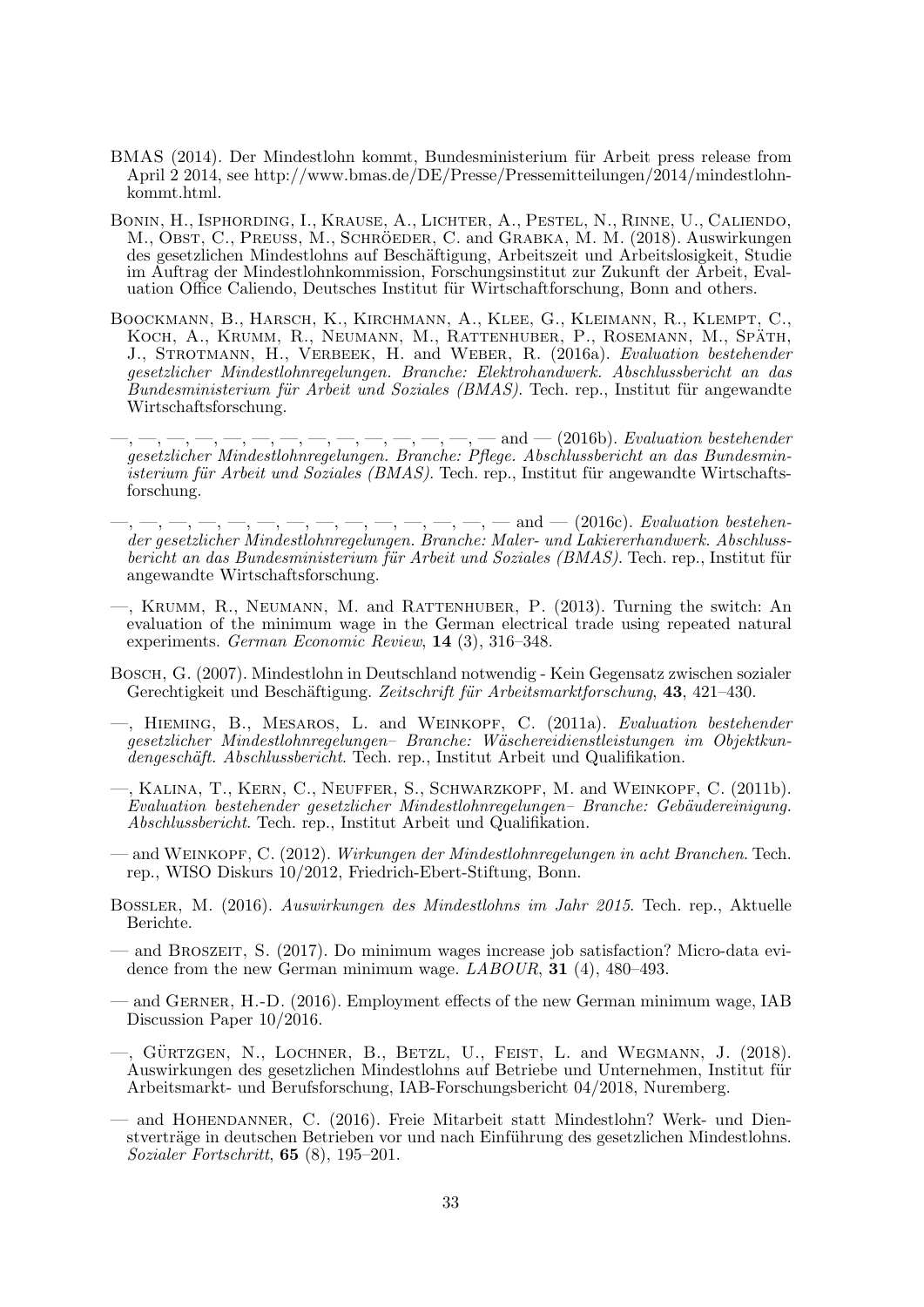- <span id="page-35-21"></span><span id="page-35-20"></span><span id="page-35-19"></span><span id="page-35-18"></span><span id="page-35-17"></span><span id="page-35-16"></span><span id="page-35-15"></span> $-$  and MÖLLER, J. (2018). Auswirkungen des gesetzlichen Mindestlohns. Stellungnahme des Instituts für Arbeitsmarkt- und Berufsforschung (IAB). In Stellungnahmen aus der  $schrifthichen Anhörunq. Ergänzungsband zum Zweiten Bericht der Mindestlohnkommission$ an die Bundesregierung nach § 9 Abs. 4 Mindestlohngesetz, Berlin: Mindestlohnkommission.
- <span id="page-35-14"></span>— and Wegmann, J. (2018). The German generation internship and the minimum wage introduction: evidence from big data. Applied Economics, pp. 1–18.
- <span id="page-35-0"></span>Brenke, K. (2014). Mindestlohn: Zahl der anspruchsberechtigten Arbeitnehmer wird weit unter fünf Millionen liegen.  $DIW-Wochenbericht$ , 81 (5), 71–77.
- <span id="page-35-2"></span>and MÜLLER, K.-U.  $(2013)$ . Gesetzlicher Mindestlohn : kein verteilungspolitisches Allheilmittel. DIW Wochenbericht, 39, 3–17.
- <span id="page-35-1"></span>BROWN, A. J. G., MERKL, C. and SNOWER, D. J. (2014). The minimum wage from a two-sided perspective. Kiel Working Papers 1906, Kiel Institute for the World Economy (IfW).
- <span id="page-35-13"></span>Bruckmeier, K. and Becker, S. (2018). Auswirkung des Mindestlohns auf die Armutsgefährdung und die Lage von erwerbstätigen Arbeitslosengeld II-Bezieherinnen und -Beziehern, Studie im Auftrag der Mindestlohnkommission, Institut für Arbeitsmarkt- und Berufsforschung, Nuremberg.
- <span id="page-35-6"></span>— and WIEMERS, J. (2016). *Entwicklung der Zahl der Aufstocker nach Einführung des Min*destlohns im Jahr 2015. Tech. rep., Aktuelle Berichte.
- <span id="page-35-5"></span>BRUTTEL, O., BAUMANN, A. and DÜTSCH, M.  $(2018)$ . The new German statutory minimum wage in comparative perspective: Employment effects and other adjustment channels. European Journal of Industrial Relations, 24 (02), 145–162.
- <span id="page-35-3"></span>BURAUEL, P., CALIENDO, M., FEDORETS, A., GRABKA, M. M., SCHRÖDER, C., SCHUPP, J. and WITTBRODT, L. (2017). Minimum Wage Not yet for Everyone: On the Compensation of Eligible Workers before and after the Minimum Wage Reform from the Perspective of Employees. DIW Economic Bulletin, 7 (49), 509–522.
- <span id="page-35-10"></span> $-$ , GRABKA, M. M., SCHRÖDER, C., CALIENDO, M., OBST, C. and PREUSS, M. (2018). Auswirkungen des gesetzlichen Mindestlohns auf die Lohnstruktur, Studie im Auftrag der Mindestlohnkommission, Deutsches Institut für Wirtschaftforschung, Evaluation Office Caliendo, Berlin.
- <span id="page-35-12"></span>CALIENDO, M., FEDORETS, A., PREUSS, M., SCHRÖDER, C. and WITTBRODT, L. (2018a). The Short-Run Employment Effects of the German Minimum Wage Reform. Labour Economics, 53.
- <span id="page-35-4"></span>, -, PREUSS, M., SCHRÖDER, C. and WITTBRODT, L. (2017). The Short-Term Distributional Effects of the German Minimum Wage Reform. IZA Discussion Papers 11246, Institute for the Study of Labor (IZA).
- <span id="page-35-11"></span> $-$ , — and SCHRÖDER, C. (2018b). Mindestlohn: Stundenlöhne steigen, aber Monatsentgelte stagnieren. DIW Wochenbericht, 85 (27), 599–608.
- <span id="page-35-9"></span>CARD, D. (1992). Using regional variation in wages to measure the effects of the federal minimum wage. *Industrial and Labor Relations Review*, **46** (1), 22–37.
- <span id="page-35-7"></span>— and Krueger, A. B. (1994). Minimum wages and employment: A case study of the fast-food industry in New Jersey and Pennsylvania. American Economic Review, 84 (4).
- <span id="page-35-8"></span> $-$  and  $-$  (1995). Myth and Measurement: The New Economics of the Minimum Wage. Princeton University Press.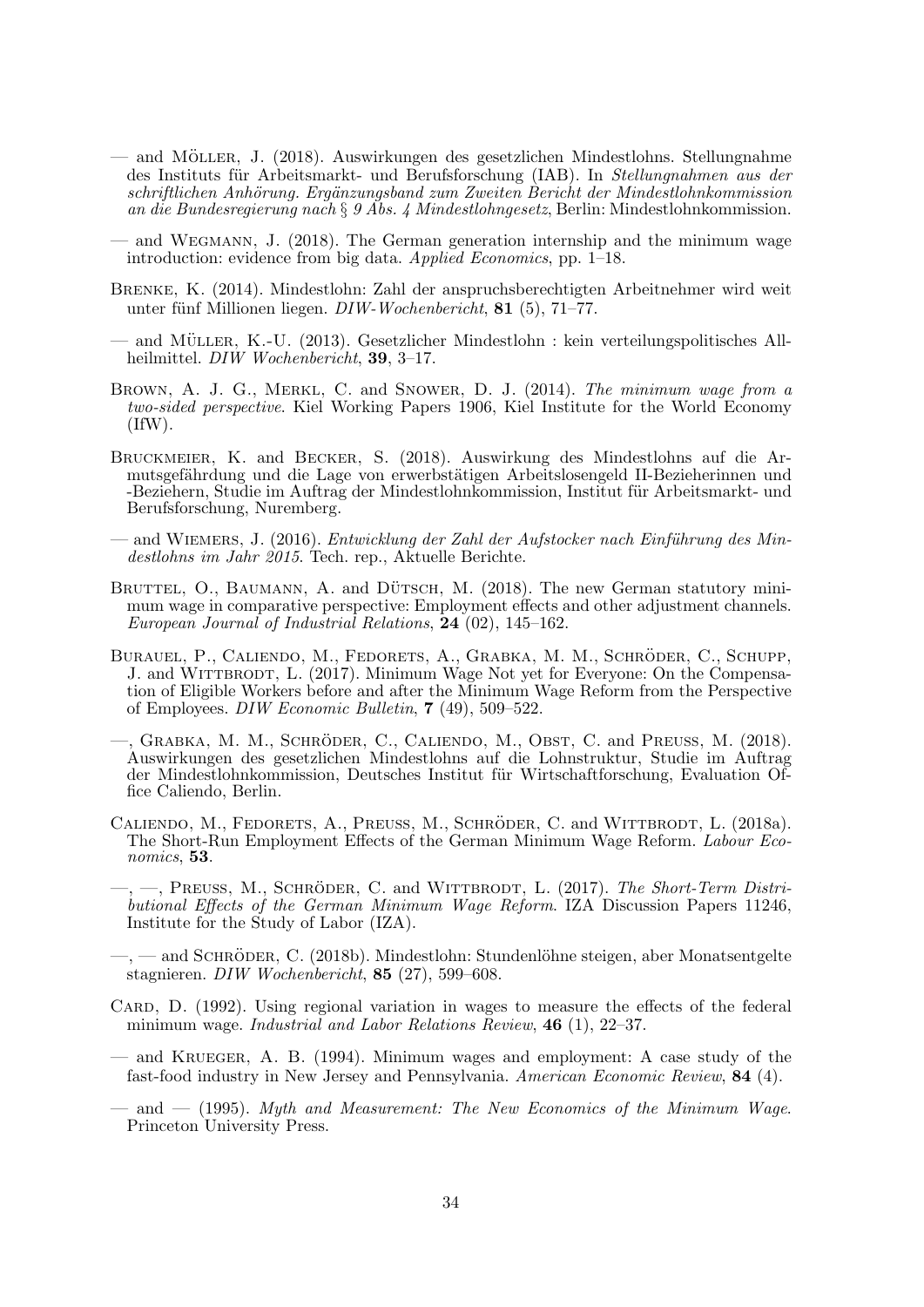- <span id="page-36-17"></span><span id="page-36-6"></span>CLARK, A. E., KRISTENSEN, N. and WESTERGÅRD-NIELSEN, N. (2009). Job satisfaction and co-worker wages: Status or signal? The Economic Journal, 119 (536), 430–447.
- <span id="page-36-7"></span>DELFGAAUW, J. and DUR, R. (2007). Signaling and screening of workers' motivation. *Journal* of Economic Behavior and Organization, 62 (4), 605–624.
- <span id="page-36-0"></span>Destatis (2016). 4 Millionen Jobs vom Mindestlohn betroffen, Statistisches Bundesamt press release from April 6, 2016 - 121/16.
- <span id="page-36-9"></span>— (2017a). Verdiensterhebung 2015 - Abschlussbericht einer Erhebung ¨uber die Wirkung des gesetzlichen Mindestlohns auf die Verdienste und Arbeitszeiten der abhängig Beschäftigten. Tech. rep., Statistisches Bundesamt.
- <span id="page-36-10"></span> $-$  (2017b). Verdiensterhebung 2016 - Erhebung über die Wirkung des gesetzlichen Mindestlohns auf die Verdienste und Arbeitszeiten der abhängig Beschäftigten. Tech. rep., Statistisches Bundesamt.
- <span id="page-36-13"></span>— (2018a). 1,4 Millionen Jobs mit Mindestlohn im April 2017, Statistisches Bundesamt press release from June 26, 2018 - 231/18.
- <span id="page-36-11"></span> $-$  (2018b). Verdiensterhebung 2017 - Erhebung über die Wirkung des gesetzlichen Mindestlohns auf die Verdienste und Arbeitszeiten der abhängig Beschäftigten. Tech. rep., Statistisches Bundesamt.
- <span id="page-36-4"></span>Dickens, R. and Manning, A. (2004). Spikes and spill-overs: The impact of the national minimum wage on the wage distribution in a low-wage sector. The Economic Journal, 114 (494), C95–C101.
- <span id="page-36-2"></span>DINARDO, J., FORTIN, N. and LEMIEUX, T. (1996). Labor market institutions and the distribution of wages, 1973-1992: A semiparametric approach. *Econometrica*, **64** (5), 1001– 44.
- <span id="page-36-15"></span>DOLTON, P., BONDIBENE, C. R. and WADSWORTH, J. (2010). The UK National Minimum Wage in Retrospect. Fiscal Studies, 31 (4), 509–534.
- <span id="page-36-5"></span>DRACA, M., MACHIN, S. and REENEN, J. V. (2011). Minimum wages and firm profitability. American Economic Journal: Applied Economics, 3 (1), 129–151.
- <span id="page-36-14"></span>DUBE, A., LESTER, T. W. and REICH, M. (2010). Minimum wage effects across state borders: Estimates using contiguous counties. The Review of Economics and Statistics, 92 (4), 945–964.
- <span id="page-36-12"></span>DÜTSCH, M., HIMMELREICHER, R. K. and OHLERT, C. (2017). Zur Berechnung von Bruttostundenlöhnen - Verdienst(struktur)erhebung und Sozio-oekonomisches Panel im Vergleich. SOEPpapers on Multidisciplinary Panel Data Research, 911.
- <span id="page-36-3"></span>EGELN, J., GOTTSCHALK, S., GÜRTZGEN, N., NIEFERT, M., RAMMER, C. and SPRIetsma, M. (2011). Evaluation bestehender gesetzlicher Mindestlohnregelungen-Branche: Abfallwirtschaft. Tech. rep., Zentrum für Europäische Wirtschaftsforschung, Mannheim.
- <span id="page-36-1"></span>FALCK, O., KNABE, A., MAZAT, A. and WIEDERHOLD, S. (2013). Mindestlohn in Deutschland: Wie viele sind betroffen. *ifo Schnelldienst*, **66** (24),  $68-73$ .
- <span id="page-36-8"></span>FALK, A., FEHR, E. and ZEHNDER, C. (2006). Fairness perceptions and reservation wages—the behavioral effects of minimum wage laws. The Quarterly Journal of Economics, 121 (4), 1347–1381.
- <span id="page-36-16"></span>FEDORETS, A., FILATOV, A. and SHUPE, C. (2018). Great Expectations: Reservation Wages and the Minimum Wage Reform. SOEPpapers on Multidisciplinary Panel Data Research 968, DIW Berlin, The German Socio-Economic Panel (SOEP).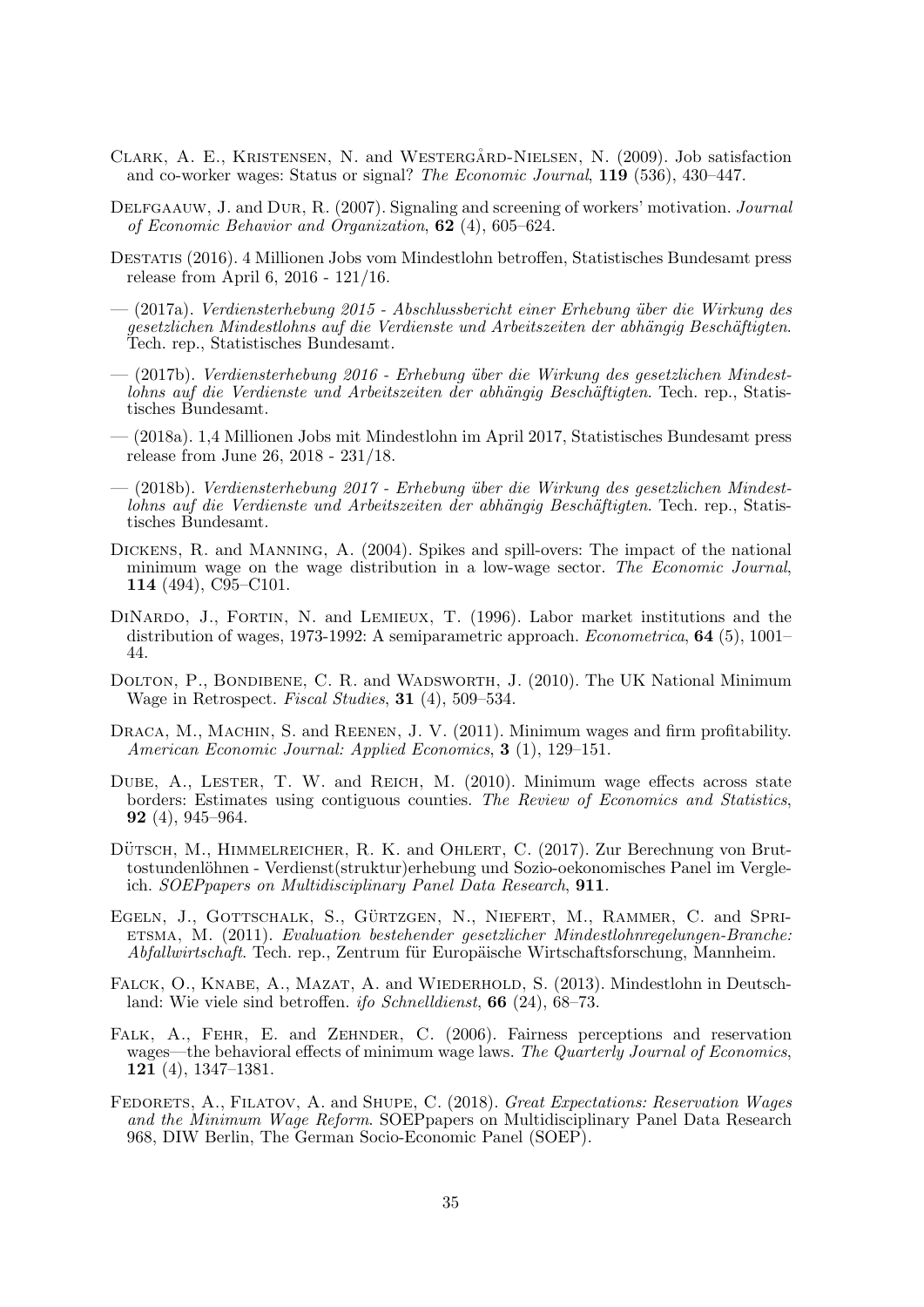- <span id="page-37-20"></span><span id="page-37-19"></span><span id="page-37-18"></span><span id="page-37-9"></span>— and SCHRÖDER, C.  $(2017)$ . Economic Aspects of Subjective Attitudes towards the Minimum Wage Reform. SOEPpapers on Multidisciplinary Panel Data Research 949, DIW Berlin, The German Socio-Economic Panel (SOEP).
- <span id="page-37-6"></span>FEHR, E., GOETTE, L. and ZEHNDER, C. (2009). A behavioral account of the labor market: The role of fairness concerns. Annual Review of Economics, 1, 355–384.
- <span id="page-37-3"></span>Fitzenberger, B. and Doerr, A. (2016). Konzeptionelle Lehren aus der ersten Evaluationsrunde der Branchenmindestlöhne in Deutschland. Journal for Labour Market Research, 49 (4), 329–347.
- <span id="page-37-4"></span>Frings, H. (2013). The Employment Effect of Industry-Specific, Collectively Bargained Minimum Wages. German Economic Review, 14 (3), 258–281.
- <span id="page-37-15"></span>GARLOFF, A. (2018). The relationship between the bite of the minimum wage and employment and unemployment: Evidence from regional data for Germany, this issue.
- <span id="page-37-7"></span>GOEBEL, J., GRABKA, M. M., LIEBIG, S., KROH, M., RICHTER, D., SCHRÖER, C. and SCHUPP, J. (2018). The German Socio-Economic Panel Study (SOEP). *Jahrbücher für* Nationalökonomie und Statistik, online first.
- <span id="page-37-12"></span>GRABKA, M. M. and SCHRÖDER, C. (2018). Ungleichheit in Deutschland geht bei Stundenlöhnen seit 2014 zurück, stagniert aber bei Monats-und Jahreslöhnen. DIW-Wochenbericht, 85 (9), 157–166.
- <span id="page-37-11"></span>GROLL, D. (2016). Mindestlohn: Hinweise auf Jobverluste erhärten sich. Wirtschaftsdienst, 96 (2), 151–152.
- <span id="page-37-17"></span>GÜLAL, F. and AYAITA, A.  $(2018)$ . The Impact of Minimum Wages on Well-Being: Evidence from a Quasi-Experiment in Germany. SOEPpapers on Multidisciplinary Panel Data Research 969, DIW Berlin, The German Socio-Economic Panel (SOEP).
- <span id="page-37-14"></span>GÜRTZGEN, N., KUBIS, A., REBIEN, M. and WEBER, E. (2016). Neueinstellungen auf Mindestlohnniveau: Anforderungen und Besetzungsschwierigkeiten gestiegen, iAB-Kurzbericht 12/2016, Nuremberg: IAB.
- <span id="page-37-16"></span>HOLTEMÖLLER, O. and POHLE, F. (2017). Employment effects of introducing a minimum wage: The case of Germany. Tech. rep., IWH Discussion Papers.
- <span id="page-37-13"></span>IAB (2018). Zentrale Befunde zu aktuellen Arbeitsmarktthemen, Nürnberg.
- <span id="page-37-0"></span>KALINA, T. and WEINKOPF, C. (2014). Niedriglohnbeschäftigung 2012 und was ein gesetzlicher Mindestlohn von 8,50 Euro verändern könnte, IAQ-Report No. 02/2014.
- <span id="page-37-2"></span>KNABE, A., SCHÖB, R. and THUM, M. (2014). Der flächendeckende Mindestlohn. Perspektiven der Wirtschaftspolitik, 15 (2).
- <span id="page-37-8"></span>Koch, A., Kirchmann, A., Reiner, M., Scheu, T., Boockmann, B. and Bonin, H. (2018). Verhaltensmuster von Betrieben und Beschäftigten im Zuge der Einführung des gesetzlichen Mindestlohns, Studie im Auftrag der Mindestlohnkommission, Institut für angewandte Wirtschaftsforschung, Forschungsinstitut zur Zukunft der Arbeit, SOKO Institut für Sozialforschung und Kommunikation, Bonn and others.
- <span id="page-37-5"></span>KÖNIG, M. and MÖLLER, J. (2009). Impacts of minimum wages: a microdata analysis for the German construction sector. International Journal of Manpower, 30 (7), 716–741.
- <span id="page-37-10"></span>Kubis, A., Rebien, M. and Weber, E. (2015). Neueinstellungen im Jahr 2014: Mindestlohn spielt schon im Vorfeld eine Rolle. Tech. rep., IAB-Kurzbericht.
- <span id="page-37-1"></span>Lee, D. S. (1999). Wage inequality in the United States during the 1980s: Rising dispersion or falling minimum wage? The Quarterly Journal of Economics, 114 (3), 977–1023.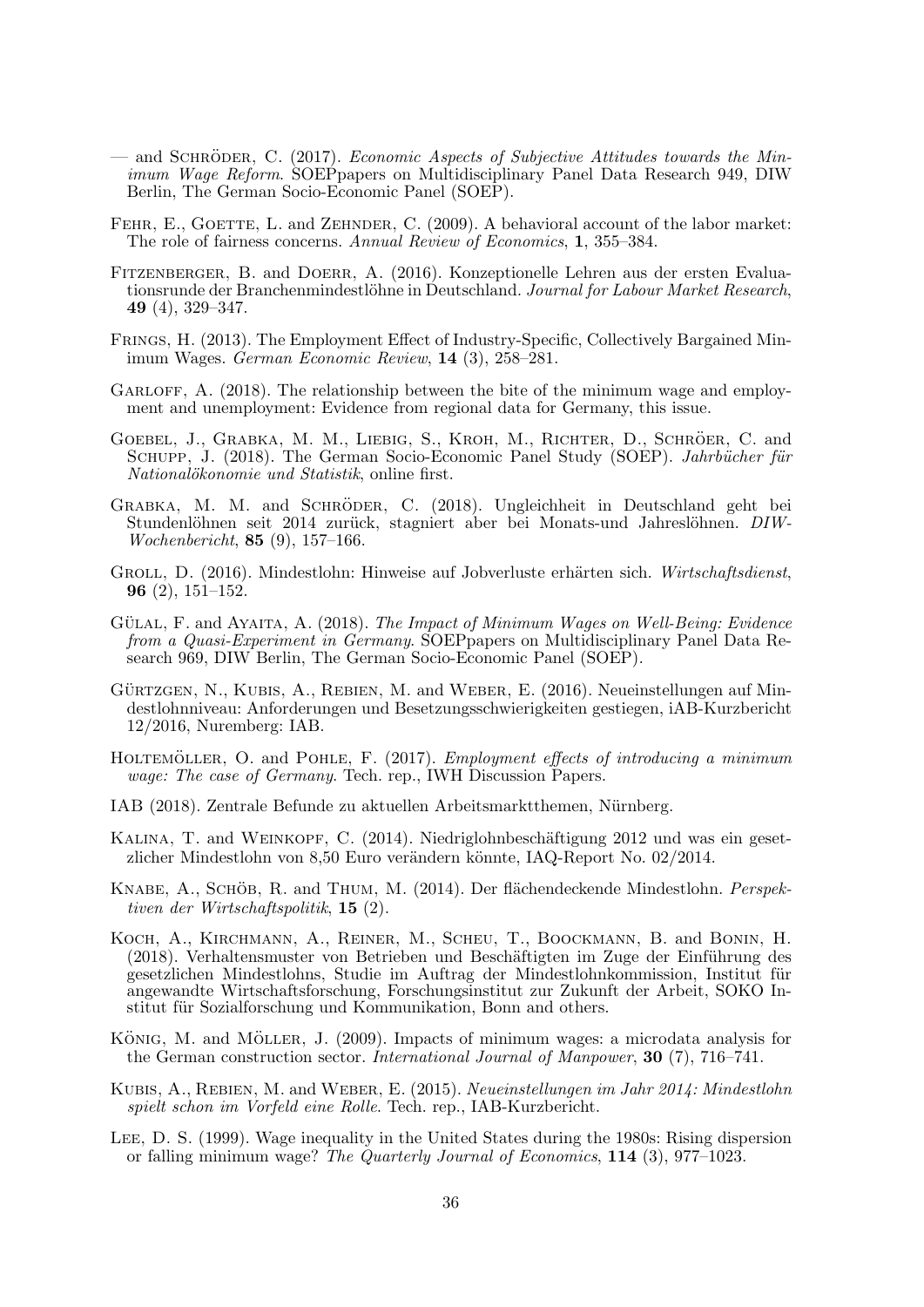- <span id="page-38-18"></span><span id="page-38-12"></span>Lemos, S. (2008). A survey of the effects of the minimum wage on prices. Journal of Economic Surveys, 22 (1), 187–212.
- <span id="page-38-0"></span>LESCH, H., MAYER, A. and SCHMID, L. (2014). Das deutsche Mindestlohngesetz. Eine erste ökonomische Bewertung, iW Köln.
- <span id="page-38-16"></span> $-$  and SCHRÖDER, C. (2016). Ein Jahr gesetzlicher Mindestlohn: Ein Faktencheck. IW-Trends–Vierteljahresschrift zur empirischen Wirtschaftsforschung, 43 (2), 57–73.
- <span id="page-38-17"></span>Link, S. (2018). The price and employment response of firms to the introduction of minimum wages. mimeo.
- <span id="page-38-15"></span>Low Pay Commission (2000). The National Minimum Wage: The story so far. Second report of the Low Pay Commission, Presented to Parliament by the Secretary of State for Trade and Industry by Command of Her Majesty.
- <span id="page-38-11"></span>MACURDY, T.  $(2015)$ . How effective is the minimum wage at supporting the poor? *Journal* of Political Economy, 123 (2), 497–545.
- <span id="page-38-10"></span>METCALF, D. (2008). Why has the British national minimum wage had little or no impact on employment? Journal of Industrial Relations, 50 (3), 489–512.
- <span id="page-38-8"></span>Mindestlohnkommission (2016a). Beschluss der Mindestlohnkommission nach § 9 MiLoG, 28.06.2016, Berlin, June.
- <span id="page-38-4"></span>Mindestlohnkommission (2016b). Erster Bericht zu den Auswirkungen des gesetzlichen Mindestlohns, Bericht der Mindestlohnkommission an die Bundesregierung nach § 9 Abs. 4 Mindestlohngesetz.
- <span id="page-38-14"></span>MINDESTLOHNKOMMISSION (2016c). Stellungnahmen aus der schriftlichen Anhörung. Ergänzungsband zum ersten Bericht der Mindestlohnkommission. Tech. rep., Berlin: Mindestlohnkommission.
- <span id="page-38-9"></span>Mindestlohnkommission (2018a). Beschluss der Mindestlohnkommission nach § 9 MiLoG, 26.06.2018, Berlin, June.
- <span id="page-38-13"></span>Mindestlohnkommission (2018b). Zweiter Bericht zu den Auswirkungen des gesetzlichen Mindestlohns, Bericht der Mindestlohnkommission an die Bundesregierung nach § 9 Abs. 4 Mindestlohngesetz.
- <span id="page-38-5"></span>MÖLLER, J. (2012). Minimum wages in German industries - what does the evidence tell us so far? Journal for Labour Market Research, 45 (3-4), 187–199.
- <span id="page-38-6"></span>MÖLLER, J., BENDER, S., KÖNIG, M., VOM BERGE, P., UMKEHRER, M., WOLTER, S., SCHAFFNER, S., BACHMANN, R., KRÖGER, H., JANSSEN-TIMMEN, R. et al. (2011). Evaluation bestehender gesetzlicher Mindestlohnregelungen: Branche: Bauhauptgewerbe. Forschungsauftrag des Bundesministeriums für Arbeit und Soziales (BMAS). Endbericht. Tech. rep., RWI Projektberichte.
- <span id="page-38-7"></span>MÜLLER, K.-U. (2010). *Employment effects of a sectoral minimum wage in Germany: Semi*parametric estimations from cross-sectional data. Tech. rep., DIW Discussion Papers.
- <span id="page-38-3"></span>MÜLLER, K.-U. and STEINER, V. (2010). Labor market and income effects of a legal minimum wage in Germany, IZA Discussion Paper No. 4929.
- <span id="page-38-1"></span>and STEINER, V. (2011). Beschäftigungswirkungen von Lohnsubventionen und Mindestlöhnen – Zur Reform des Niedriglohnsektors in Deutschland. Zeitschrift für ArbeitsmarktForschung, 44 (1-2), 181–195.
- <span id="page-38-2"></span>— and Steiner, V. (2013). Distributional effects of a minimum wage in a welfare state - The case of Germany, SOEP Discussion Paper No. 617.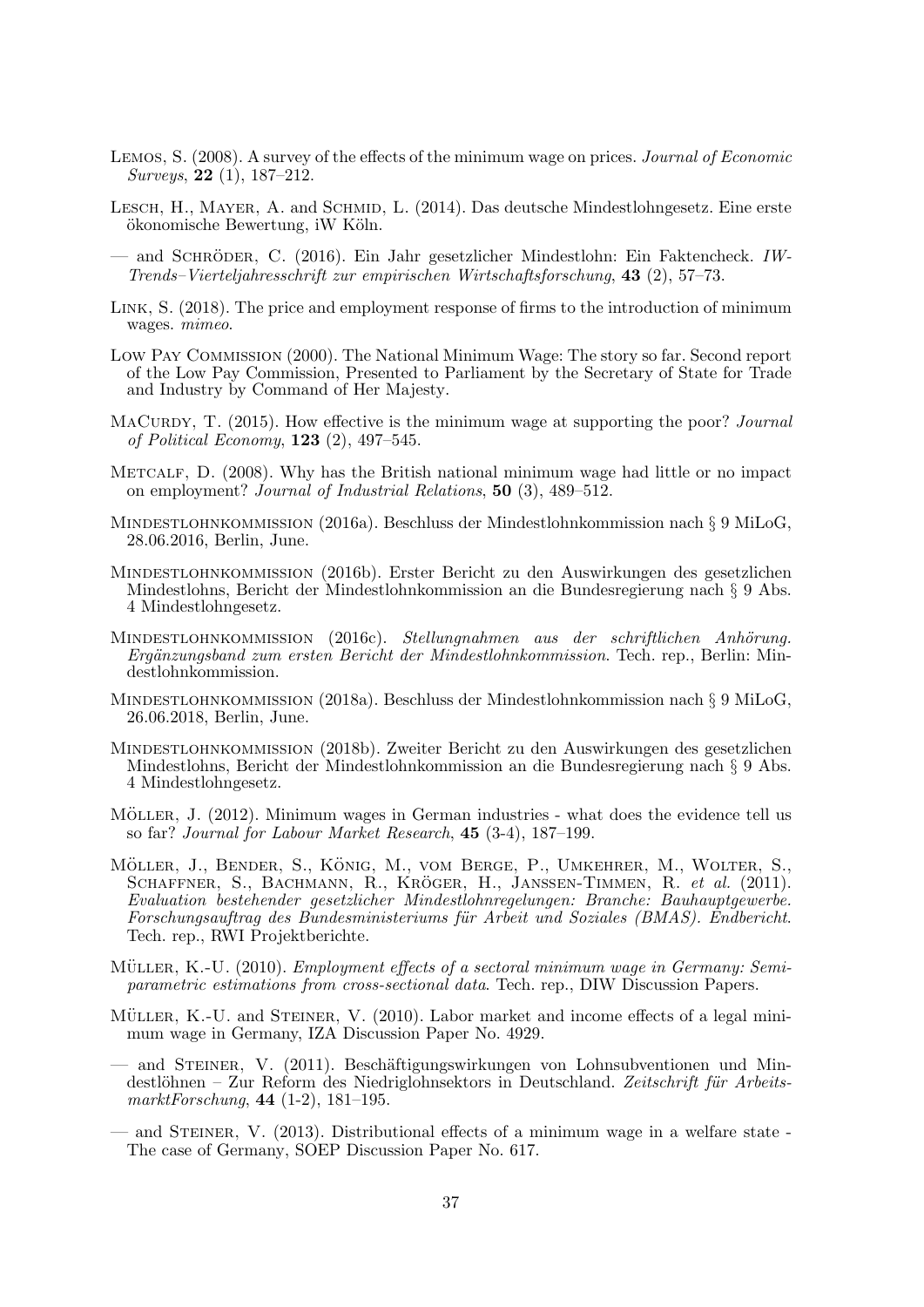- <span id="page-39-21"></span><span id="page-39-20"></span><span id="page-39-0"></span>Neumark, D. (2018). The Econometrics and Economics of the Employment Effects of Minimum Wages: Getting from Known Unknowns to Known Knowns. IZA Discussion Papers 11999, Institute for the Study of Labor (IZA).
- <span id="page-39-8"></span>—, Schweitzer, M. and Wascher, W. L. (2004). Minimum wage effects throughout the wage distribution. The Journal of Human Resources, 39 (2), 425–450.
- <span id="page-39-6"></span>— and WASCHER, W. (2008). *Minimum Wages*. MIT Press.
- <span id="page-39-19"></span>— and WASCHER, W. L. (2007). Minimum wages and employment. Foundations and Trends in Microeconomics, **3** (1–2), 1–182.
- <span id="page-39-12"></span>Pusch, T. (2018). Bilanz des gesetzlichen Mindestlohns: deutliche Lohnerhöhungen, aber auch viele Umgehungen. Wirtschaftsdienst, 98 (4), 252–259.
- <span id="page-39-18"></span>— and REHM, M.  $(2017)$ . Positive Effekte des Mindestlohns auf Arbeitsplatzqualität und Arbeitszufriedenheit. Wirtschaftsdienst, 97 (6), 409–414.
- <span id="page-39-13"></span>— and Seifert, H. (2017). Unzureichende Umsetzung des Mindestlohns bei Minijobbern. Wirtschaftsdienst, 97 (3), 187–191.
- <span id="page-39-14"></span>Rani, U. (2016). Improving compliance with minimum wage standards, see http://blogs.worldbank.org/jobs/improving-compliance-minimum-wage-standards.
- <span id="page-39-7"></span>RATTENHUBER, P. (2014). Building the minimum wage: the distributional impact of Germany's first sectoral minimum wage on wages and hours across different wage bargaining regimes. Empirical Economics,  $46$  (4), 1429–1446.
- <span id="page-39-9"></span>Sabia, J. J. and Nielsen, R. B. (2015). Minimum wages, poverty, and material hardship: New evidence from the SIPP. Review of Economics of the Household, 13, 95–134.
- <span id="page-39-17"></span>Schmitz, S. (2017). The effects of Germany's new minimum wage on employment and welfare dependency, Free University Berlin, School of Business & Economics, Discussion Paper 2017/21.
- <span id="page-39-2"></span>SCHRÖDER, C. (2014). Kosten und Nutzen von Mindestlöhnen, DIW Roundup 22.
- <span id="page-39-15"></span>Schubert, A., Steinbrecher, J., Thum, M. and Weber, M. (2016). Auswirkungen des flächendeckenden Mindestlohns auf die gewerbliche Wirtschaft im Freistaat Sachsen. *ifo* Dresden Studien, No. 77.
- <span id="page-39-4"></span>SCHUSTER, T. (2013). Mindestlohn: Beschäftigungsrisiken höher als behauptet. IW policy paper,  $19/2013$ , Institut der deutschen Wirtschaft Köln.
- <span id="page-39-16"></span>STEWART, M. B. (2002). Estimating the impact of the minimum wage using geographical wage variation. Oxford Bulletin of Economics and Statistics, **64**, 583–605.
- <span id="page-39-11"></span>— and Swaffield, J. K. (2008). The other margin: Do minimum wages cause working hours adjustments for low-wage workers? Economica, 75 (297), 148–167.
- <span id="page-39-10"></span>STIGLER, G. J. (1946). The economics of minimum wage legislation. The American Economic Review, 36 (3), 358–365.
- <span id="page-39-3"></span>SVR (2013). Gegen eine rückwärtsgewandte Wirtschaftspolitik, Jahresgutachten 2013/14. Sachverständigenrat zur Begutachtung der gesamtwirtschaftlichen Entwicklung.
- <span id="page-39-5"></span>SVR (2014). Mehr Vertrauen in Marktprozesse, Jahresgutachten 2014/15. Sachverständigenrat zur Begutachtung der gesamtwirtschaftlichen Entwicklung.
- <span id="page-39-1"></span>Teulings, C. N. (2003). The contribution of minimum wages to increasing wage inequality. The Economic Journal, 113 (490), 801–833.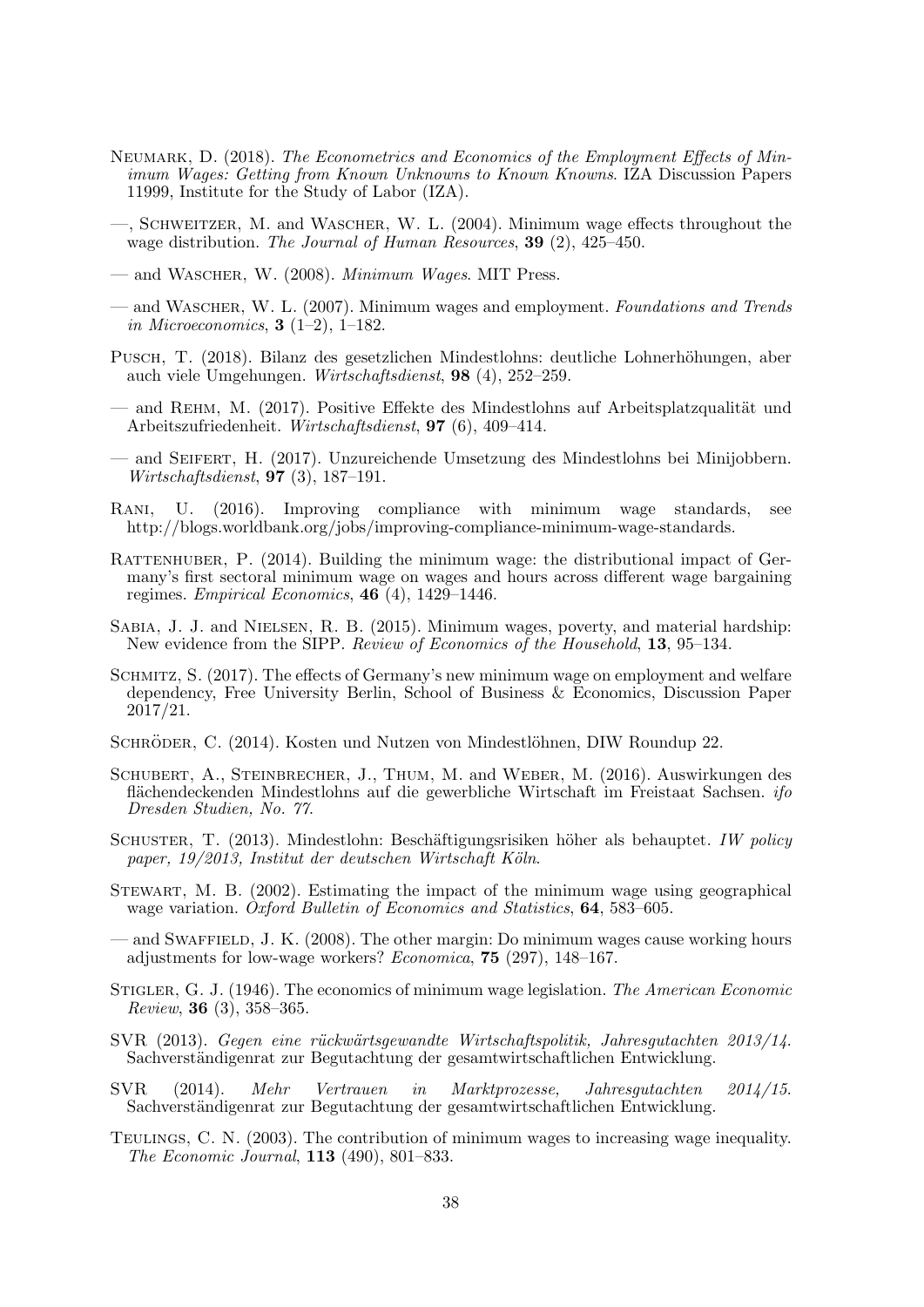- <span id="page-40-0"></span>vom Berge, P., Frings, H. and Paloyo, A. R. (2013). High-impact minimum wages and heterogeneous regions, available at SSRN: <https://ssrn.com/abstract=2246760>.
- <span id="page-40-3"></span>—, Kaimer, S., Copestake, S., Croxton, D., Eberle, J. and Klosterhuber, W. (2018). Arbeitsmarktspiegel: Entwicklungen nach Einführung des Mindestlohns (Ausgabe 5). Tech. rep., IAB-Forschungsbericht, IAB-Forschungsbericht 01/2018.
- <span id="page-40-2"></span> $-$ ,  $-$ ,  $-$ ,  $-$ ,  $-$  and KLOSTERHUBER, WOLFRAM KRÜGER, J. (2016). Arbeitsmarktspiegel: Entwicklungen nach Einführung des Mindestlohnes (Ausgabe 1). Tech. rep., IAB-Forschungsbericht, IAB-Forschungsbericht 01/2016.
- <span id="page-40-1"></span>WEIL, D. (2005). Public enforcement/private monitoring: Evaluating a new approach to regulating the minimum wage. ILR Review, 58 (2), 238–257.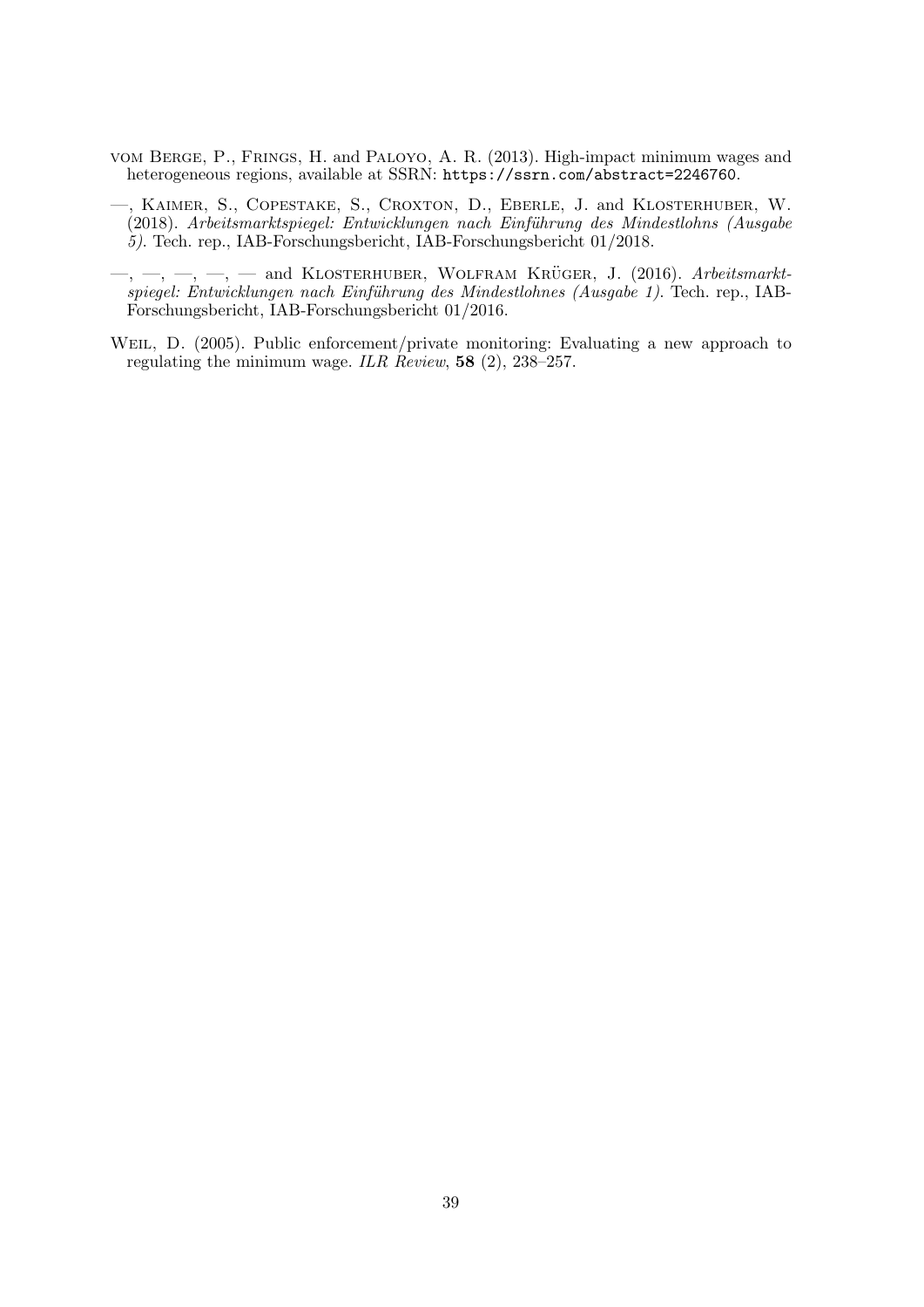## A Appendix

| No.            | Author (Year)                                | Main Outcome      | Main Method/<br>Identification | Main Data Source              | Time Frame | Main Findings                                                                                                                                                                                                                                                   |
|----------------|----------------------------------------------|-------------------|--------------------------------|-------------------------------|------------|-----------------------------------------------------------------------------------------------------------------------------------------------------------------------------------------------------------------------------------------------------------------|
| 1              | Ahlfeldt et al. $(2018)$                     | employment, wages | $DiD-R$                        | <b>IEB</b>                    | 2011-2016  | more rapid increase of wages in<br>low-wage regions compared to high-wage<br>regions, no negative effect on<br>employment, regions with higher share<br>of low-wage workers experienced lower<br>unemployment rates                                             |
| $\overline{2}$ | Bellmann et al.<br>(2017)                    | training          | $DiD-E$                        | IAB-EP                        | 2011-2015  | small reduction of training intensity at<br>affected firms, mostly driven by<br>employer- financed training; reduction of<br>training for medium- and high-skilled<br>workers.                                                                                  |
| 3              | Bonin et al. $(2018)$                        | employment        | DiD-R, DiD-I,<br>$DiD-E$       | FEA, IEB, SOEP,<br><b>SES</b> | 2012-2016  | significant but small effect on<br>employment, mainly marginal<br>employment reduced, no effect on<br>regular employment, contractual hours<br>decreased by 5%, decrease of actual<br>hours $(2.5\%)$ not significant, no<br>significant effect on unemployment |
| $\overline{4}$ | <b>Bossler</b> and <b>Broszeit</b><br>(2017) | satisfaction      | $DiD-I$                        | <b>LPP</b>                    | 2013-2015  | positive effect on pay satisfaction,<br>imprecisely negative for adversely<br>affected individuals, no effect on work<br>engagement and turnover intention<br>Takla agustinud an nom na ga                                                                      |

Table A.1: More Detailed Information on Causal Studies Focusing on Minimum Wage Effects in Germany

Table continued on next page.

 $40\,$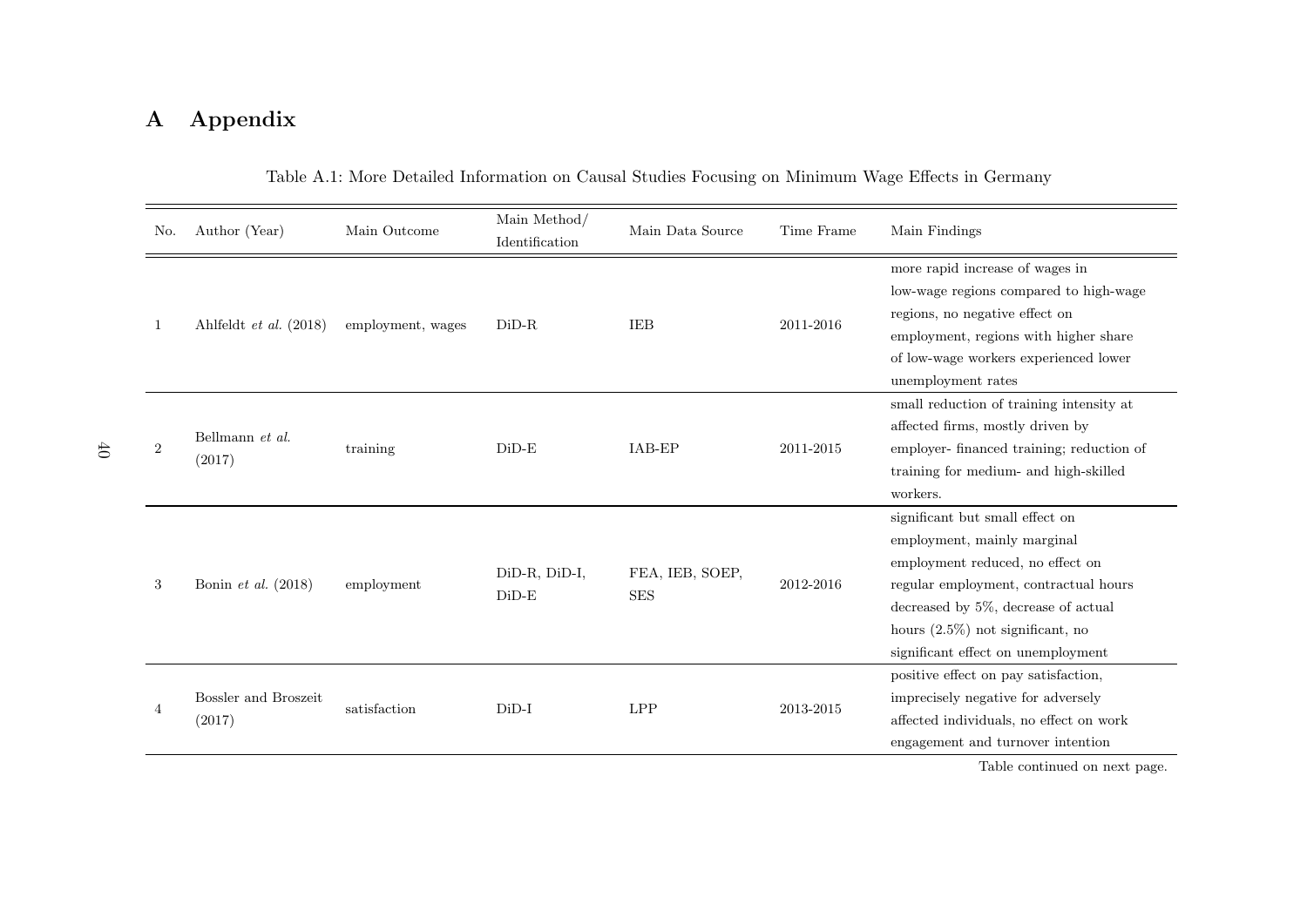| No. | Author (Year)                     | Main Outcome                                                 | Main Method/<br>Identification | Main Data Source              | Time Frame | Main Findings                                                                                                                                                                                                                                                                                                                                                                                                                                              |
|-----|-----------------------------------|--------------------------------------------------------------|--------------------------------|-------------------------------|------------|------------------------------------------------------------------------------------------------------------------------------------------------------------------------------------------------------------------------------------------------------------------------------------------------------------------------------------------------------------------------------------------------------------------------------------------------------------|
| 5   | Bossler and Gerner<br>(2016)      | employment, wages                                            | $DiD-E$                        | IAB-EP                        | 2011-2015  | mean wage rose by 4.8%; employment<br>decreased by $1.9\%$ (60,000 jobs), mainly<br>due to reduced hiring, contractual<br>working hours of full-time employees<br>decreased by $0.2$ hours $(0.6$ percent)                                                                                                                                                                                                                                                 |
| 6   | Bossler <i>et al.</i> $(2018)$    | employment,<br>self-employment,<br>firm-level<br>adaptations | $DiD-E$                        | IAB-EP                        | 2015-2016  | average negative effect on employment<br>of about 1.7%, amounting to $46,000$ to<br>59,000 jobs, mainly driven by reduced<br>hirings, no strong increase of freelancers,<br>decrease of expected business volume,<br>higher probability for deficits for<br>affected firms reduced firm profitability<br>largely driven by increased wage costs,<br>no effect on productivity, competitive<br>pressure, investments into human and<br>and physical capital |
| 7   | Bossler and<br>Hohendanner (2016) | self-employment                                              | $DiD-E$                        | IAB-EP                        | 2013-2015  | no implication that employment of<br>freelancers is used to circumvent the<br>minimum wage                                                                                                                                                                                                                                                                                                                                                                 |
| 8   | Bossler and<br>Wegmann $(2018)$   | internships                                                  | DiD-E, DiD-R                   | IAB-EP, Google<br>search data | 2011-2017  | no reduction in the number of<br>internships or the number of searches for<br>internship positions, reduction in Google<br>search for 'generation internship'                                                                                                                                                                                                                                                                                              |

Table A.1 – continued from previous page.

Table continued on next page.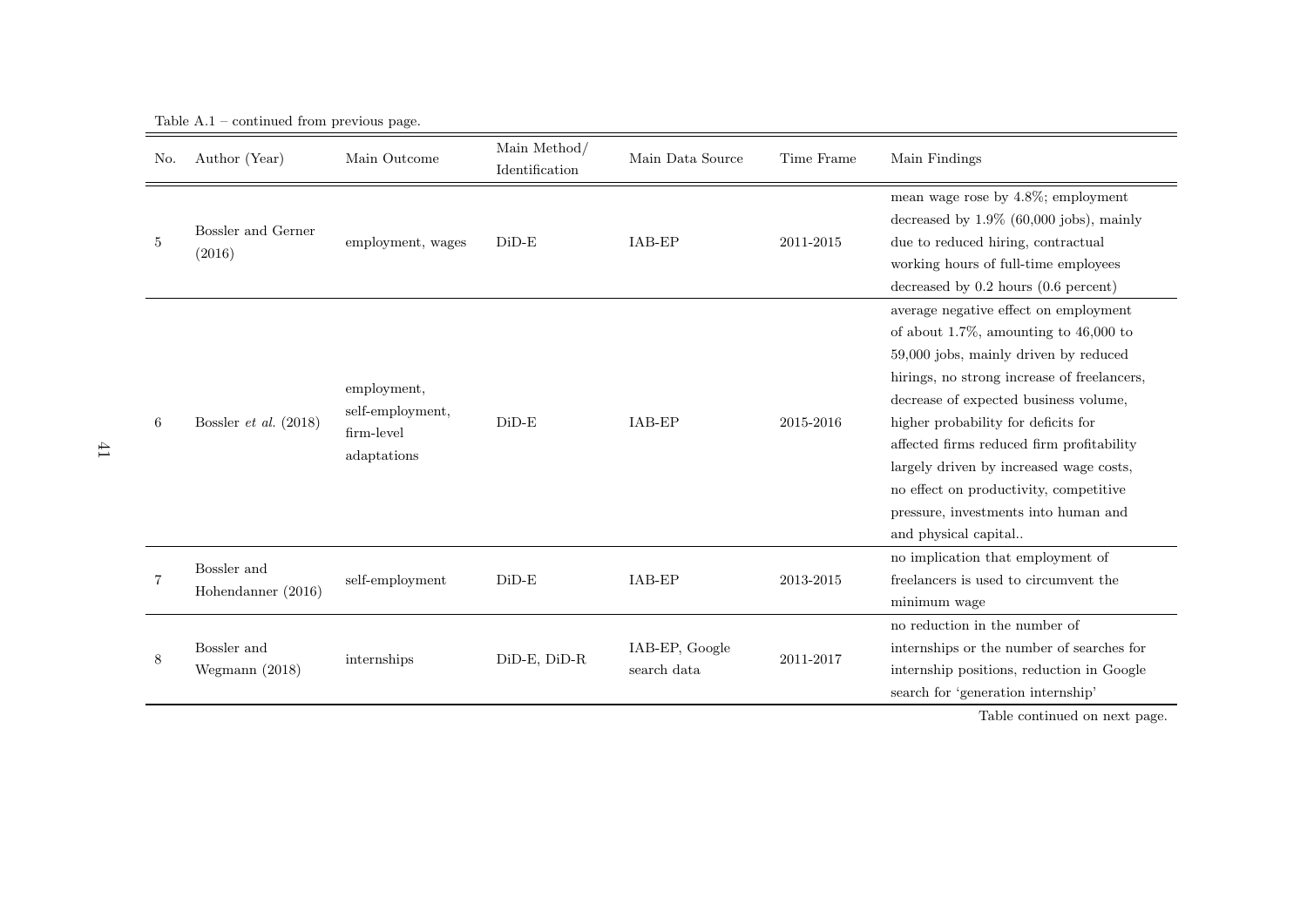| No. | Author (Year)                   | Main Outcome                   | Main Method/<br>Identification | Main Data Source | Time Frame | Main Findings                                                                                                                                                                                                            |
|-----|---------------------------------|--------------------------------|--------------------------------|------------------|------------|--------------------------------------------------------------------------------------------------------------------------------------------------------------------------------------------------------------------------|
| 9   | Bruckmeier and<br>Becker (2018) | benefit recipients,<br>poverty | $DiD-I$                        | FEA, PASS        | 2014-2016  | more regular employment among<br>working benefit recipients, no significant<br>effect on poverty reduction, welfare<br>recipients transition from marginal to<br>regular employment                                      |
| 10  | Burauel et al. $(2018)$         | wages                          | $DiD-I$                        | <b>SOEP</b>      | 2010-2016  | Wage growth of affected workers<br>increased by 6.5 $\%$ ( $\in$ 0.5) until 2016, no<br>spill-over effects                                                                                                               |
| 11  | Caliendo et al.<br>(2017)       | wages, hours                   | $DiD-R$                        | <b>SOEP</b>      | 2012-2015  | positive wage effect for low-wage<br>earners; stronger for contractual than<br>actual hourly wages; negative effect on<br>hours, resulting in constant monthly<br>wages, non-compliance                                  |
| 12  | Caliendo et al.<br>(2018a)      | employment                     | $DiD-R$                        | FEA, SOEP, SES   | 2012-2015  | slight decrease of overall employment<br>$(0.4\%)$ , mainly driven by marginal<br>employment, only weakly significant<br>small decrease of regular employment,<br>evidence for transitions                               |
| 13  | Caliendo et al.<br>(2018b)      | wages                          | $DiD-R$                        | <b>SOEP</b>      | 2014-2016  | contractual wages increased in lowest<br>decile by $6\%$ between 2014 and 2015,<br>monthly wages increased descriptively<br>but this cannot be traced back to<br>minimum wage, actual and contractual<br>hours decreased |

Table A.1 – continued from previous page.

Table continued on next page.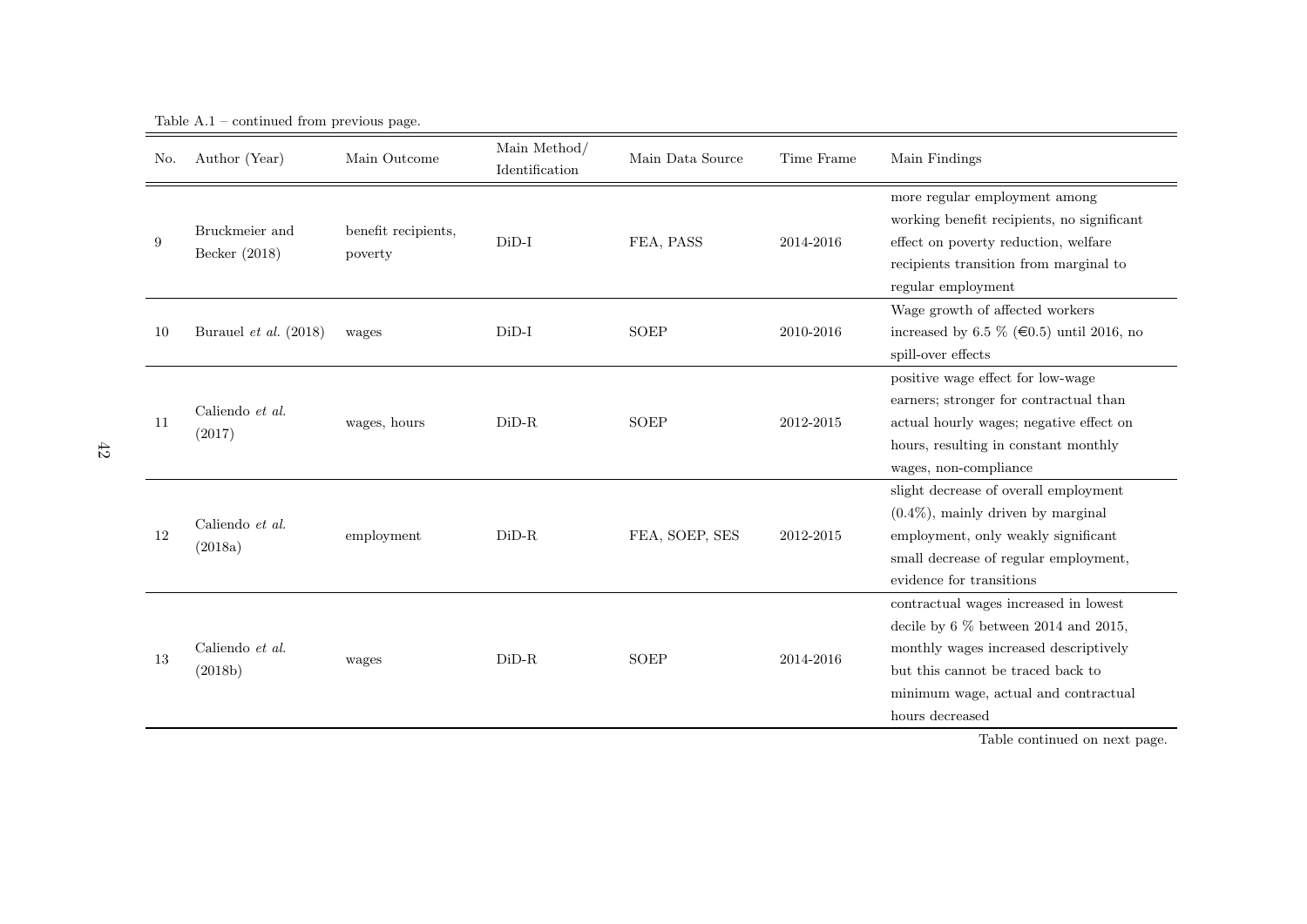| No. | Author (Year)                   | Main Outcome                     | Main Method/<br>Identification    | Main Data Source | Time Frame | Main Findings                                                                                                                                                                                                                                                                                                       |
|-----|---------------------------------|----------------------------------|-----------------------------------|------------------|------------|---------------------------------------------------------------------------------------------------------------------------------------------------------------------------------------------------------------------------------------------------------------------------------------------------------------------|
| 14  | Fedorets et al.<br>(2018)       | reservation wages                | $DiD-R$                           | <b>SOEP</b>      | 2013-2015  | increase in reservation wages of $4\%$ at<br>low end of distribution, corresponds<br>with increase of observed wages                                                                                                                                                                                                |
| 15  | Garloff (2018)                  | $(un-)employment$                | $DiD-I/R$                         | <b>FEA</b>       | 2013-2015  | positive relationship between bite and<br>growth of regular employment, stronger<br>negative relationship for marginal<br>employment, potentially caused by<br>transitions, small positive effect on<br>overall employment not stable, faster<br>unemployment growth in highly affect<br>cells, but also not stable |
| 16  | Gülal and Ayaita<br>(2018)      | satisfaction (life, job,<br>pay) | $DiD-I$                           | <b>SOEP</b>      | 2012-2016  | life satisfaction increased by 0.1<br>standard deviations, largely driven by<br>East Germany, effect remains when<br>considering employment losses                                                                                                                                                                  |
| 17  | Holtemöller and<br>Pohle (2017) | employment                       | idiosyncratic<br>trend estimation | <b>FEA</b>       | 2010-2015  | negative effect on marginal employment<br>and a positive effect on regular<br>employment; no evidence for transitions<br>of mini-jobs to regular employment                                                                                                                                                         |
| 18  | Link $(2018)$                   | employment, prices               | $DiD-E$                           | <b>IBS</b>       | 2010-2015  | insignificant employment effect, affected<br>firms increased prices more frequently,<br>magnitude of the price effect is<br>quantitatively large (overall level of<br>producer prices increased by about<br>$0.2\%$ )                                                                                               |

Table A.1 – continued from previous page.

Table continued on next page.